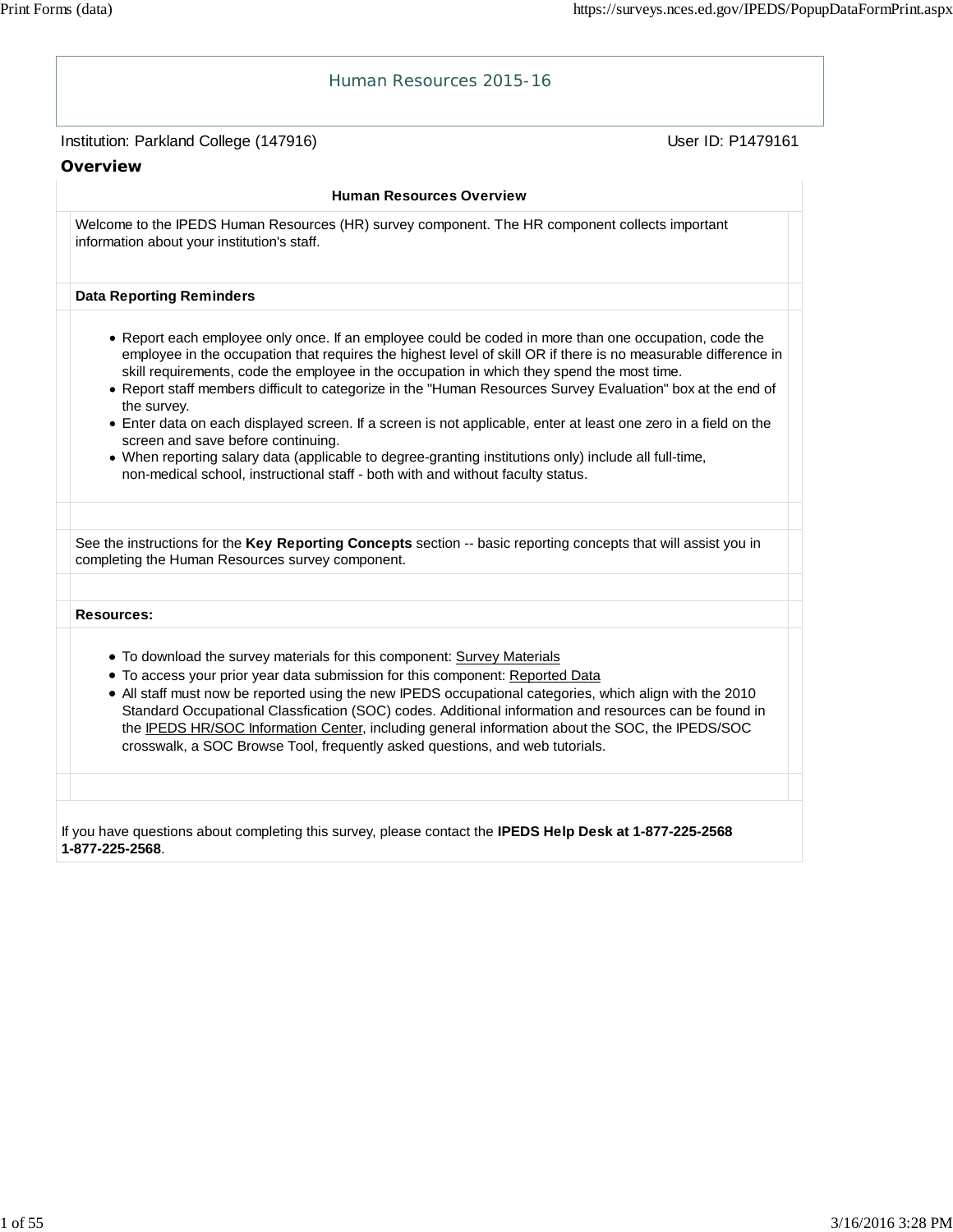|                                             |                                                                                                                                                                                                                                                                                                                                                                                                                                                                  | User ID: P1479161<br>Institution: Parkland College (147916)                                                                                                                                                                        |  |  |  |  |  |  |  |  |
|---------------------------------------------|------------------------------------------------------------------------------------------------------------------------------------------------------------------------------------------------------------------------------------------------------------------------------------------------------------------------------------------------------------------------------------------------------------------------------------------------------------------|------------------------------------------------------------------------------------------------------------------------------------------------------------------------------------------------------------------------------------|--|--|--|--|--|--|--|--|
|                                             |                                                                                                                                                                                                                                                                                                                                                                                                                                                                  | <b>Human Resources Screening Questions</b>                                                                                                                                                                                         |  |  |  |  |  |  |  |  |
|                                             |                                                                                                                                                                                                                                                                                                                                                                                                                                                                  | Does your institution have any part-time staff?                                                                                                                                                                                    |  |  |  |  |  |  |  |  |
|                                             |                                                                                                                                                                                                                                                                                                                                                                                                                                                                  | If you answer Yes to this question, you will be provided the screens to report part-time staff.                                                                                                                                    |  |  |  |  |  |  |  |  |
| О                                           | No                                                                                                                                                                                                                                                                                                                                                                                                                                                               |                                                                                                                                                                                                                                    |  |  |  |  |  |  |  |  |
| ⊙                                           | Yes                                                                                                                                                                                                                                                                                                                                                                                                                                                              |                                                                                                                                                                                                                                    |  |  |  |  |  |  |  |  |
|                                             | Does your institution have graduate assistants?                                                                                                                                                                                                                                                                                                                                                                                                                  |                                                                                                                                                                                                                                    |  |  |  |  |  |  |  |  |
|                                             | If you answer Yes to this question, you will be provided the screens to report graduate assistants.                                                                                                                                                                                                                                                                                                                                                              |                                                                                                                                                                                                                                    |  |  |  |  |  |  |  |  |
|                                             | ⊛                                                                                                                                                                                                                                                                                                                                                                                                                                                                | No                                                                                                                                                                                                                                 |  |  |  |  |  |  |  |  |
|                                             | o                                                                                                                                                                                                                                                                                                                                                                                                                                                                | Yes                                                                                                                                                                                                                                |  |  |  |  |  |  |  |  |
|                                             |                                                                                                                                                                                                                                                                                                                                                                                                                                                                  | Does your institution have 15 or more full-time staff?                                                                                                                                                                             |  |  |  |  |  |  |  |  |
| о                                           | <b>No</b>                                                                                                                                                                                                                                                                                                                                                                                                                                                        |                                                                                                                                                                                                                                    |  |  |  |  |  |  |  |  |
| ⊙                                           | Yes                                                                                                                                                                                                                                                                                                                                                                                                                                                              |                                                                                                                                                                                                                                    |  |  |  |  |  |  |  |  |
| Does your institution have a tenure system? |                                                                                                                                                                                                                                                                                                                                                                                                                                                                  |                                                                                                                                                                                                                                    |  |  |  |  |  |  |  |  |
|                                             |                                                                                                                                                                                                                                                                                                                                                                                                                                                                  | If you answer Yes to this question, you will be provided the screens to report some data by tenure status.                                                                                                                         |  |  |  |  |  |  |  |  |
|                                             | О                                                                                                                                                                                                                                                                                                                                                                                                                                                                | No                                                                                                                                                                                                                                 |  |  |  |  |  |  |  |  |
|                                             | ◉                                                                                                                                                                                                                                                                                                                                                                                                                                                                | Yes                                                                                                                                                                                                                                |  |  |  |  |  |  |  |  |
|                                             | Did your institution hire any full-time permanent staff who were included on the payroll of the institution<br>between July 1 and October 31, 2015 either for the first time (new to the institution) or after a break in<br>service AND who were still on the payroll of the institution as of November 1, 2015? (Exclude<br>persons who have returned from sabbatical leave and full-time instructional staff who are working<br>less-than-9-month contracts.) |                                                                                                                                                                                                                                    |  |  |  |  |  |  |  |  |
|                                             |                                                                                                                                                                                                                                                                                                                                                                                                                                                                  | If you answer Yes to this question, you will be provided the screens to report full-time permanent new<br>hires in Part H.                                                                                                         |  |  |  |  |  |  |  |  |
|                                             | O                                                                                                                                                                                                                                                                                                                                                                                                                                                                | No                                                                                                                                                                                                                                 |  |  |  |  |  |  |  |  |
|                                             | ⊙                                                                                                                                                                                                                                                                                                                                                                                                                                                                | Yes                                                                                                                                                                                                                                |  |  |  |  |  |  |  |  |
|                                             |                                                                                                                                                                                                                                                                                                                                                                                                                                                                  | Do ALL of the instructional staff at your institution fall into any of the following categories?                                                                                                                                   |  |  |  |  |  |  |  |  |
|                                             |                                                                                                                                                                                                                                                                                                                                                                                                                                                                  | If you answer Yes to any of the questions below, you will NOT be required to report Part G - Salaries for instructional<br>staff. However, Part G will still be required for reporting data for full-time non-instructional staff. |  |  |  |  |  |  |  |  |
|                                             |                                                                                                                                                                                                                                                                                                                                                                                                                                                                  |                                                                                                                                                                                                                                    |  |  |  |  |  |  |  |  |

| ⊙                                                                                  | No.       |       |  | ◯ Yes   Are ALL of the instructional staff military personnel?                                       |  |  |  |  |  |
|------------------------------------------------------------------------------------|-----------|-------|--|------------------------------------------------------------------------------------------------------|--|--|--|--|--|
| ⊛                                                                                  | <b>No</b> | O Yes |  | Do ALL of the instructional staff contribute their services (e.g., members of a religious<br>order)? |  |  |  |  |  |
| You may use the space below to provide context for the data you've reported above. |           |       |  |                                                                                                      |  |  |  |  |  |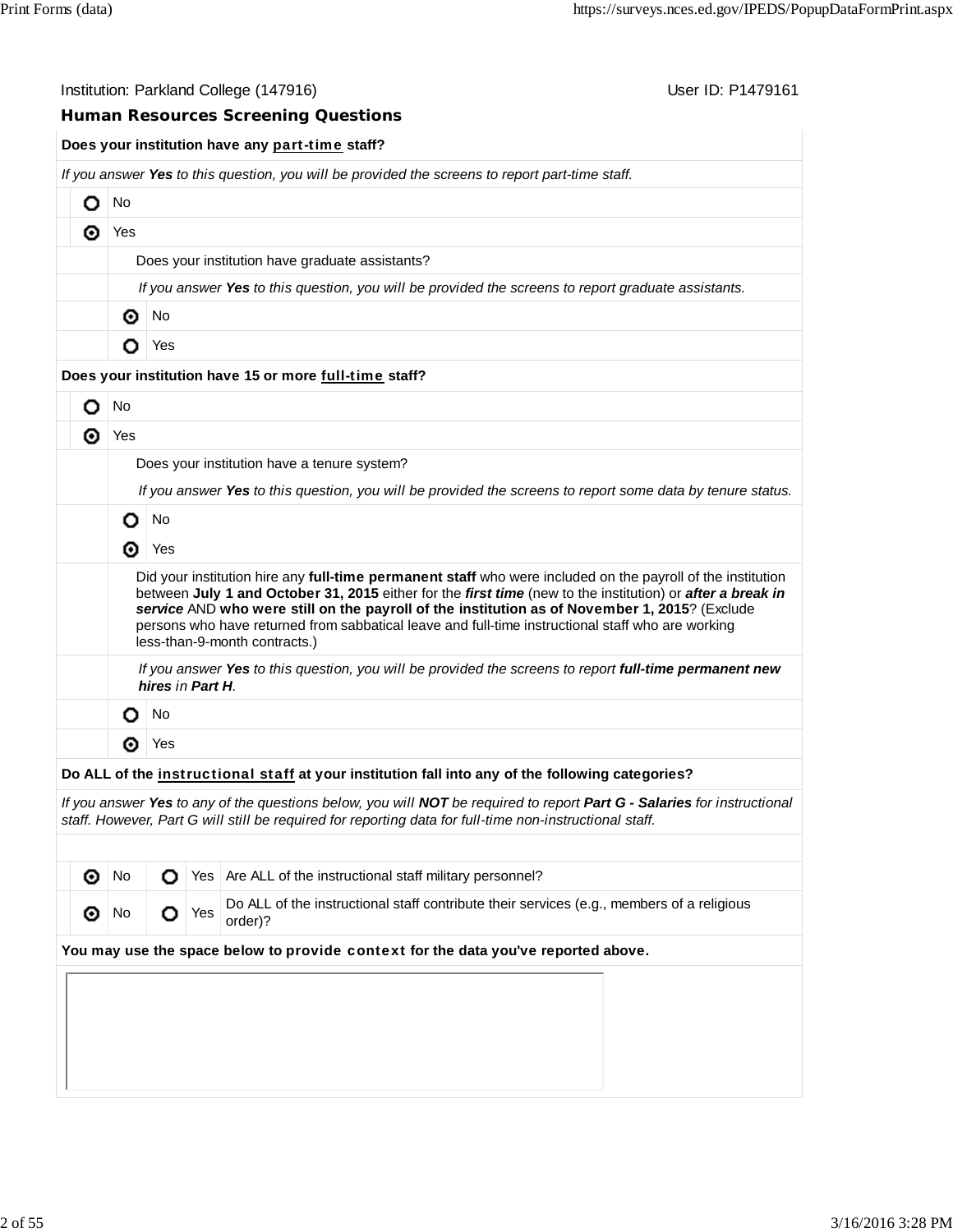**Part A1 - Full-time Instructional Staff by Academic Rank and Tenure Status - Tenured**

## **Number of Full-time Instructional Staff With Faculty Status Tenured**

## **As of November 1, 2015**

**Report Hispanic/Latino individuals of any race as Hispanic/Latino**

**Report race for non-Hispanic/Latino individuals only**

**Include both Primarily Instruction and Instruction Combined with Research and/or Public Service**

#### Men

|                                              |                |                | No.                                |             |           |                  |                |
|----------------------------------------------|----------------|----------------|------------------------------------|-------------|-----------|------------------|----------------|
| Race/ethnicity                               | Professors     | Associate      | Assistant<br>professors professors | Instructors | Lecturers | academic<br>rank | Total          |
| Nonresident alien                            |                |                |                                    |             |           |                  | 0              |
| Hispanic/Latino                              | 1              | $\overline{2}$ | 1                                  |             |           |                  | 4              |
| American Indian or Alaska Native             |                |                |                                    |             |           |                  | 0              |
| Asian                                        | $\overline{c}$ | $\mathbf{1}$   |                                    |             |           |                  | 3              |
| <b>Black or African American</b>             |                | 1              |                                    |             |           |                  | 1              |
| Native Hawaiian or Other Pacific<br>Islander |                |                |                                    |             |           |                  | $\pmb{0}$      |
| White                                        | 24             | 28             | 6                                  |             |           |                  | 58             |
| Two or more races                            | $\overline{c}$ | $\overline{c}$ |                                    |             |           |                  | $\overline{4}$ |
| Race and ethnicity unknown                   |                |                |                                    |             |           |                  | $\mathbf 0$    |
| <b>Total men</b>                             | 29             | 34             | 7                                  | $\Omega$    | 0         | $\Omega$         | 70             |

|                                              |            | No.            |                                                          |  |                  |          |
|----------------------------------------------|------------|----------------|----------------------------------------------------------|--|------------------|----------|
| Race/ethnicity                               | Professors | Associate      | Assistant<br>professors professors Instructors Lecturers |  | academic<br>rank | Total    |
| Nonresident alien                            |            |                |                                                          |  |                  | $\Omega$ |
| Hispanic/Latino                              |            |                |                                                          |  |                  | 1.       |
| American Indian or Alaska Native             |            |                |                                                          |  |                  | $\Omega$ |
| Asian                                        |            | $\overline{2}$ |                                                          |  |                  | 3        |
| <b>Black or African American</b>             |            | 3              |                                                          |  |                  | 3        |
| Native Hawaiian or Other Pacific<br>Islander |            |                |                                                          |  |                  | $\Omega$ |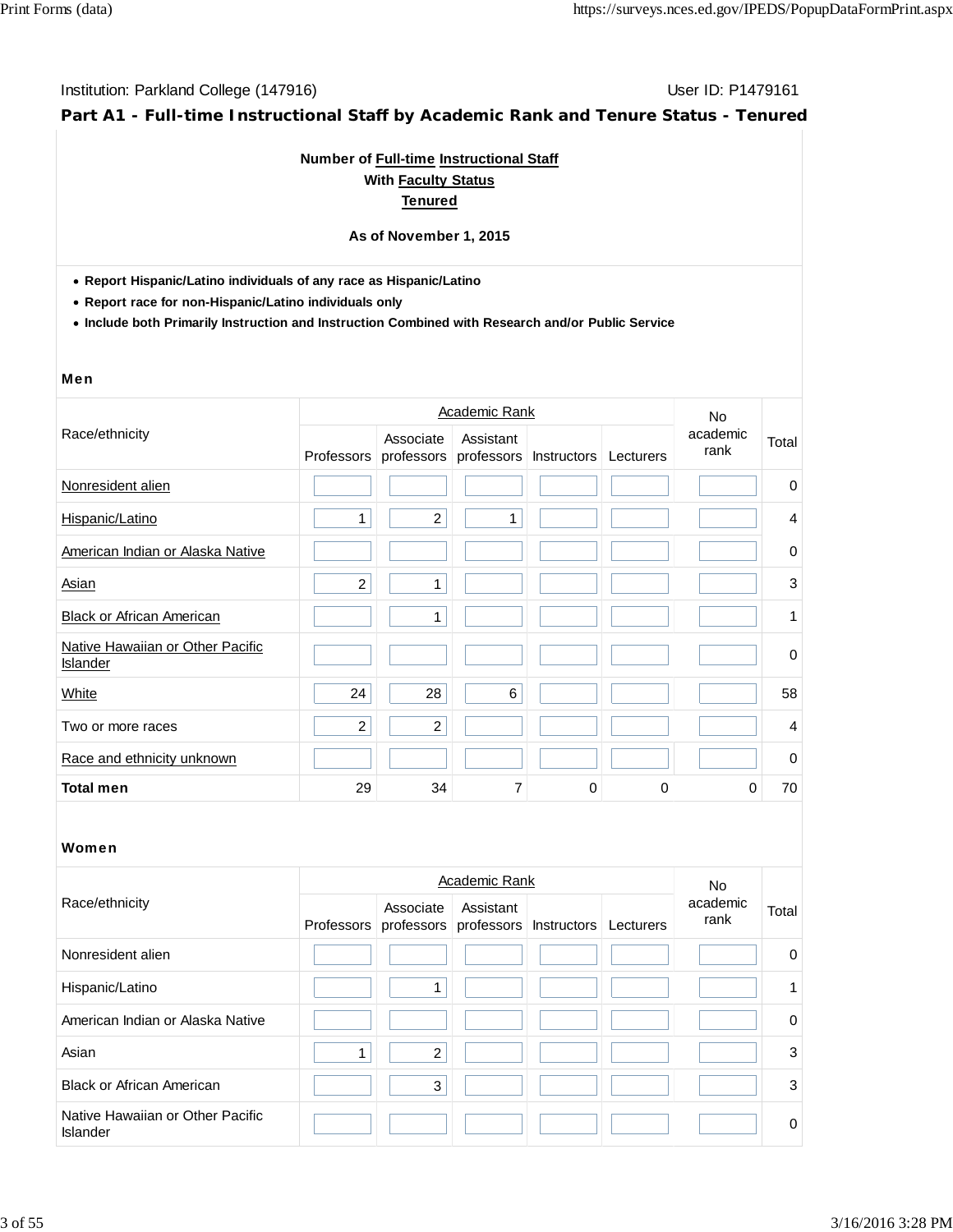| White                      | 18 | 42 | 3  |   |   | 63             |
|----------------------------|----|----|----|---|---|----------------|
| Two or more races          |    | 2  |    |   |   | $\overline{2}$ |
| Race and ethnicity unknown |    |    |    |   |   | $\overline{2}$ |
| <b>Total women</b>         | 20 | 51 | 3  | 0 | 0 | 74             |
|                            |    |    |    |   |   |                |
| Total (men+women)          | 49 | 85 | 10 | 0 |   | 144            |
| Total from prior year      |    |    |    |   |   | 141            |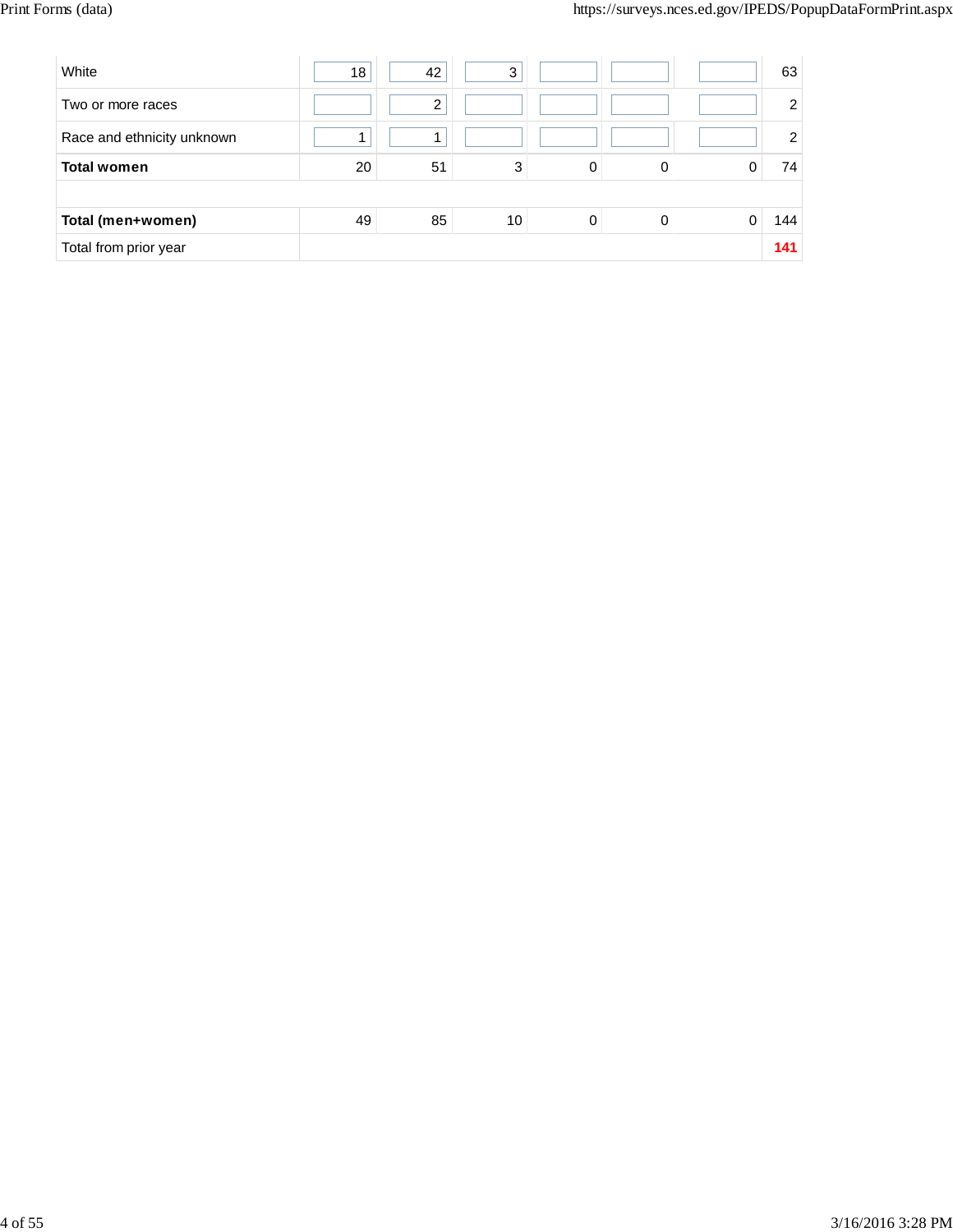**Part A1 - Full-time Instructional Staff by Academic Rank and Tenure Status - On Tenure Track**

## **Number of Full-time Instructional Staff**

## **With Faculty Status On Tenure Track**

## **As of November 1, 2015**

**Report Hispanic/Latino individuals of any race as Hispanic/Latino**

**Report race for non-Hispanic/Latino individuals only**

**Include both Primarily Instruction and Instruction Combined with Research and/or Public Service**

#### Men

|                                                     |             |                | <b>Academic Rank</b> |                                             |   | No<br>academic<br>rank |             |
|-----------------------------------------------------|-------------|----------------|----------------------|---------------------------------------------|---|------------------------|-------------|
| Race/ethnicity                                      | Professors  | Associate      | Assistant            | professors professors Instructors Lecturers |   |                        | Total       |
| Nonresident alien                                   |             |                |                      |                                             | 0 |                        | $\pmb{0}$   |
| Hispanic/Latino                                     |             |                |                      |                                             |   |                        | 0           |
| American Indian or Alaska Native                    |             |                |                      |                                             |   |                        | 0           |
| Asian                                               |             |                |                      |                                             |   |                        | $\pmb{0}$   |
| <b>Black or African American</b>                    |             |                |                      | 1                                           |   |                        | 1           |
| Native Hawaiian or Other Pacific<br><b>Islander</b> |             |                |                      |                                             |   |                        | $\pmb{0}$   |
| White                                               |             | $\overline{c}$ |                      | 5                                           |   | 1                      | 8           |
| Two or more races                                   |             |                |                      | 1                                           |   |                        | 1           |
| Race and ethnicity unknown                          |             |                |                      |                                             |   |                        | $\mathbf 0$ |
| <b>Total men</b>                                    | $\mathbf 0$ | $\overline{c}$ | 0                    | 7                                           | 0 | 1                      | 10          |
|                                                     |             |                |                      |                                             |   |                        |             |
| Women                                               |             |                |                      |                                             |   |                        |             |

|                                                     |            | <b>No</b> |                                                          |  |                  |             |
|-----------------------------------------------------|------------|-----------|----------------------------------------------------------|--|------------------|-------------|
| Race/ethnicity                                      | Professors | Associate | Assistant<br>professors professors Instructors Lecturers |  | academic<br>rank | Total       |
| Nonresident alien                                   |            |           |                                                          |  |                  | $\mathbf 0$ |
| Hispanic/Latino                                     |            |           |                                                          |  |                  | $\mathbf 0$ |
| American Indian or Alaska Native                    |            |           |                                                          |  |                  | $\mathbf 0$ |
| Asian                                               |            |           |                                                          |  |                  | $\Omega$    |
| <b>Black or African American</b>                    |            |           |                                                          |  |                  | 1           |
| Native Hawaiian or Other Pacific<br><b>Islander</b> |            |           |                                                          |  |                  | $\mathbf 0$ |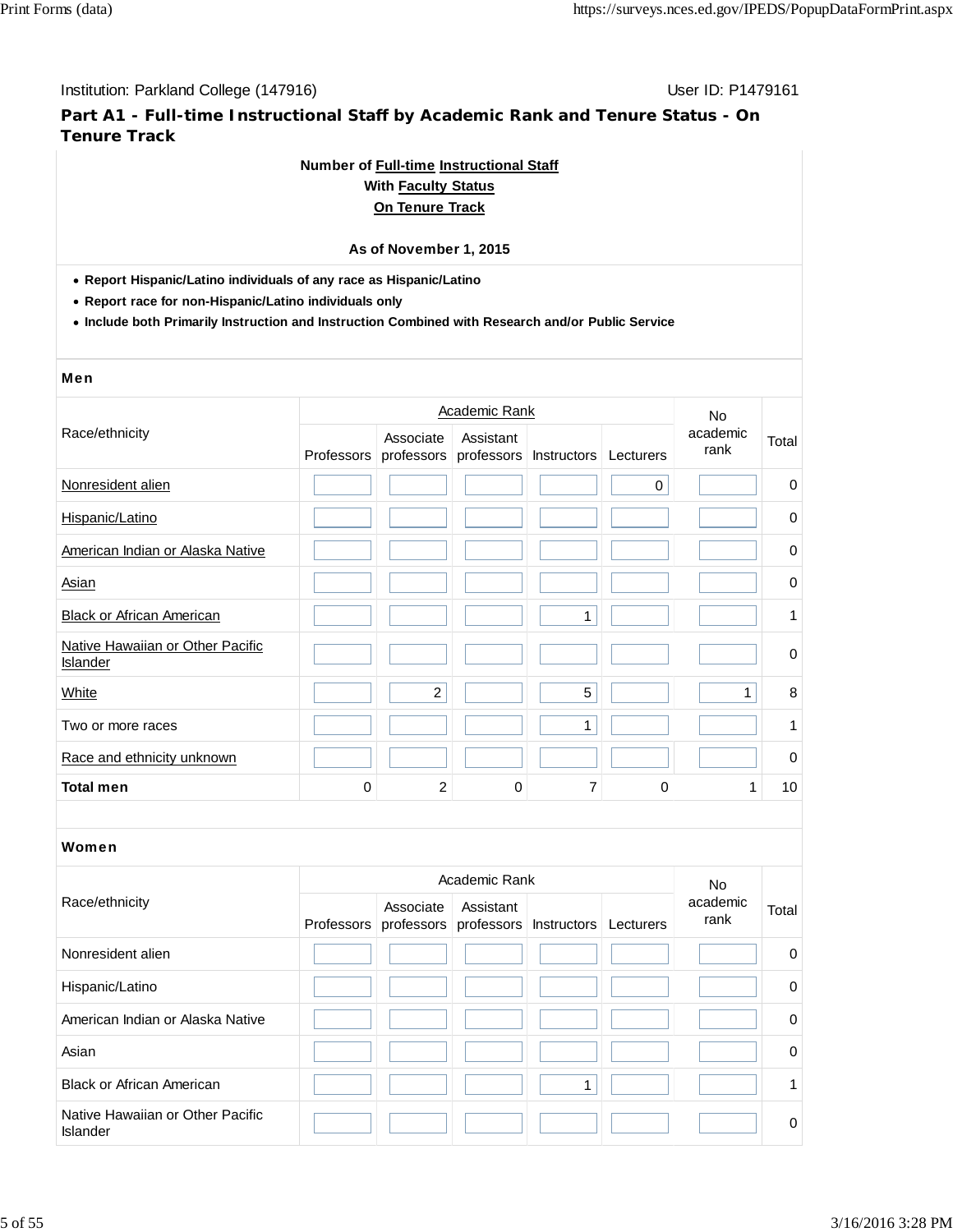| White                      |          | 4 |   | 8  |   | $12 \overline{ }$ |
|----------------------------|----------|---|---|----|---|-------------------|
| Two or more races          |          |   |   |    |   | $\Omega$          |
| Race and ethnicity unknown |          |   |   |    |   | 0                 |
| <b>Total women</b>         | 0        | 4 | 0 | 9  | 0 | 13                |
|                            |          |   |   |    |   |                   |
| Total (men+women)          | $\Omega$ | 6 | 0 | 16 | 0 | 23                |
| Total from prior year      |          |   |   |    |   | 26                |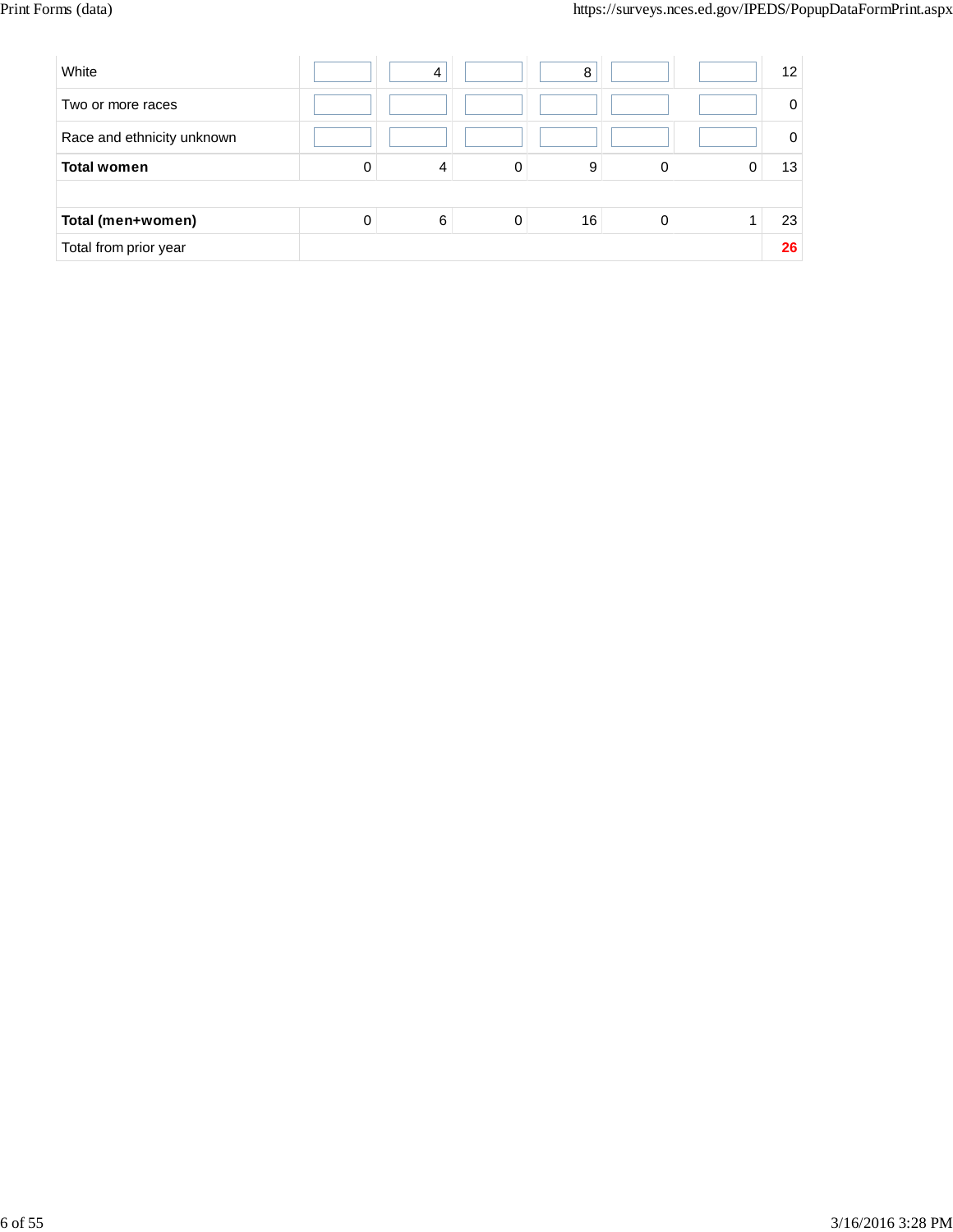**Part A1 - Full-time Instructional Staff by Academic Rank and Tenure Status - Multi-Year Contract**

## **Number of Full-time Instructional Staff With Faculty Status**

## **Not on Tenure Track - Multi-Year or Continuing or At-will Contract**

## **As of November 1, 2015**

- **Report Hispanic/Latino individuals of any race as Hispanic/Latino**
- **Report race for non-Hispanic/Latino individuals only**
- **Include both Primarily Instruction and Instruction Combined with Research and/or Public Service**

#### Men

|                                              |            |             | <b>Academic Rank</b> |                                             |             | No<br>academic<br>rank |             |  |
|----------------------------------------------|------------|-------------|----------------------|---------------------------------------------|-------------|------------------------|-------------|--|
| Gender and race/ethnicity                    | Professors | Associate   | Assistant            | professors professors Instructors Lecturers |             |                        | Total       |  |
| Nonresident alien                            |            |             |                      |                                             | $\mathbf 0$ |                        | $\mathbf 0$ |  |
| Hispanic/Latino                              |            |             |                      |                                             |             |                        | $\mathbf 0$ |  |
| American Indian or Alaska Native             |            |             |                      |                                             |             |                        | 0           |  |
| Asian                                        |            |             |                      |                                             |             |                        | $\pmb{0}$   |  |
| <b>Black or African American</b>             |            |             |                      |                                             |             |                        | $\pmb{0}$   |  |
| Native Hawaiian or Other Pacific<br>Islander |            |             |                      |                                             |             |                        | $\pmb{0}$   |  |
| <b>White</b>                                 |            |             |                      | $\mathbf{1}$                                |             |                        | 1           |  |
| Two or more races                            |            |             |                      |                                             |             |                        | $\mathbf 0$ |  |
| Race and ethnicity unknown                   |            |             |                      |                                             |             |                        | 0           |  |
| <b>Total men</b>                             | 0          | $\mathbf 0$ | 0                    |                                             | 0           | 0                      | 1           |  |
|                                              |            |             |                      |                                             |             |                        |             |  |

|                                              |            | No.       |           |                                             |  |                  |          |
|----------------------------------------------|------------|-----------|-----------|---------------------------------------------|--|------------------|----------|
| Gender and race/ethnicity                    | Professors | Associate | Assistant | professors professors Instructors Lecturers |  | academic<br>rank | Total    |
| Nonresident alien                            |            |           |           |                                             |  |                  | 0        |
| Hispanic/Latino                              |            |           |           |                                             |  |                  | $\Omega$ |
| American Indian or Alaska Native             |            |           |           |                                             |  |                  | $\Omega$ |
| Asian                                        |            |           |           |                                             |  |                  | $\Omega$ |
| <b>Black or African American</b>             |            |           |           |                                             |  |                  | $\Omega$ |
| Native Hawaiian or Other Pacific<br>Islander |            |           |           |                                             |  |                  | $\Omega$ |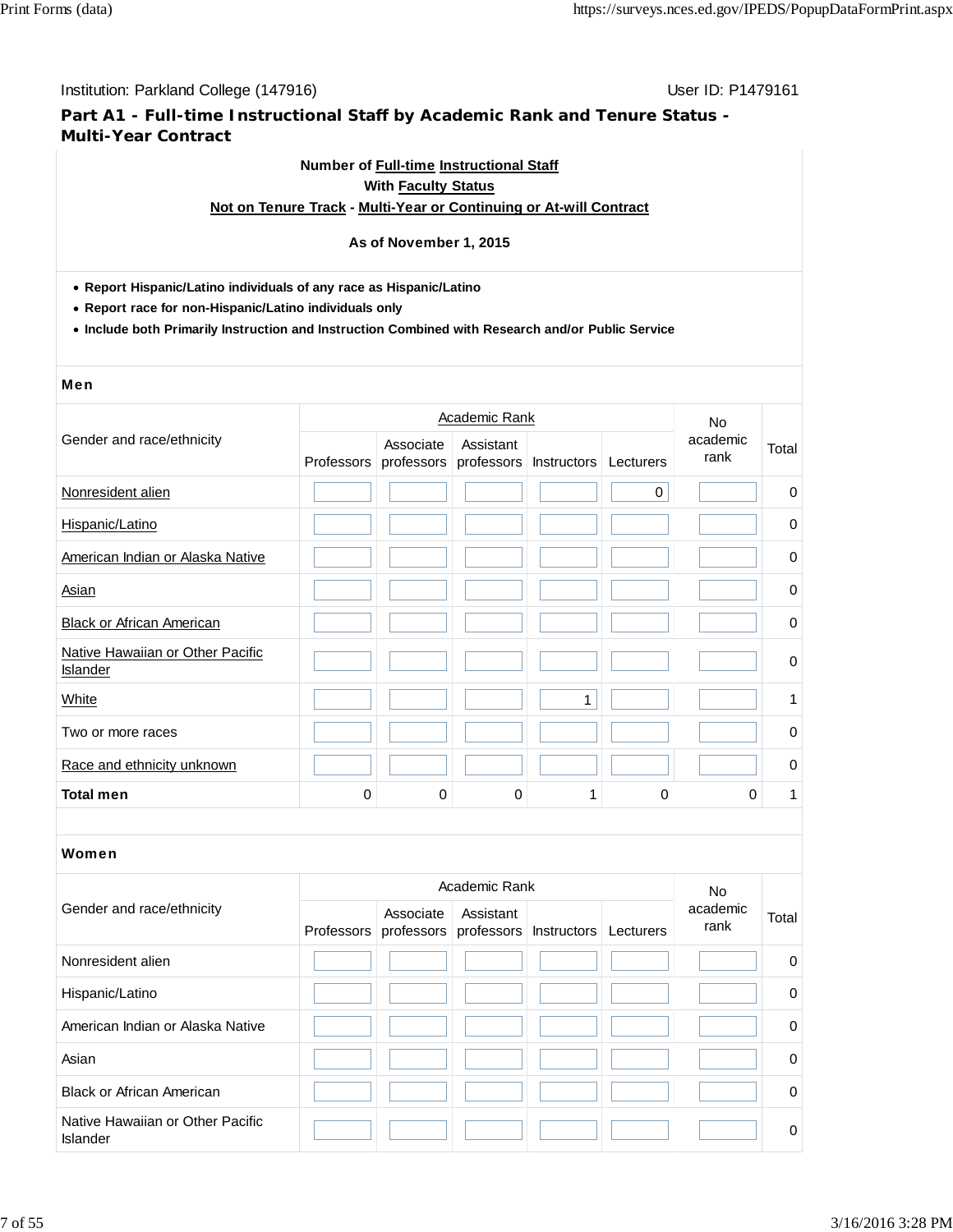| White                      |   |   |   |   |  | 0 |
|----------------------------|---|---|---|---|--|---|
| Two or more races          |   |   |   |   |  | 0 |
| Race and ethnicity unknown |   |   |   |   |  | 0 |
| <b>Total women</b>         | 0 | 0 | 0 | 0 |  | 0 |
|                            |   |   |   |   |  |   |
| Total (men+women)          | 0 | 0 | 0 |   |  |   |
| Total from prior year      |   |   |   |   |  |   |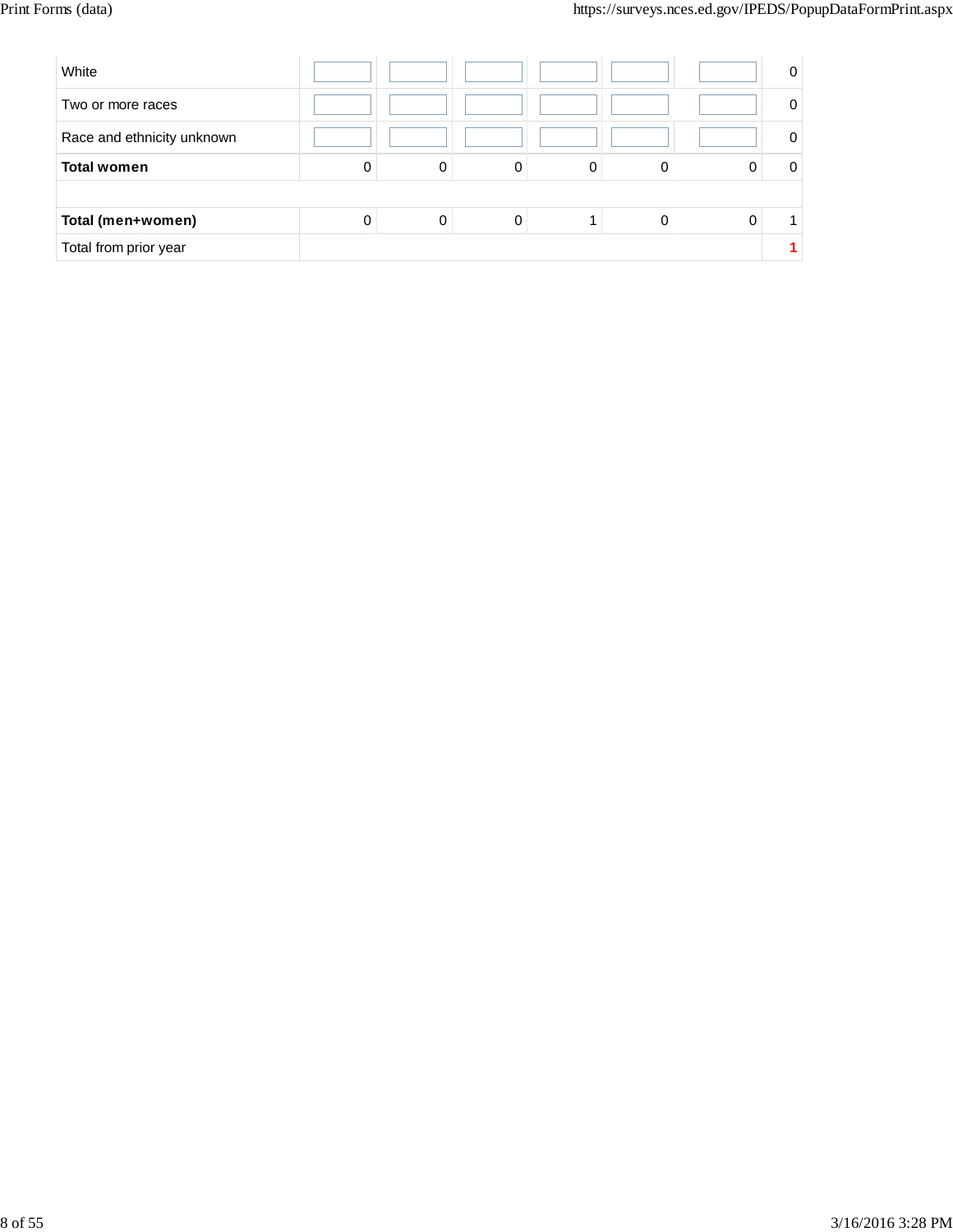**Part A1 - Full-time Instructional Staff by Academic Rank and Tenure Status - Annual Contract**

## **Number of Full-time Instructional Staff With Faculty Status Not on Tenure Track - Annual Contract**

## **As of November 1, 2015**

**Report Hispanic/Latino individuals of any race as Hispanic/Latino**

**Report race for non-Hispanic/Latino individuals only**

**Include both Primarily Instruction and Instruction Combined with Research and/or Public Service**

## Men

|                                              |            |           | <b>No</b> |                                   |           |                  |                |
|----------------------------------------------|------------|-----------|-----------|-----------------------------------|-----------|------------------|----------------|
| Race/ethnicity                               | Professors | Associate | Assistant | professors professors Instructors | Lecturers | academic<br>rank | Total          |
| Nonresident alien                            |            |           |           |                                   | 0         |                  | $\mathbf 0$    |
| Hispanic/Latino                              |            |           |           |                                   |           |                  | $\mathbf 0$    |
| American Indian or Alaska Native             |            |           |           |                                   |           |                  | 0              |
| Asian                                        |            |           |           |                                   |           |                  | $\mathbf 0$    |
| <b>Black or African American</b>             |            |           |           |                                   |           |                  | $\mathbf 0$    |
| Native Hawaiian or Other Pacific<br>Islander |            |           |           |                                   |           |                  | $\pmb{0}$      |
| White                                        |            |           |           | $\overline{2}$                    |           |                  | $\overline{2}$ |
| Two or more races                            |            |           |           |                                   |           |                  | 0              |
| Race and ethnicity unknown                   |            |           |           |                                   |           |                  | $\mathbf 0$    |
| <b>Total men</b>                             | 0          | $\Omega$  | 0         | 2                                 | 0         | 0                | $\overline{c}$ |

|                                                     |  | <b>No</b>                                                           |           |  |                  |          |
|-----------------------------------------------------|--|---------------------------------------------------------------------|-----------|--|------------------|----------|
| Race/ethnicity                                      |  | Associate<br>Professors professors professors Instructors Lecturers | Assistant |  | academic<br>rank | Total    |
| Nonresident alien                                   |  |                                                                     |           |  |                  | $\Omega$ |
| Hispanic/Latino                                     |  |                                                                     |           |  |                  |          |
| American Indian or Alaska Native                    |  |                                                                     |           |  |                  | $\Omega$ |
| Asian                                               |  |                                                                     |           |  |                  | $\Omega$ |
| <b>Black or African American</b>                    |  |                                                                     |           |  |                  | $\Omega$ |
| Native Hawaiian or Other Pacific<br><b>Islander</b> |  |                                                                     |           |  |                  | $\Omega$ |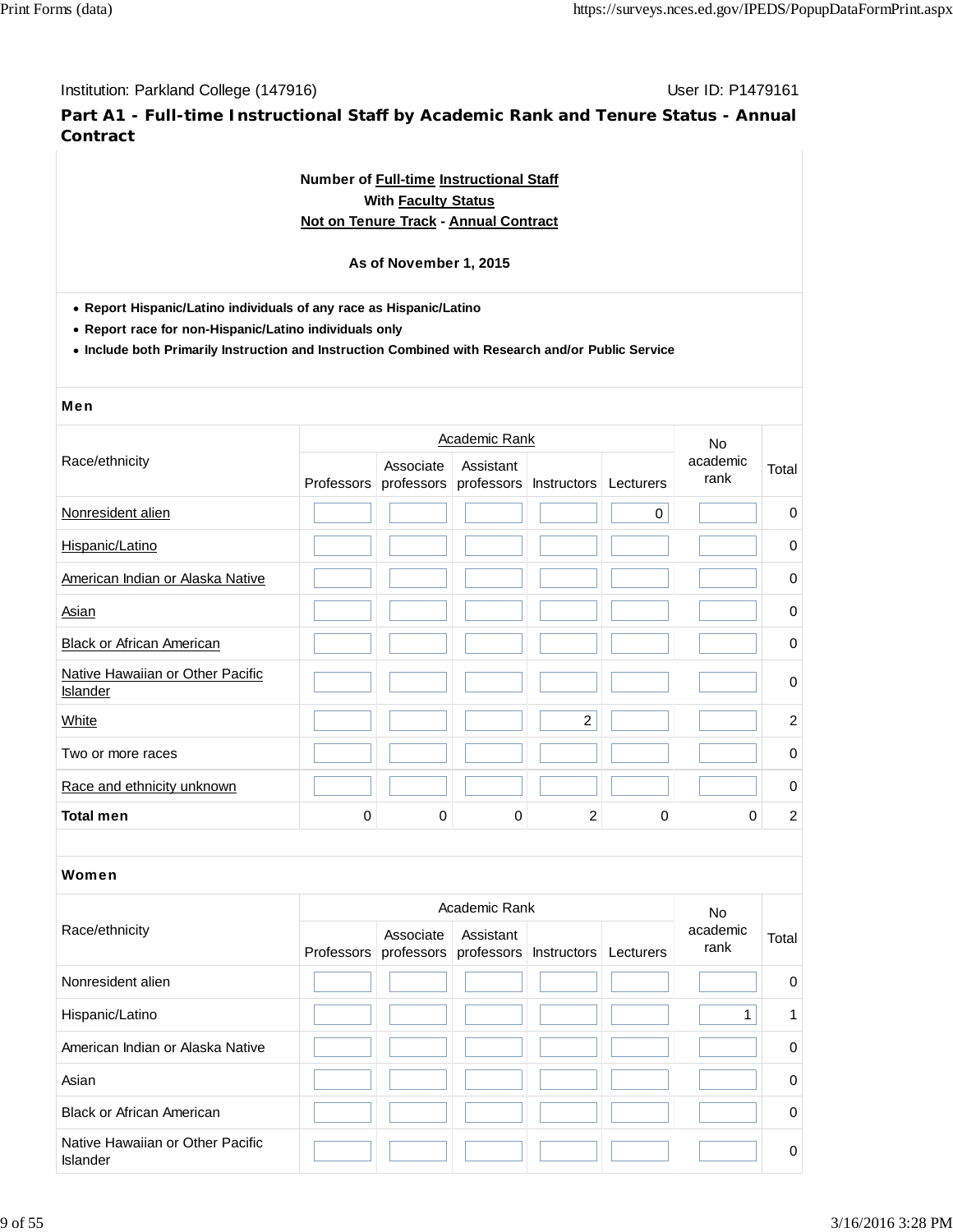| White                      |   |   |   | 3 |   | 3 |
|----------------------------|---|---|---|---|---|---|
| Two or more races          |   |   |   |   |   | 0 |
| Race and ethnicity unknown |   |   |   |   |   | 0 |
| <b>Total women</b>         | 0 | 0 | 0 | 3 |   |   |
|                            |   |   |   |   |   |   |
| Total (men+women)          | 0 | 0 | 0 | 5 | 0 | 6 |
| Total from prior year      |   |   |   |   |   | 8 |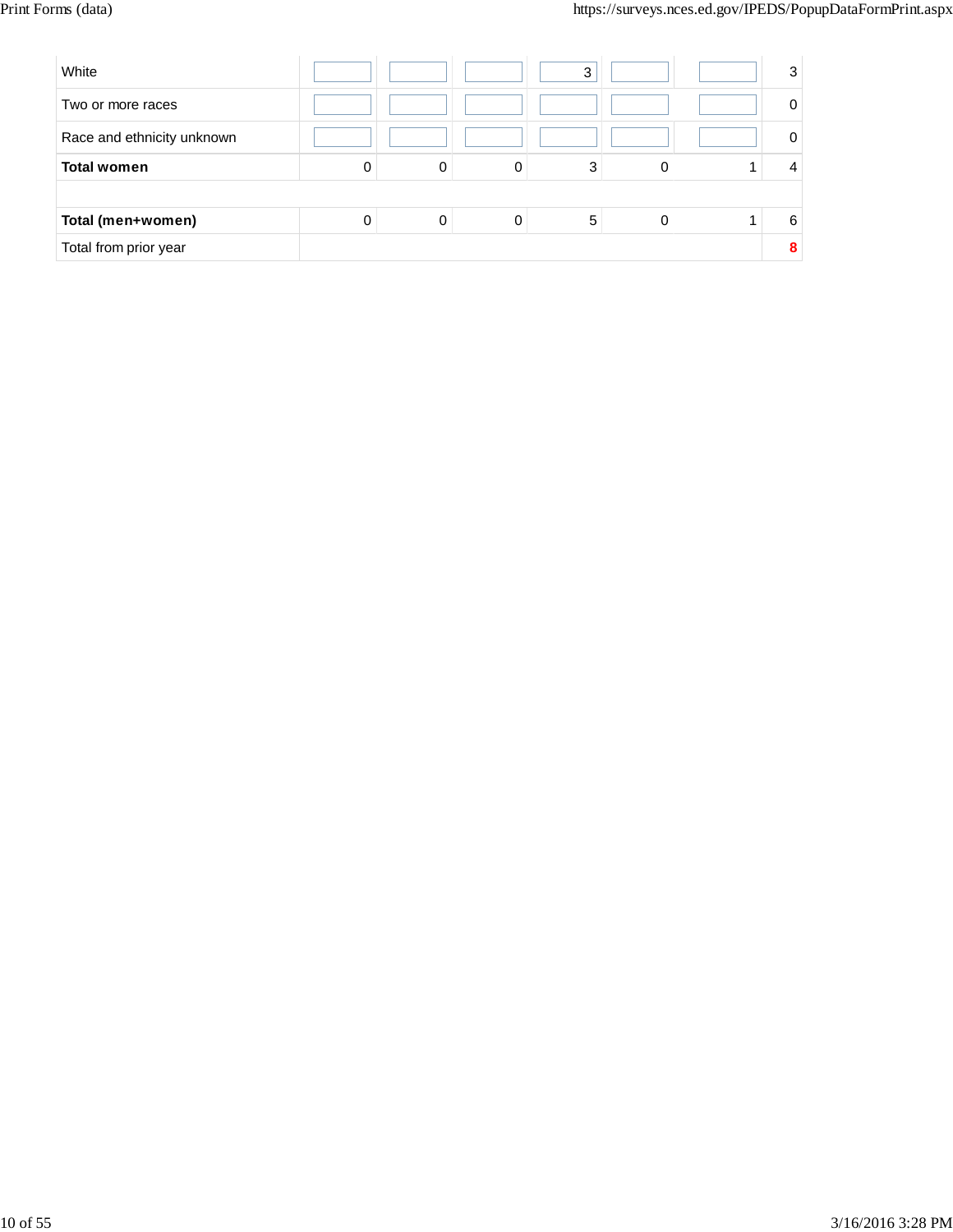## **Part A1 - Full-time Instructional Staff by Academic Rank and Tenure Status - Less-Than-Annual Contract**

## **Number of Full-time Instructional Staff With Faculty Status Not on Tenure Track - Less-than-annual Contract**

## **As of November 1, 2015**

## **Report Hispanic/Latino individuals of any race as Hispanic/Latino**

**Report race for non-Hispanic/Latino individuals only**

**Include both Primarily Instruction and Instruction Combined with Research and/or Public Service**

#### Men

|                                              |             | <b>Academic Rank</b> |           |                                             |   |                  |             |  |
|----------------------------------------------|-------------|----------------------|-----------|---------------------------------------------|---|------------------|-------------|--|
| Race/ethnicity                               | Professors  | Associate            | Assistant | professors professors Instructors Lecturers |   | academic<br>rank | Total       |  |
| Nonresident alien                            |             |                      |           |                                             | 0 |                  | $\pmb{0}$   |  |
| Hispanic/Latino                              |             |                      |           |                                             |   |                  | 0           |  |
| American Indian or Alaska Native             |             |                      |           |                                             |   |                  | 0           |  |
| Asian                                        |             |                      |           |                                             |   |                  | 0           |  |
| <b>Black or African American</b>             |             |                      |           |                                             |   |                  | $\mathbf 0$ |  |
| Native Hawaiian or Other Pacific<br>Islander |             |                      |           |                                             |   |                  | $\pmb{0}$   |  |
| White                                        |             |                      |           | 3                                           |   |                  | $\sqrt{3}$  |  |
| Two or more races                            |             |                      |           |                                             |   |                  | $\mathbf 0$ |  |
| Race and ethnicity unknown                   |             |                      |           |                                             |   |                  | 0           |  |
| <b>Total men</b>                             | $\mathbf 0$ | 0                    | 0         | 3                                           | 0 | 0                | 3           |  |

|                                              |            | Academic Rank |                                                |  |           |                               |              |
|----------------------------------------------|------------|---------------|------------------------------------------------|--|-----------|-------------------------------|--------------|
| Race/ethnicity                               | Professors | Associate     | Assistant<br>professors professors Instructors |  | Lecturers | <b>No</b><br>academic<br>rank | Total        |
| Nonresident alien                            |            |               |                                                |  |           |                               | $\Omega$     |
| Hispanic/Latino                              |            |               |                                                |  |           |                               | $\mathbf 0$  |
| American Indian or Alaska Native             |            |               |                                                |  |           |                               | $\Omega$     |
| Asian                                        |            |               |                                                |  |           |                               | $\mathbf{0}$ |
| <b>Black or African American</b>             |            |               |                                                |  |           |                               | $\Omega$     |
| Native Hawaiian or Other Pacific<br>Islander |            |               |                                                |  |           |                               | 0            |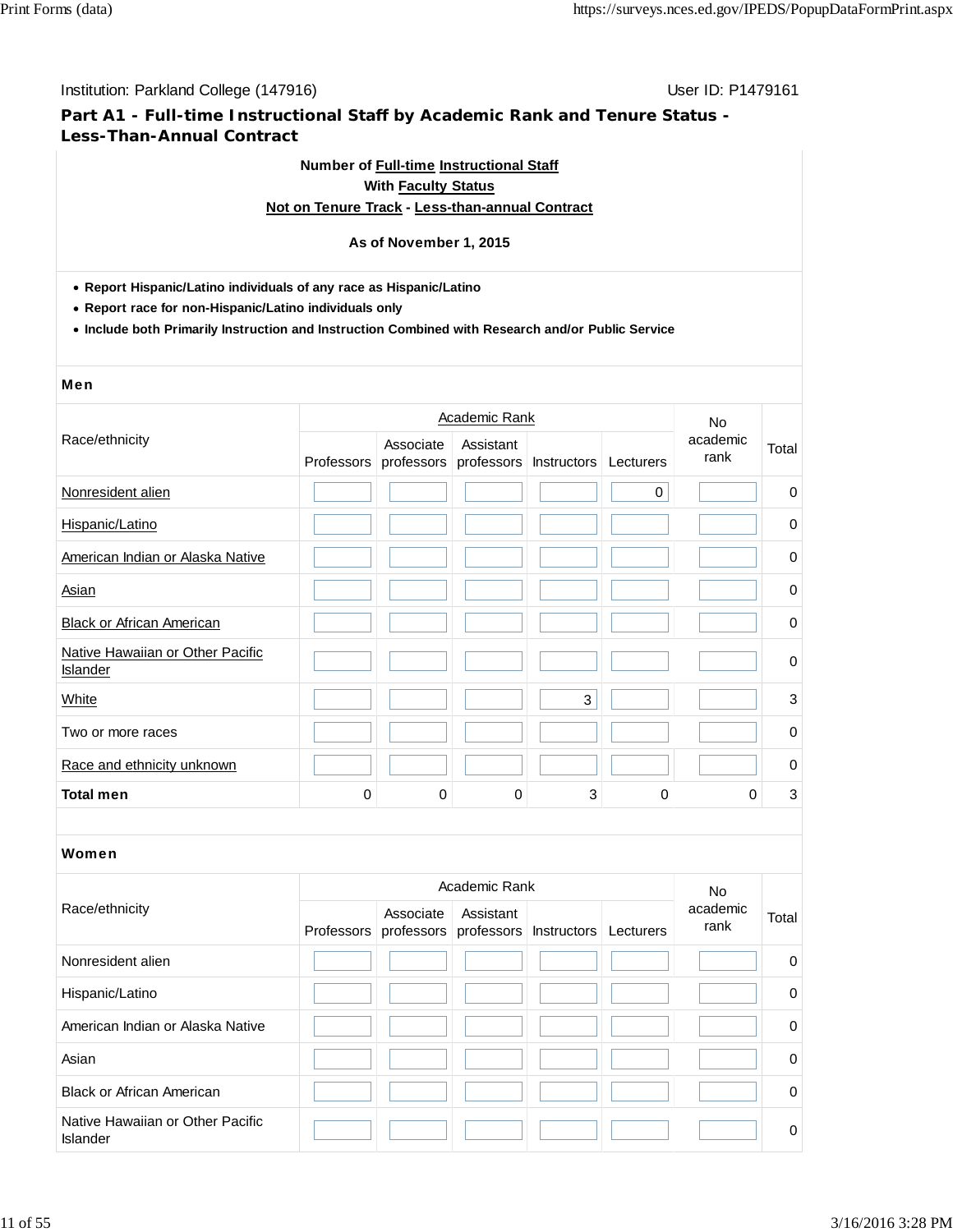| White                      |   |   |   |   |   | 0 |
|----------------------------|---|---|---|---|---|---|
| Two or more races          |   |   |   |   |   |   |
| Race and ethnicity unknown |   |   |   |   |   |   |
| <b>Total women</b>         | 0 | 0 | 0 | 0 | 0 |   |
|                            |   |   |   |   |   |   |
| Total (men+women)          | 0 | 0 | 0 | 3 | 0 | 3 |
| Total from prior year      |   |   |   |   |   |   |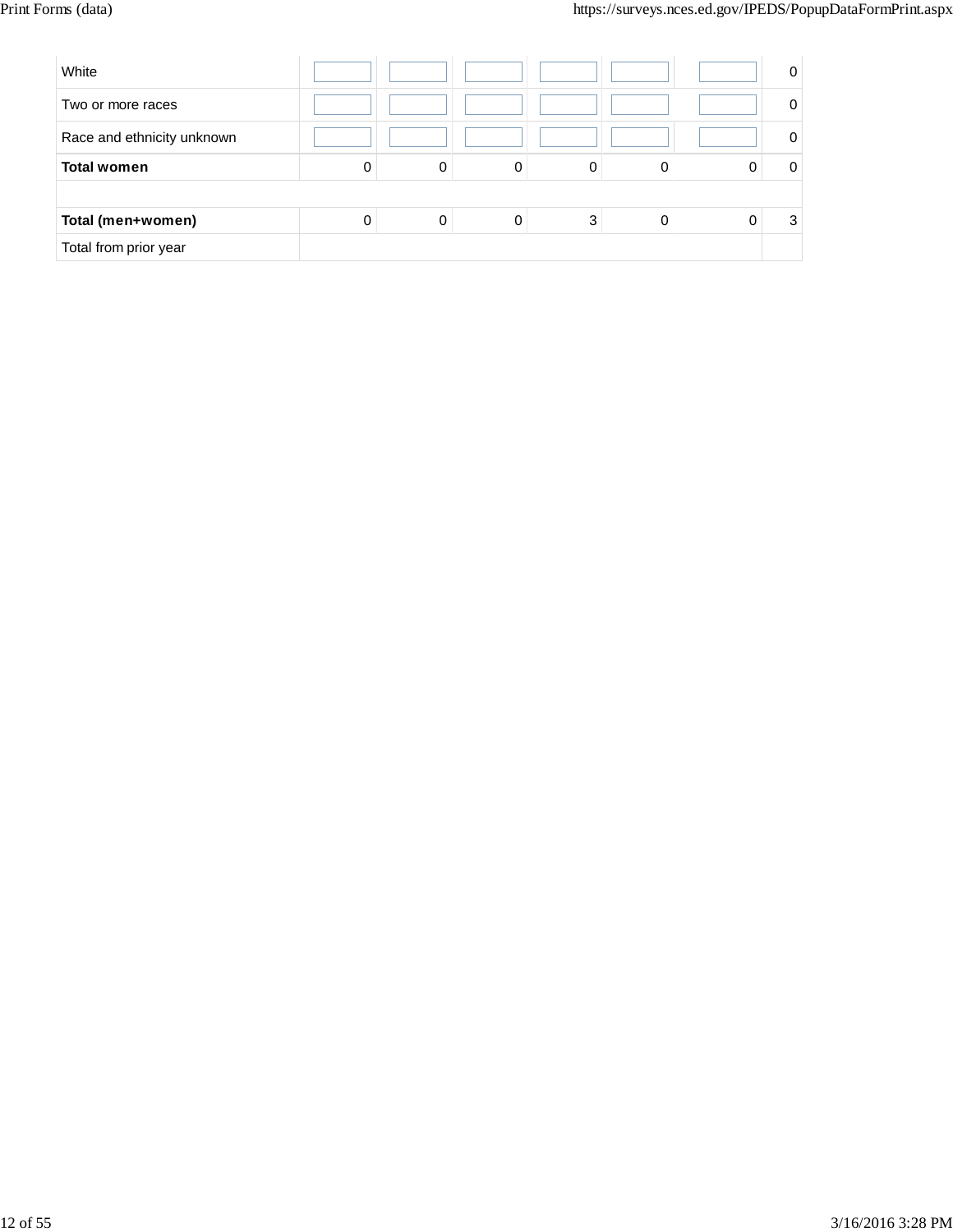# Institution: Parkland College (147916) November 2012 12: P1479161 **Part A1 - Full-time Instructional Staff - Without Faculty Status Number of Full-time Instructional Staff Without Faculty Status As of November 1, 2015 Report Hispanic/Latino individuals of any race as Hispanic/Latino Report race for non-Hispanic/Latino individuals only Include both Primarily Instruction and Instruction Combined with Research and/or Public Service** Men Race/ethnicity **Multiple Control of Control Control Control Control Control Control Control Control Control Control Control Control Control Control Control Control Control Control Control Control Control Control Control Co** Nonresident alien Hispanic/Latino American Indian or Alaska Native **Asian Black or African American** Native Hawaiian or Other Pacific Islander white the contract of the contract of the contract of the contract of the contract of the contract of the contract of the contract of the contract of the contract of the contract of the contract of the contract of the cont Two or more races Race and ethnicity unknown **Total men** 0 Women Race/ethnicity **Multiple Status** Race/ethnicity **Multiple Status Multiple Status Without Faculty Status** Nonresident alien Hispanic/Latino American Indian or Alaska Native Asian Black or African American Native Hawaiian or Other Pacific Islander **White** Two or more races Race and ethnicity unknown **Total women** 0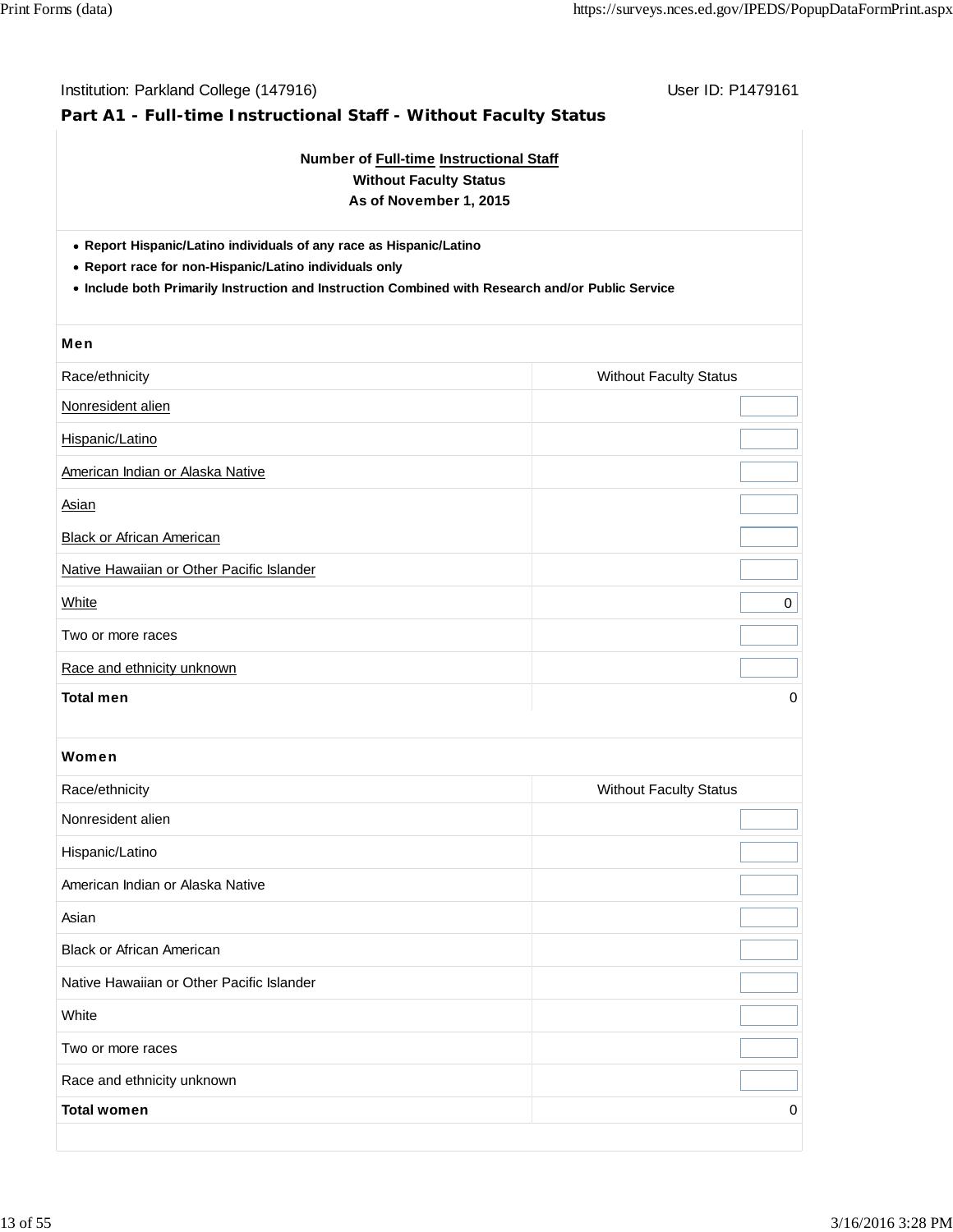| Total (men+women)     |  |
|-----------------------|--|
| Total from prior year |  |
|                       |  |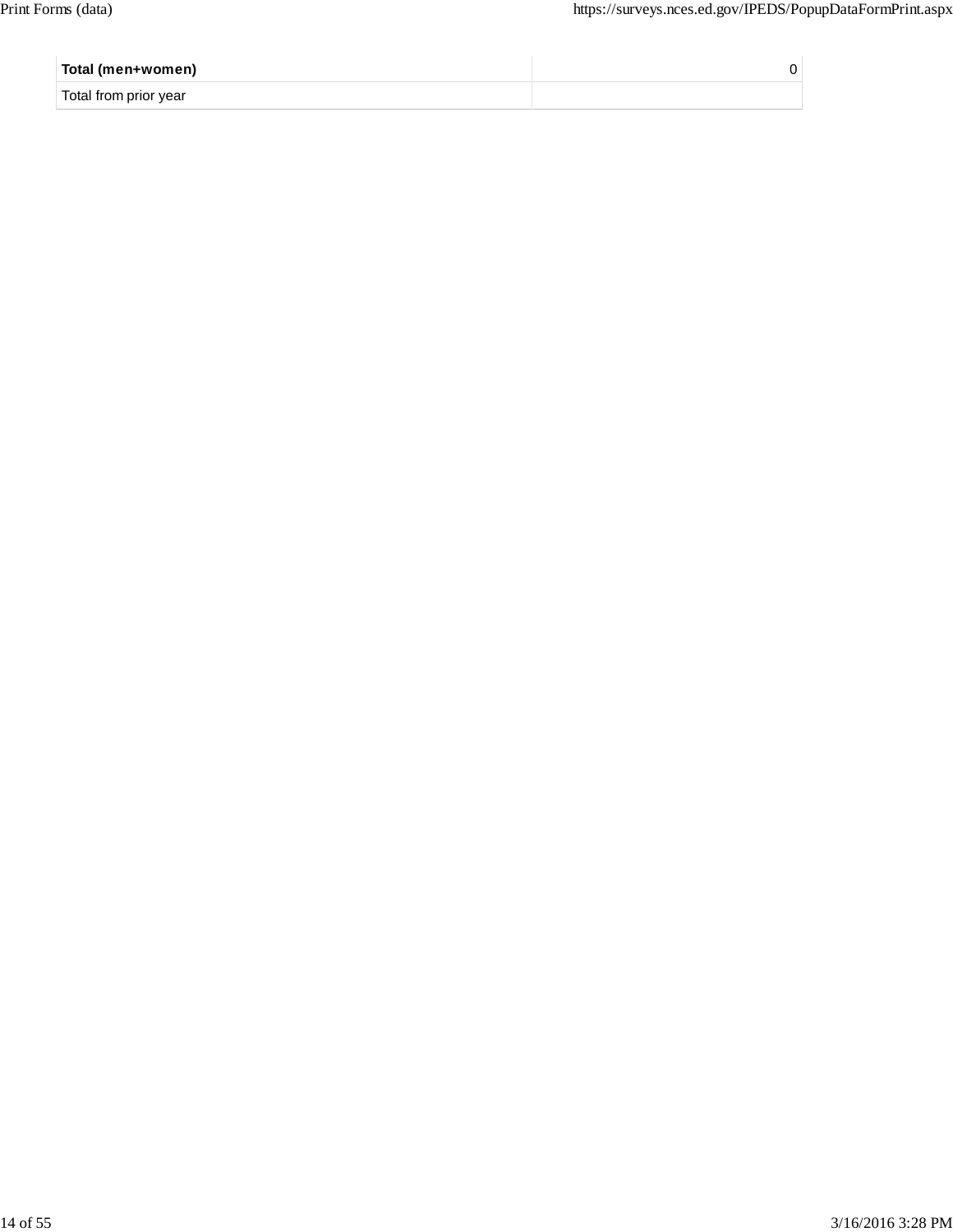## **Part A2 - Full-time Instructional Staff by Function**

## **Number of Full-time Instructional Staff**

## **As of November 1, 2015**

**Report Primarily Instruction and Instruction Combined with Research and/or Public Service separately, as indicated below**

|                                                |         | With Faculty Status |                                                   |                     |                                  |                          |          |  |
|------------------------------------------------|---------|---------------------|---------------------------------------------------|---------------------|----------------------------------|--------------------------|----------|--|
|                                                |         |                     |                                                   | Not on Tenure Track |                                  |                          |          |  |
|                                                | Tenured | On Tenure<br>Track  | Multi-year,<br>continuing, or<br>at-will contract | Annual<br>contract  | Less-than-<br>annual<br>contract | Faculty<br><b>Status</b> | Total    |  |
| Instructional staff                            | 144     | 23                  |                                                   | 6                   | 3                                | $\Omega$                 | 177      |  |
| Total carried forward from<br>previous screens | 144     | 23                  |                                                   | 6                   | 3                                | $\mathbf 0$              | 177      |  |
| Primarily Instruction                          | 144     | 23                  | 1                                                 | 6                   | 3                                | $\Omega$                 | 177      |  |
| Exclusively credit                             | 144     | 23                  | 1                                                 | 6                   | $\mathbf 3$                      | $\mathbf 0$              | 177      |  |
| <b>B</b> Exclusively<br>not-for-credit         | 0       | 0                   | $\mathbf 0$                                       | $\,0\,$             | $\mathbf 0$                      | 0                        | $\Omega$ |  |
| Combined credit/not-<br>for-credit             | 0       | $\mathbf 0$         | 0                                                 | 0                   | $\mathbf 0$                      | $\mathbf 0$              | $\Omega$ |  |
| Instruction/research<br>/public service staff  | 0       | 0                   | 0                                                 | $\mathbf 0$         | $\mathbf 0$                      | $\Omega$                 | 0        |  |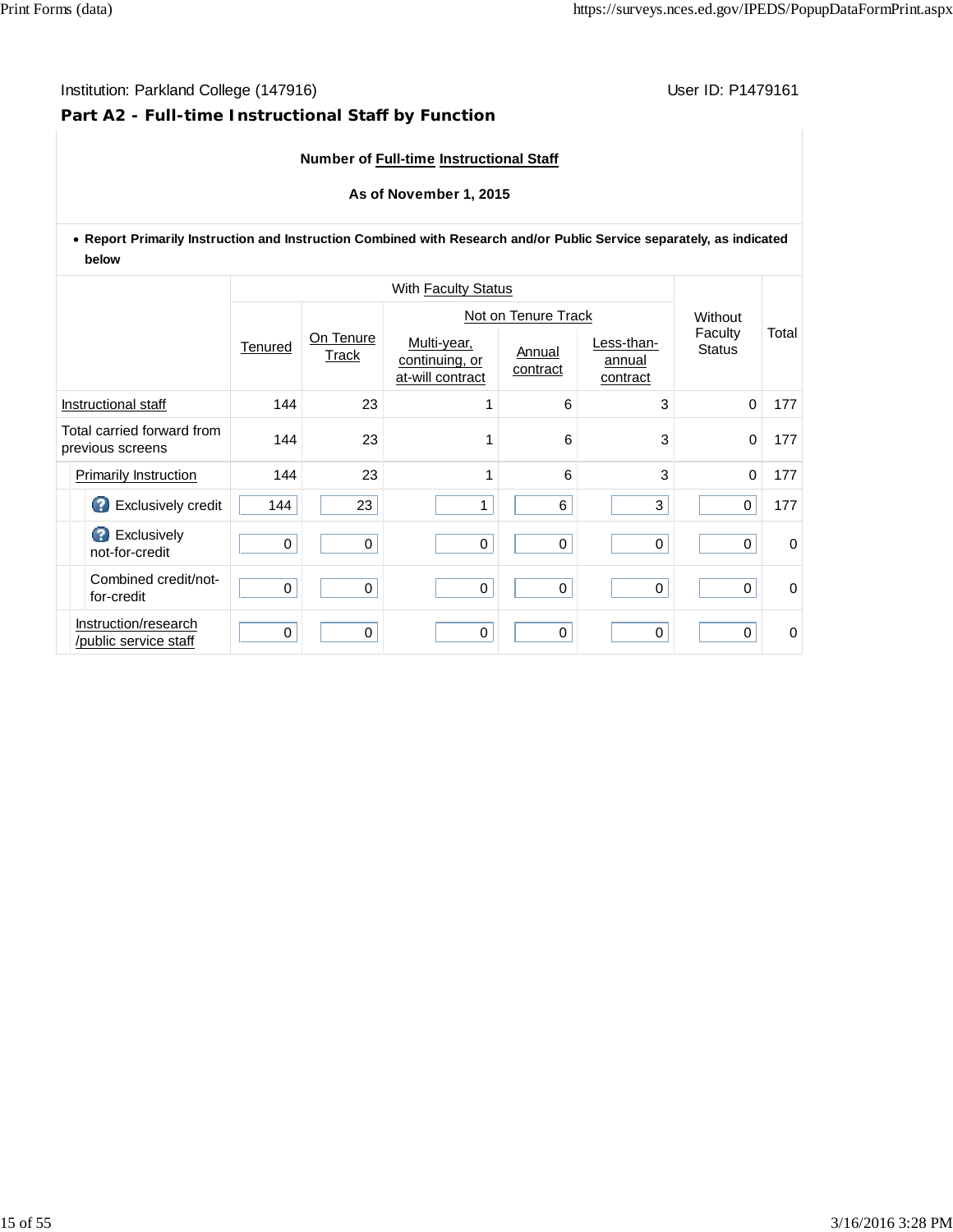## Institution: Parkland College (147916) **Institution: Parkland College (147916)** Constantino College (147916)

## **Part A3 - Full-time Instructional Staff - Totals**

## **Total number of Full-time Instructional Staff**

## **As of November 1, 2015**

| Total men | Total women    | Total (men+women) |
|-----------|----------------|-------------------|
| 0         | 0              | 0                 |
| 4         | 2              | 6                 |
| 0         | 0              | 0                 |
| 3         | 3              | 6                 |
| 2         | 4              | 6                 |
| 0         | 0              | $\mathbf 0$       |
| 72        | 78             | 150               |
| 5         | 2              | $\overline{7}$    |
| 0         | $\overline{2}$ | 2                 |
| 86        | 91             | 177               |
|           |                | 176               |
|           |                |                   |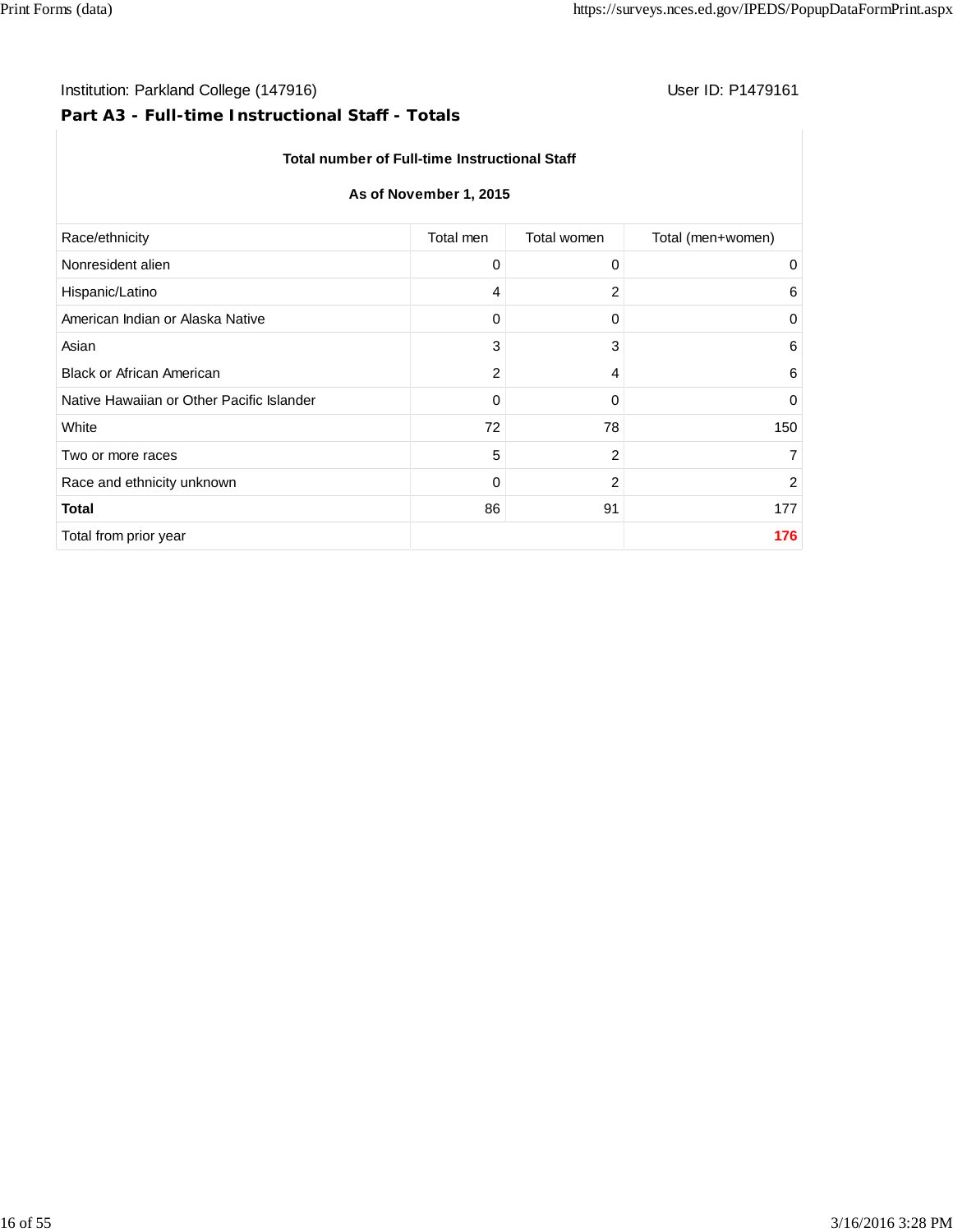## **Part B1 - Full-time Non-instructional Staff by Occupational Category**

## **Number of Full-time Non-instructional Staff by Occupational Category**

**As of November 1, 2015**

**Report Hispanic/Latino individuals of any race as Hispanic/Latino**

**Report race for non-Hispanic/Latino individuals only**

#### Men

| Race/ethnicity                            | <b>Instructional Staff</b><br>(carried forward<br>from Part A) | Research staff | <b>Public Service staff</b> |
|-------------------------------------------|----------------------------------------------------------------|----------------|-----------------------------|
| Nonresident alien                         | $\mathbf 0$                                                    | $\mathbf 0$    |                             |
| Hispanic/Latino                           | 4                                                              |                |                             |
| American Indian or Alaska Native          | 0                                                              |                |                             |
| Asian                                     | 3                                                              |                |                             |
| <b>Black or African American</b>          | $\overline{c}$                                                 |                |                             |
| Native Hawaiian or Other Pacific Islander | 0                                                              |                |                             |
| White                                     | 72                                                             |                |                             |
| Two or more races                         | 5                                                              |                |                             |
| Race and ethnicity unknown                | $\mathbf 0$                                                    |                |                             |
| <b>Total men</b>                          | 86                                                             | 0              | 0                           |

| Race/ethnicity                            | <b>Instructional Staff</b><br>(carried forward<br>from Part A) | Research staff | <b>Public Service staff</b> |
|-------------------------------------------|----------------------------------------------------------------|----------------|-----------------------------|
| Nonresident alien                         | $\Omega$                                                       |                |                             |
| Hispanic/Latino                           | 2                                                              |                |                             |
| American Indian or Alaska Native          | $\Omega$                                                       |                |                             |
| Asian                                     | 3                                                              |                |                             |
| <b>Black or African American</b>          | 4                                                              |                |                             |
| Native Hawaiian or Other Pacific Islander | $\mathbf 0$                                                    |                |                             |
| White                                     | 78                                                             |                |                             |
| Two or more races                         | 2                                                              |                |                             |
| Race and ethnicity unknown                | $\overline{2}$                                                 |                |                             |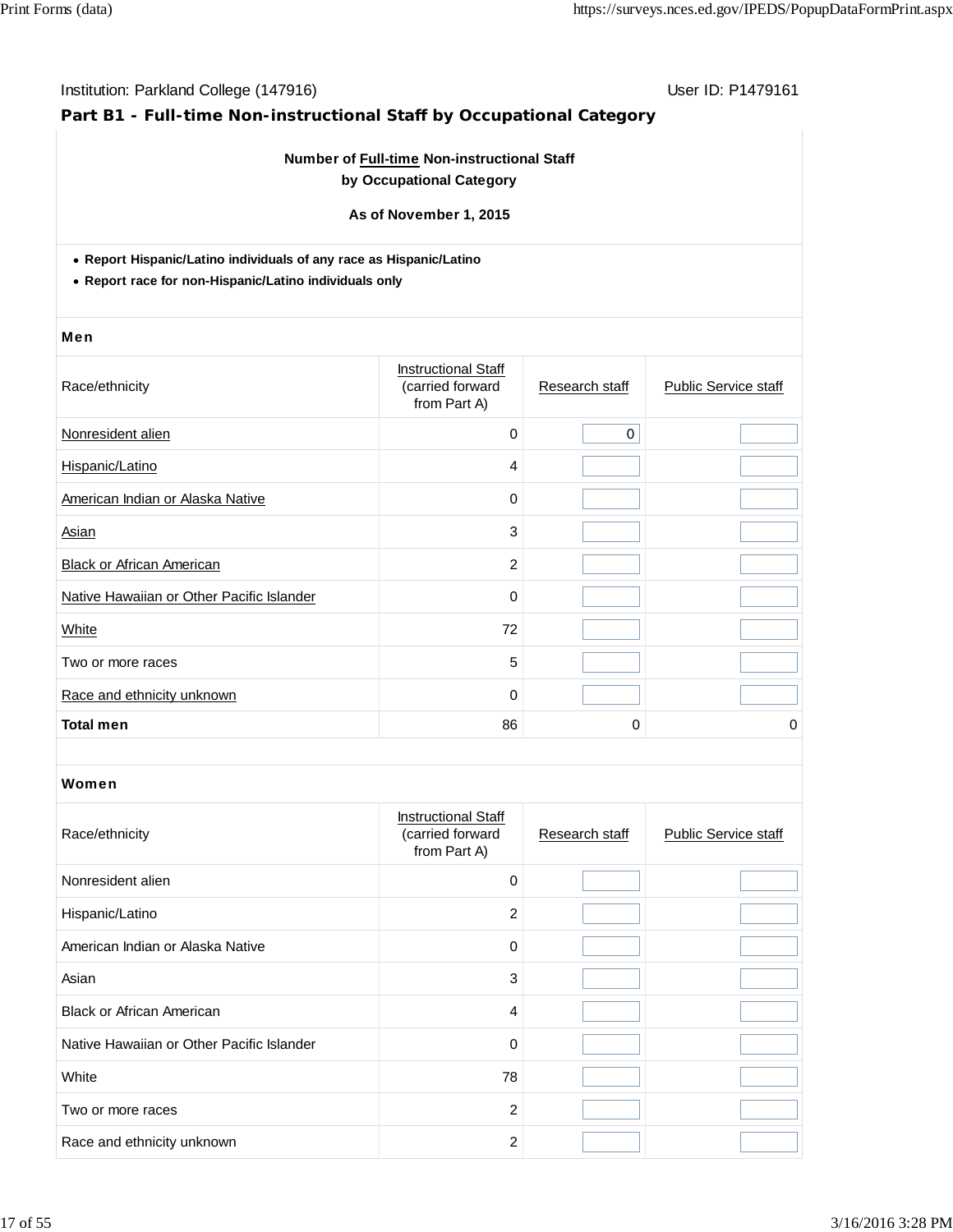| Total women           | 91  |  |
|-----------------------|-----|--|
|                       |     |  |
| Total (men+women)     |     |  |
| Total from prior year | 176 |  |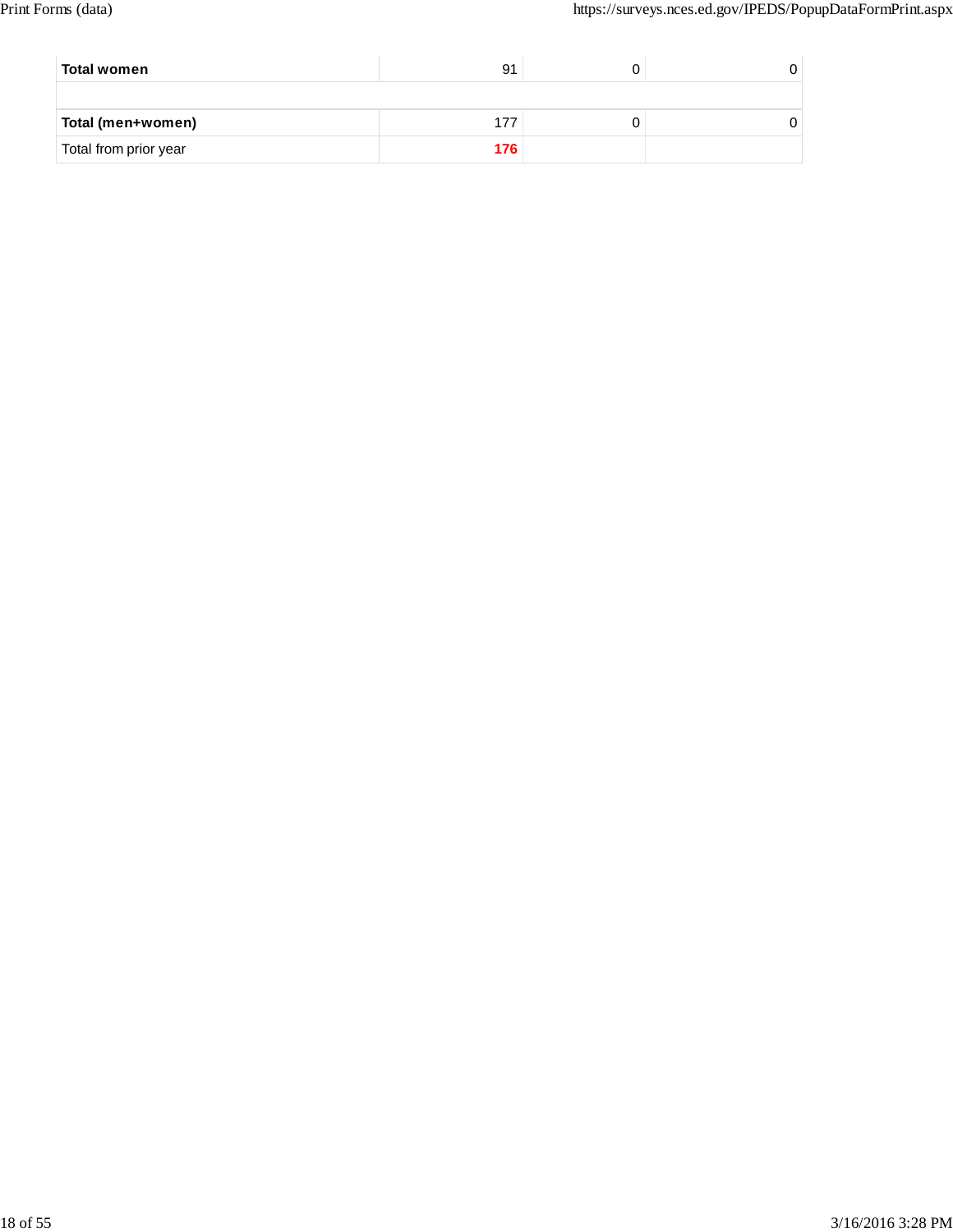## **Part B1 - Full-time Non-instructional Staff by Occupational Category**

## **Number of Full-time Non-instructional Staff by Occupational Category**

#### **As of November 1, 2015**

- **Report Hispanic/Latino individuals of any race as Hispanic/Latino**
- **Report race for non-Hispanic/Latino individuals only**

#### Men

| Race/ethnicity                               | Archivists, Curators, and<br><b>Museum Technicians</b><br>25-4010 | Librarians<br>25-4020 | Library<br>Technicians<br>25-4030 | <b>3</b> Student and Academic Affairs<br>and Other Education Services<br><b>Occupations</b><br>25-2000 + 25-3000 + 25-9000 |
|----------------------------------------------|-------------------------------------------------------------------|-----------------------|-----------------------------------|----------------------------------------------------------------------------------------------------------------------------|
| Nonresident alien                            |                                                                   |                       |                                   |                                                                                                                            |
| Hispanic/Latino                              |                                                                   |                       |                                   |                                                                                                                            |
| American Indian or<br>Alaska Native          |                                                                   |                       |                                   |                                                                                                                            |
| Asian                                        |                                                                   |                       |                                   |                                                                                                                            |
| <b>Black or African</b><br>American          |                                                                   |                       |                                   |                                                                                                                            |
| Native Hawaiian or Other<br>Pacific Islander |                                                                   |                       |                                   |                                                                                                                            |
| White                                        |                                                                   | 1                     |                                   | 9                                                                                                                          |
| Two or more races                            |                                                                   |                       |                                   | 1                                                                                                                          |
| Race and ethnicity<br>unknown                |                                                                   |                       |                                   |                                                                                                                            |
| <b>Total men</b>                             | 0                                                                 | 1                     | 0                                 | 10                                                                                                                         |
|                                              |                                                                   |                       |                                   |                                                                                                                            |

| Race/ethnicity                      | Archivists, Curators, and<br><b>Museum Technicians</b><br>25-4010 | Librarians<br>25-4020 | Library<br>Technicians<br>25-4030 | Student and Academic Affairs and<br><b>Other Education Services</b><br>Occupations<br>$25-2000 + 25-3000 + 25-9000$ |
|-------------------------------------|-------------------------------------------------------------------|-----------------------|-----------------------------------|---------------------------------------------------------------------------------------------------------------------|
| Nonresident alien                   |                                                                   |                       |                                   |                                                                                                                     |
| Hispanic/Latino                     |                                                                   |                       |                                   |                                                                                                                     |
| American Indian or<br>Alaska Native |                                                                   |                       |                                   |                                                                                                                     |
| Asian                               |                                                                   |                       |                                   |                                                                                                                     |
| <b>Black or African</b><br>American |                                                                   |                       |                                   |                                                                                                                     |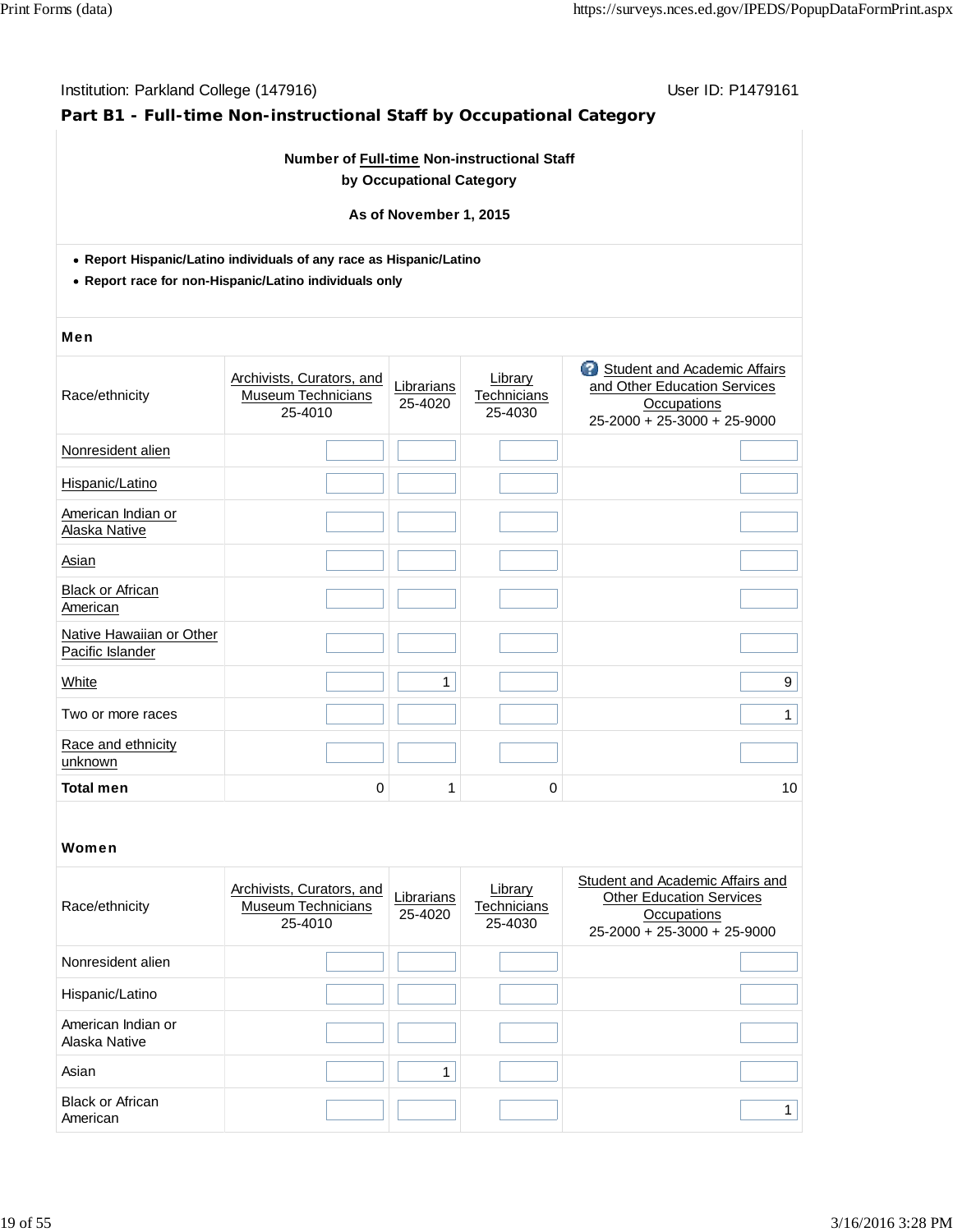| Native Hawaiian or Other<br>Pacific Islander |                |   |          |    |
|----------------------------------------------|----------------|---|----------|----|
| White                                        | $\overline{2}$ | 5 |          |    |
| Two or more races                            |                |   |          |    |
| Race and ethnicity<br>unknown                |                |   |          |    |
| <b>Total women</b>                           | $\overline{2}$ | 6 | 0        | 8  |
|                                              |                |   |          |    |
| Total (men+women)                            | $\mathfrak{p}$ |   | $\Omega$ | 18 |
| Total from prior year                        | $\mathbf{c}$   |   |          | 19 |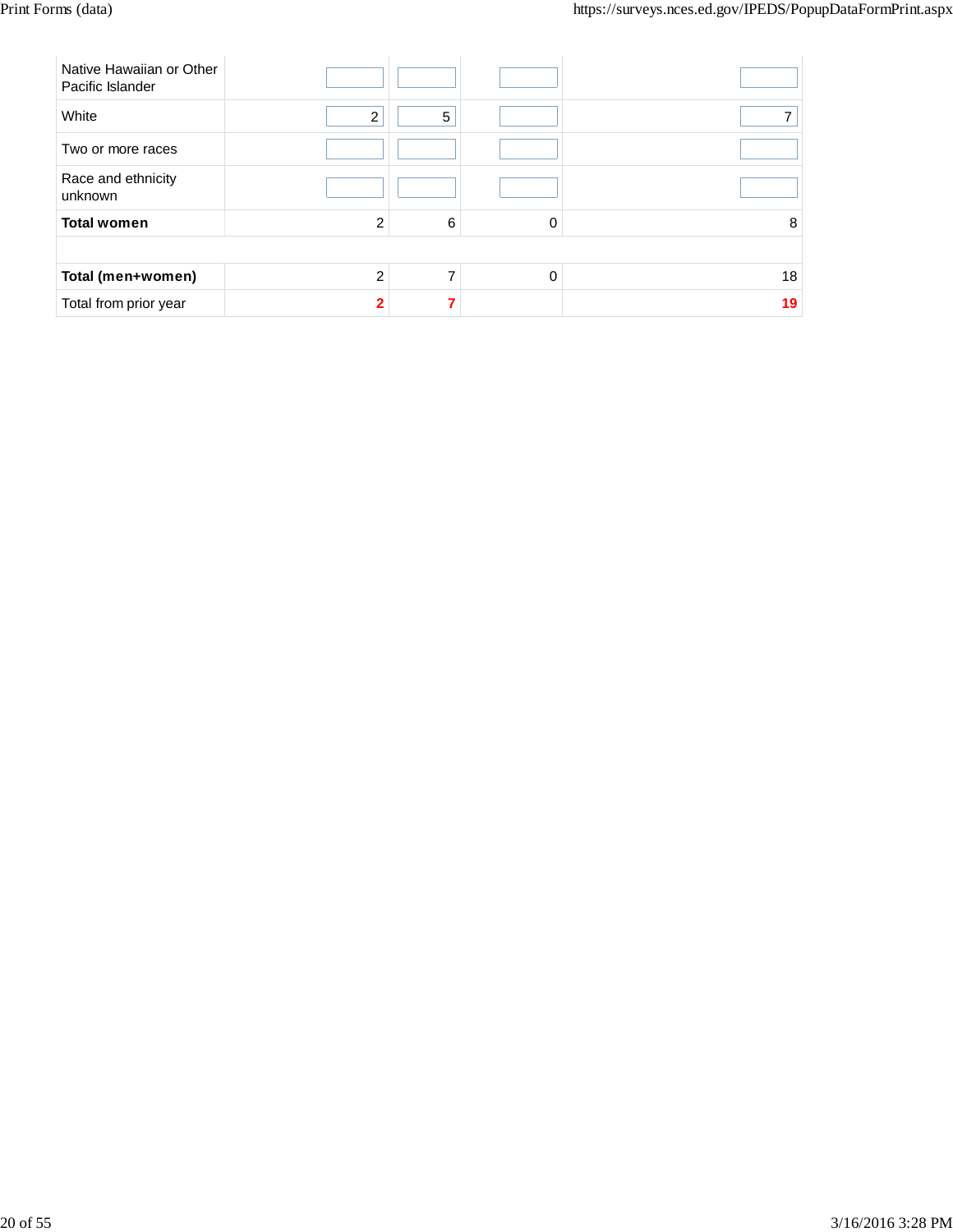## **Part B1 - Full-time Non-instructional Staff by Occupational Category**

## **Number of Full-time Non-instructional Staff by Occupational Category**

## **As of November 1, 2015**

- **Report Hispanic/Latino individuals of any race as Hispanic/Latino**
- **Report race for non-Hispanic/Latino individuals only**

#### Men

| Race/ethnicity                                         | Management<br>Occupations<br>11-0000 | <b>Business and</b><br>Financial<br>Operations<br>Occupations<br>13-0000 | Computer,<br>Engineering, and<br>Science<br>Occupations<br>$15 - 0000 +$<br>$17 - 0000 +$<br>19-0000 | Community, Social<br>Service, Legal, Arts,<br>Design, Entertainment,<br>Sports, and Media<br>Occupations<br>$21 - 0000 + 23 - 0000 +$<br>27-0000 | Healthcare<br>Practitioners and<br>Technical<br>Occupations<br>29-0000 |
|--------------------------------------------------------|--------------------------------------|--------------------------------------------------------------------------|------------------------------------------------------------------------------------------------------|--------------------------------------------------------------------------------------------------------------------------------------------------|------------------------------------------------------------------------|
| Nonresident alien                                      |                                      |                                                                          |                                                                                                      |                                                                                                                                                  |                                                                        |
| Hispanic/Latino                                        |                                      |                                                                          |                                                                                                      | 1                                                                                                                                                |                                                                        |
| American Indian or<br>Alaska Native                    |                                      |                                                                          |                                                                                                      |                                                                                                                                                  |                                                                        |
| Asian                                                  |                                      |                                                                          |                                                                                                      |                                                                                                                                                  |                                                                        |
| <b>Black or African</b><br>American                    |                                      | 1                                                                        | 1                                                                                                    | 4                                                                                                                                                |                                                                        |
| Native Hawaiian or<br><b>Other Pacific</b><br>Islander |                                      |                                                                          |                                                                                                      |                                                                                                                                                  |                                                                        |
| White                                                  | 14                                   | 4                                                                        | 13                                                                                                   | 12                                                                                                                                               |                                                                        |
| Two or more races                                      | 1                                    |                                                                          | $\overline{c}$                                                                                       |                                                                                                                                                  |                                                                        |
| Race and ethnicity<br>unknown                          | 1                                    |                                                                          | 1                                                                                                    |                                                                                                                                                  |                                                                        |
| <b>Total men</b>                                       | 16                                   | 5                                                                        | 17                                                                                                   | 17                                                                                                                                               | 0                                                                      |

| Race/ethnicity                      | Management<br>Occupations<br>11-0000 | Business and<br>Financial<br>Operations<br>Occupations<br>13-0000 | Computer,<br>Engineering, and<br>Science<br>Occupations<br>$15 - 0000 +$<br>$17 - 0000 +$<br>19-0000 | Community, Social<br>Service, Legal, Arts,<br>Design, Entertainment,<br>Sports, and Media<br>Occupations<br>$21-0000 + 23-0000 +$<br>27-0000 | Healthcare<br>Practitioners and<br>Technical<br>Occupations<br>29-0000 |
|-------------------------------------|--------------------------------------|-------------------------------------------------------------------|------------------------------------------------------------------------------------------------------|----------------------------------------------------------------------------------------------------------------------------------------------|------------------------------------------------------------------------|
| Nonresident alien                   |                                      |                                                                   |                                                                                                      |                                                                                                                                              |                                                                        |
| Hispanic/Latino                     |                                      |                                                                   |                                                                                                      |                                                                                                                                              |                                                                        |
| American Indian or<br>Alaska Native |                                      |                                                                   |                                                                                                      |                                                                                                                                              |                                                                        |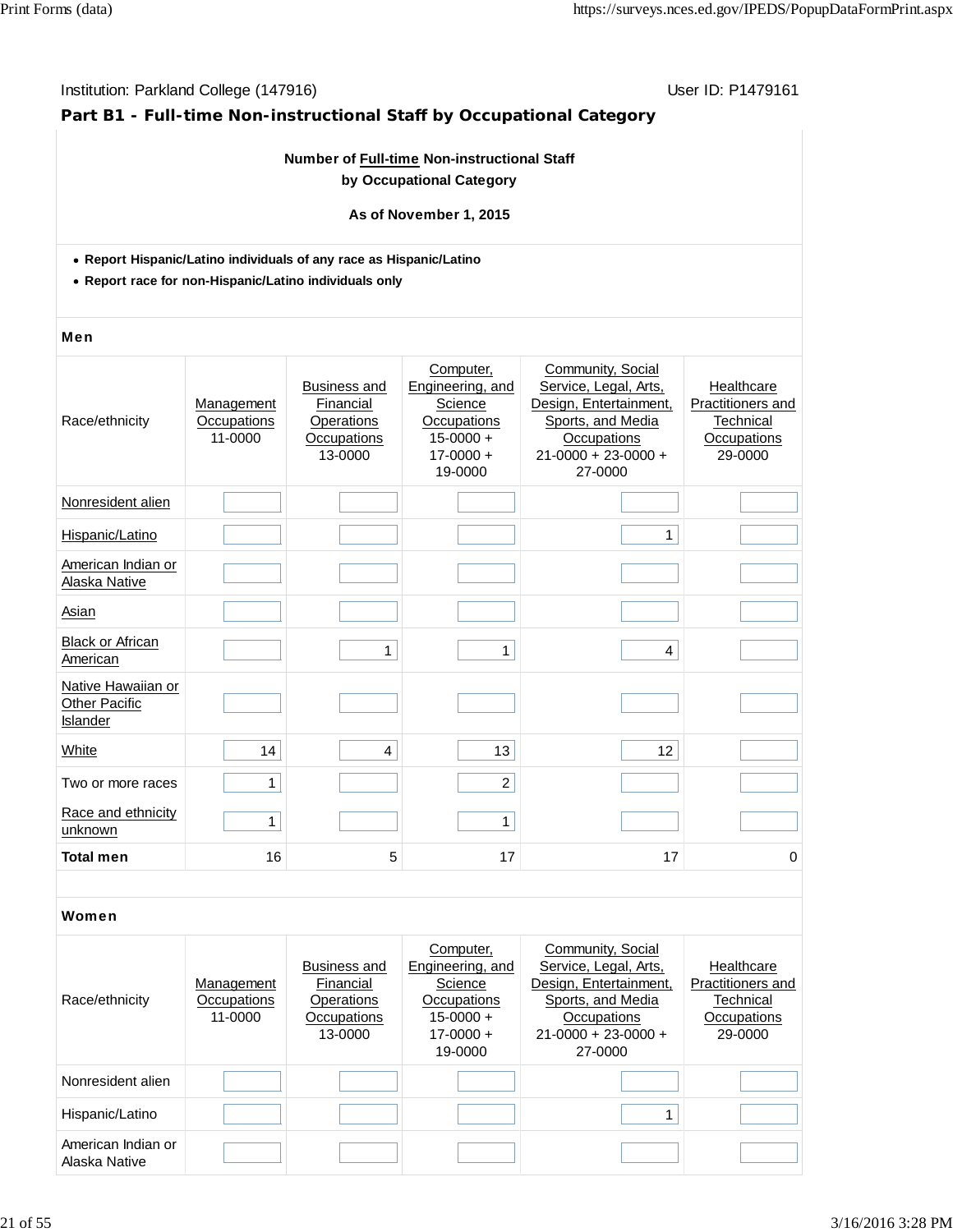| Asian                                                  | 1              |    |    |                |   |
|--------------------------------------------------------|----------------|----|----|----------------|---|
| <b>Black or African</b><br>American                    | $\overline{c}$ |    |    | $\overline{c}$ |   |
| Native Hawaiian or<br><b>Other Pacific</b><br>Islander |                |    |    |                |   |
| White                                                  | 16             | 15 | 13 | 27             | 1 |
| Two or more races                                      |                | 1  |    | 1              |   |
| Race and ethnicity<br>unknown                          | 1              | 1  |    |                |   |
| <b>Total women</b>                                     | 20             | 17 | 13 | 31             | 1 |
|                                                        |                |    |    |                |   |
| <b>Total</b><br>(men+women)                            | 36             | 22 | 30 | 48             | 1 |
| Total from prior<br>year                               | 35             | 19 | 28 | 51             |   |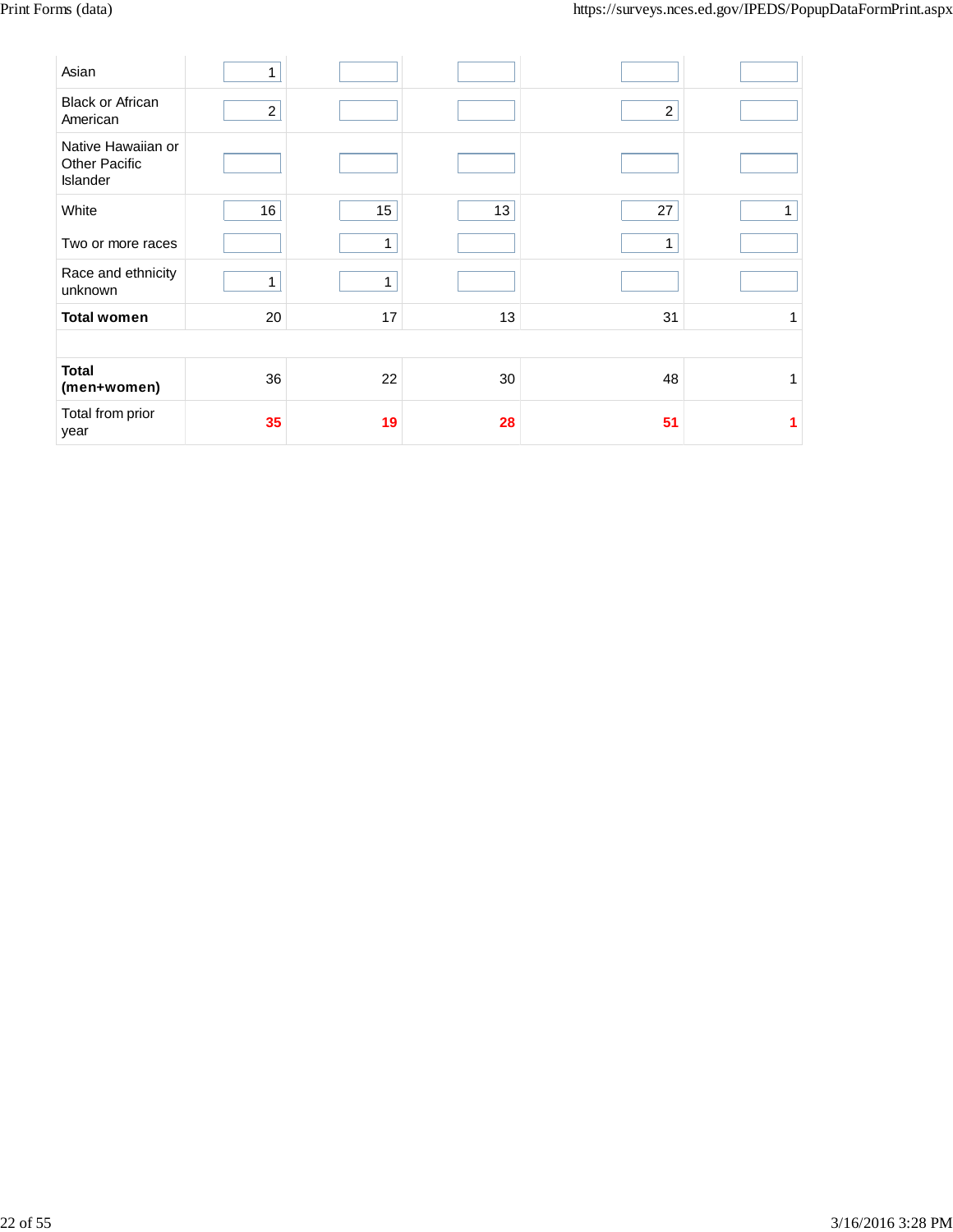## **Part B1 - Full-time Non-instructional Staff by Occupational Category**

## **Number of Full-time Non-instructional Staff by Occupational Category**

## **As of November 1, 2015**

- **Report Hispanic/Latino individuals of any race as Hispanic/Latino**
- **Report race for non-Hispanic/Latino individuals only**

#### Men

| Race/ethnicity                                  | Service<br>Occupations<br>$31 - 0000 +$<br>$33 - 0000 +$<br>$35 - 0000 +$<br>$37-0000 +$<br>39-0000 | Sales and<br>Related<br>Occupations<br>41-0000 | Office and<br>Administrative<br>Support<br>Occupations<br>43-0000 | Natural<br>Resources,<br>Construction,<br>and Maintenance<br>Occupations<br>$45 - 0000 +$<br>$47 - 0000 +$<br>49-0000 | Production,<br>Transportation,<br>and Material<br>Moving<br>Occupations<br>$51-0000 +$<br>53-0000 | Grand<br>Total<br>(A <sup>  </sup> )<br>full-time<br>staff) |
|-------------------------------------------------|-----------------------------------------------------------------------------------------------------|------------------------------------------------|-------------------------------------------------------------------|-----------------------------------------------------------------------------------------------------------------------|---------------------------------------------------------------------------------------------------|-------------------------------------------------------------|
| Nonresident alien                               |                                                                                                     |                                                |                                                                   |                                                                                                                       |                                                                                                   | $\pmb{0}$                                                   |
| Hispanic/Latino                                 |                                                                                                     |                                                |                                                                   |                                                                                                                       |                                                                                                   | 5                                                           |
| American Indian<br>or Alaska Native             | $\overline{c}$                                                                                      |                                                |                                                                   |                                                                                                                       |                                                                                                   | $\overline{c}$                                              |
| Asian                                           | 1                                                                                                   |                                                |                                                                   |                                                                                                                       |                                                                                                   | 4                                                           |
| <b>Black or African</b><br>American             | 12                                                                                                  |                                                |                                                                   |                                                                                                                       |                                                                                                   | 20                                                          |
| Native Hawaiian<br>or Other Pacific<br>Islander |                                                                                                     |                                                |                                                                   |                                                                                                                       |                                                                                                   | $\mathbf 0$                                                 |
| White                                           | 30                                                                                                  | $\overline{2}$                                 | 11                                                                |                                                                                                                       |                                                                                                   | 168                                                         |
| Two or more<br>races                            | $\overline{c}$                                                                                      |                                                | $\overline{c}$                                                    |                                                                                                                       |                                                                                                   | 13                                                          |
| Race and<br>ethnicity<br>unknown                | 3                                                                                                   |                                                |                                                                   |                                                                                                                       |                                                                                                   | 5                                                           |
| <b>Total men</b>                                | 50                                                                                                  | $\overline{2}$                                 | 13                                                                | $\pmb{0}$                                                                                                             | 0                                                                                                 | 217                                                         |

| Race/ethnicity    | Service<br>Occupations<br>$31 - 0000 +$<br>$33 - 0000 +$<br>$35 - 0000 +$<br>$37-0000 +$<br>39-0000 | Sales and<br>Related<br>Occupations<br>41-0000 | Office and<br>Administrative<br>Support<br><b>Occupations</b><br>43-0000 | Natural<br>Resources,<br>Construction,<br>and Maintenance<br>Occupations<br>$45 - 0000 +$<br>$47 - 0000 +$<br>49-0000 | Production,<br>Transportation,<br>and Material<br>Moving<br>Occupations<br>$51-0000 +$<br>53-0000 | Grand<br>Total<br>(All<br>full-time<br>staff) |
|-------------------|-----------------------------------------------------------------------------------------------------|------------------------------------------------|--------------------------------------------------------------------------|-----------------------------------------------------------------------------------------------------------------------|---------------------------------------------------------------------------------------------------|-----------------------------------------------|
| Nonresident alien |                                                                                                     |                                                |                                                                          |                                                                                                                       |                                                                                                   | $\Omega$                                      |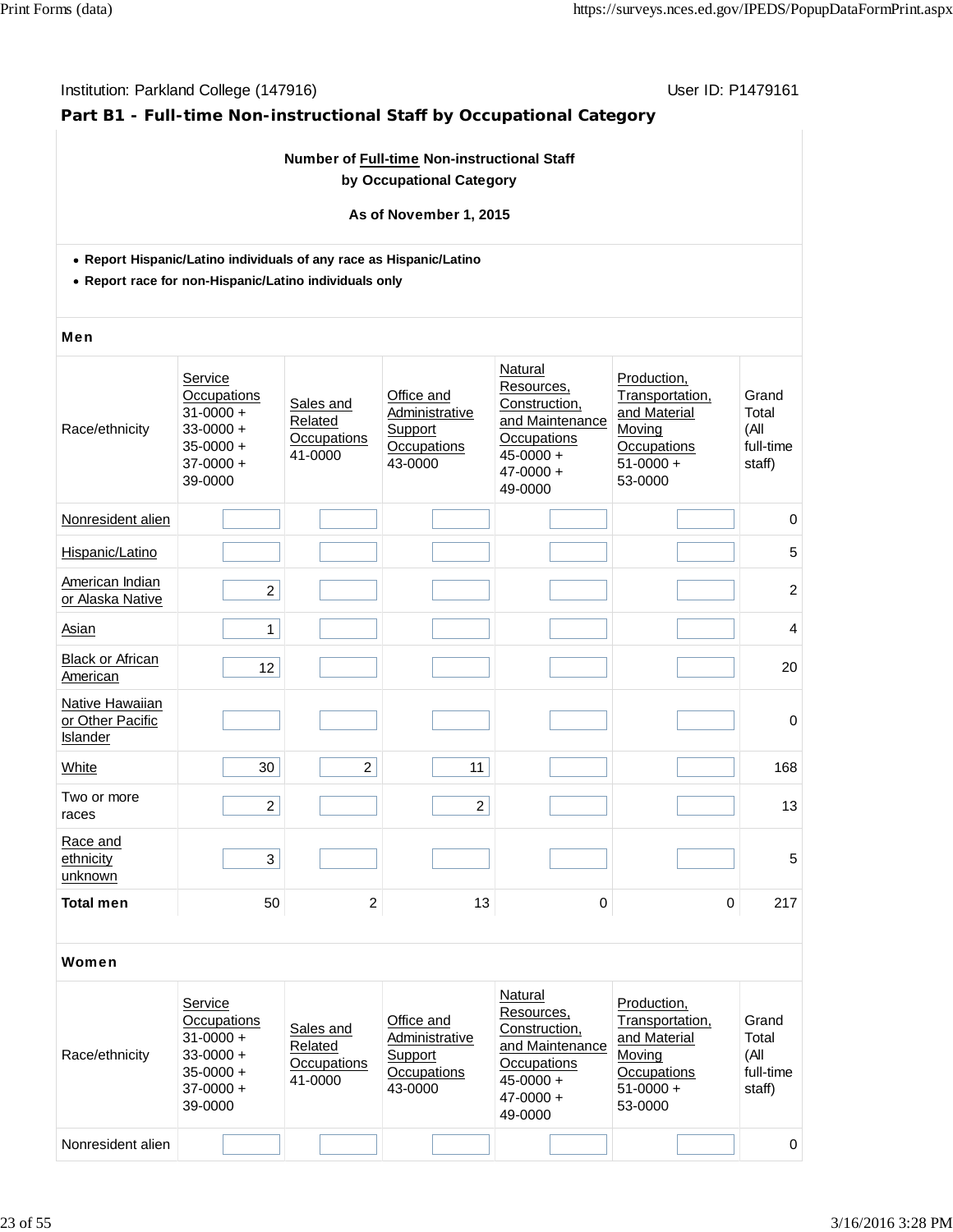| Hispanic/Latino                                 |    | 1  |                |           |             | 4              |
|-------------------------------------------------|----|----|----------------|-----------|-------------|----------------|
| American Indian<br>or Alaska Native             |    |    | $\mathbf{1}$   |           |             | 1              |
| Asian                                           |    |    | $\overline{c}$ |           |             | 7              |
| <b>Black or African</b><br>American             | 5  |    | 5              |           |             | 19             |
| Native Hawaiian<br>or Other Pacific<br>Islander |    |    |                |           |             | $\mathbf 0$    |
| White                                           | 5  | 13 | 44             |           |             | 226            |
| Two or more<br>races                            |    |    |                |           |             | $\overline{4}$ |
| Race and<br>ethnicity<br>unknown                |    |    | $\mathbf{1}$   |           |             | 5              |
| <b>Total women</b>                              | 10 | 14 | 53             | $\pmb{0}$ | 0           | 266            |
|                                                 |    |    |                |           |             |                |
| <b>Total</b><br>(men+women)                     | 60 | 16 | 66             | 0         | $\mathbf 0$ | 483            |
| Total from prior<br>year                        | 58 | 18 | 66             |           |             | 480            |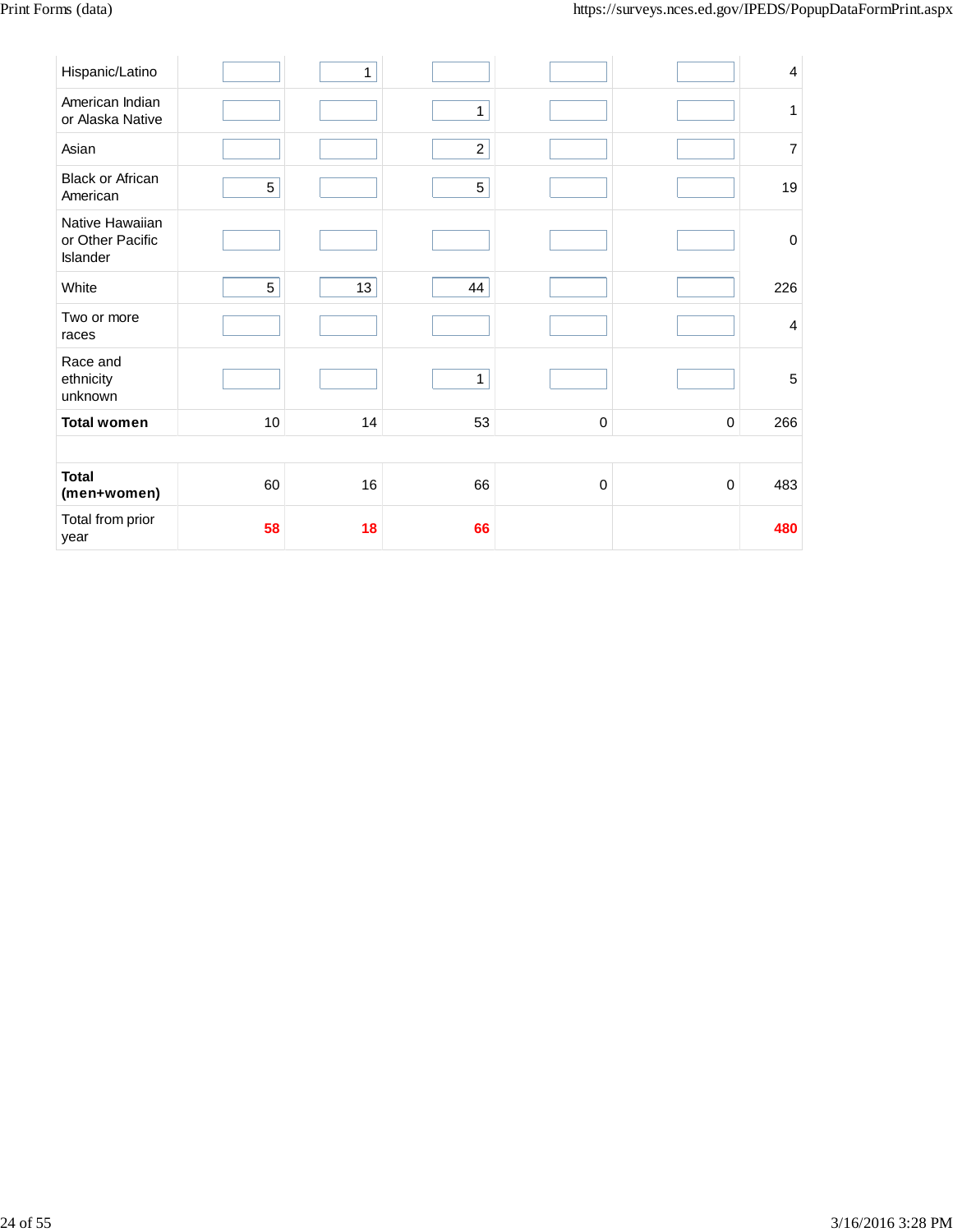Institution: Parkland College (147916) **User ID: P1479161** User ID: P1479161

## **Part B2 - Full-time Non-instructional Staff by Occupational Category and Tenure Status**

| Number of Full-time Non-instructional Staff                                                                                                          |             |                           |                                                   |                     |                                  |                    |                |  |  |  |  |
|------------------------------------------------------------------------------------------------------------------------------------------------------|-------------|---------------------------|---------------------------------------------------|---------------------|----------------------------------|--------------------|----------------|--|--|--|--|
| As of November 1, 2015                                                                                                                               |             |                           |                                                   |                     |                                  |                    |                |  |  |  |  |
|                                                                                                                                                      |             |                           |                                                   |                     |                                  |                    |                |  |  |  |  |
|                                                                                                                                                      |             |                           |                                                   |                     |                                  |                    |                |  |  |  |  |
|                                                                                                                                                      |             |                           | With Faculty Status                               |                     |                                  |                    |                |  |  |  |  |
| Occupational category                                                                                                                                |             |                           |                                                   | Not on Tenure Track |                                  | Without<br>Faculty | Total          |  |  |  |  |
|                                                                                                                                                      | Tenured     | On Tenure<br><b>Track</b> | Multi-year,<br>continuing, or<br>at-will contract | Annual<br>contract  | Less-than-<br>annual<br>contract | <b>Status</b>      |                |  |  |  |  |
| Research staff                                                                                                                                       |             |                           |                                                   |                     |                                  |                    | $\mathbf 0$    |  |  |  |  |
| <b>Public Service staff</b>                                                                                                                          |             |                           |                                                   |                     |                                  |                    | $\pmb{0}$      |  |  |  |  |
| Archivists, Curators, and<br><b>Museum Technicians</b><br>25-4010                                                                                    | $\pmb{0}$   | $\pmb{0}$                 | 0                                                 | $\mathbf{1}$        | $\mathbf 0$                      | $\mathbf{1}$       | $\overline{c}$ |  |  |  |  |
| Librarians<br>25-4020                                                                                                                                | $\mathbf 0$ | $\pmb{0}$                 | $\mathsf 0$                                       | $\pmb{0}$           | $\mathbf 0$                      | $\overline{7}$     | $\overline{7}$ |  |  |  |  |
| <b>Library Technicians</b><br>25-4030                                                                                                                | $\pmb{0}$   | $\pmb{0}$                 | 0                                                 | 0                   | 0                                | 0                  | $\mathbf 0$    |  |  |  |  |
| Student and Academic<br>Affairs and Other Education<br><b>Services Occupations</b><br>25-2000 + 25-3000 +<br>25-9000                                 | $\pmb{0}$   | $\pmb{0}$                 | $\mathbf 0$                                       | 5                   | $\mathbf 0$                      | 13                 | 18             |  |  |  |  |
| <b>Management Occupations</b><br>11-0000                                                                                                             | $\mathbf 0$ | $\mathsf 0$               | $\mathsf 0$                                       | 17                  | $\pmb{0}$                        | 19                 | 36             |  |  |  |  |
| <b>Business and Financial</b><br><b>Operations Occupations</b><br>13-0000                                                                            | $\pmb{0}$   | $\pmb{0}$                 | $\pmb{0}$                                         | 4                   | 0                                | 18                 | 22             |  |  |  |  |
| Computer, Engineering, and<br><b>Science Occupations</b><br>$15 - 0000 + 17 - 0000 +$<br>19-0000                                                     | $\pmb{0}$   | 0                         | 0                                                 | 3                   | 0                                | 27                 | 30             |  |  |  |  |
| Community, Social Service,<br>Legal, Arts, Design,<br>Entertainment, Sports, and<br><b>Media Occupations</b><br>$21 - 0000 + 23 - 0000 +$<br>27-0000 | $\mathbf 0$ | $\mathsf{O}\xspace$       | $\mathbf 0$                                       | 10 <sup>°</sup>     | $\mathbf 0$                      | 38                 | 48             |  |  |  |  |
| Healthcare Practitioners and<br><b>Technical Occupations</b><br>29-0000                                                                              | $\pmb{0}$   | $\pmb{0}$                 | $\mathsf{O}$                                      | $\mathsf 0$         | $\pmb{0}$                        | $\mathbf{1}$       | 1              |  |  |  |  |
| Total                                                                                                                                                | $\pmb{0}$   | $\pmb{0}$                 | 0                                                 | 40                  | 0                                | 124                | 164            |  |  |  |  |
| Total from prior year                                                                                                                                |             |                           |                                                   | 38                  |                                  | 124                | 162            |  |  |  |  |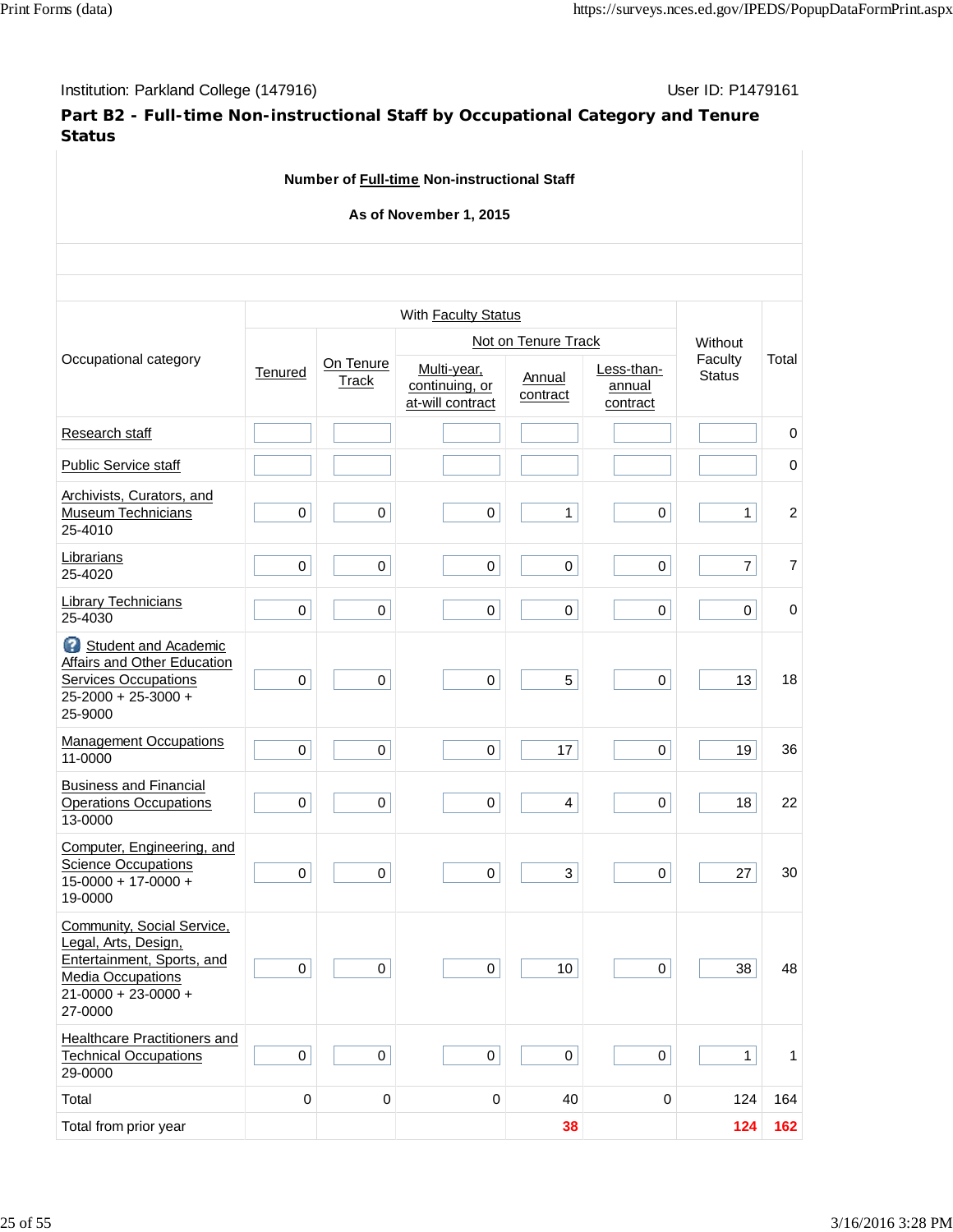## **Part C - Full-time Summary**

## **Summary of Full-time Staff**

**As of November 1, 2015**

|                       | . Data will not be generated on this screen until the relevant screens in the previous section have been completed.                 |             |                       |                                                   |                     |                                  |                          |                |
|-----------------------|-------------------------------------------------------------------------------------------------------------------------------------|-------------|-----------------------|---------------------------------------------------|---------------------|----------------------------------|--------------------------|----------------|
|                       |                                                                                                                                     |             |                       | With Faculty Status                               |                     |                                  |                          |                |
| Occupational category |                                                                                                                                     |             |                       |                                                   | Not on Tenure Track |                                  | Without                  |                |
|                       |                                                                                                                                     | Tenured     | On<br>Tenure<br>Track | Multi-year,<br>continuing, or<br>at-will contract | Annual<br>contract  | Less-than-<br>annual<br>contract | Faculty<br><b>Status</b> | Total          |
|                       | Primarily Instruction                                                                                                               | 144         | 23                    | 1                                                 | 6                   | 3                                | $\mathbf 0$              | 177            |
|                       | Exclusively credit                                                                                                                  | 144         | 23                    | 1                                                 | 6                   | 3                                | 0                        | 177            |
|                       | Exclusively not-for-credit                                                                                                          | 0           | 0                     | $\mathbf 0$                                       | $\pmb{0}$           | 0                                | 0                        | 0              |
|                       | Combined credit/not-for-credit                                                                                                      | $\mathbf 0$ | 0                     | 0                                                 | $\pmb{0}$           | 0                                | 0                        | $\mathbf 0$    |
| staff                 | Instruction/research/public service                                                                                                 | $\mathbf 0$ | 0                     | 0                                                 | 0                   | $\pmb{0}$                        | $\mathbf 0$              | $\pmb{0}$      |
|                       | Research staff                                                                                                                      |             |                       |                                                   |                     |                                  |                          | 0              |
|                       | <b>Public Service staff</b>                                                                                                         |             |                       |                                                   |                     |                                  |                          | $\mathbf 0$    |
|                       | Archivists, Curators, and Museum<br>Technicians<br>25-4010                                                                          | $\mathbf 0$ | 0                     | 0                                                 | 1                   | 0                                | 1                        | $\overline{2}$ |
|                       | Librarians<br>25-4020                                                                                                               | $\mathbf 0$ | 0                     | 0                                                 | $\pmb{0}$           | $\pmb{0}$                        | $\overline{7}$           | $\overline{7}$ |
|                       | Library Technicians<br>25-4030                                                                                                      | $\Omega$    | 0                     | 0                                                 | 0                   | $\pmb{0}$                        | $\mathbf 0$              | $\pmb{0}$      |
|                       | Student and Academic Affairs and<br><b>Other Education Services</b><br>Occupations<br>25-2000 + 25-3000 + 25-9000                   | $\mathbf 0$ | 0                     | 0                                                 | 5                   | 0                                | 13                       | 18             |
|                       | <b>Management Occupations</b><br>11-0000                                                                                            | $\mathbf 0$ | 0                     | $\mathbf 0$                                       | 17                  | $\mathbf 0$                      | 19                       | 36             |
|                       | <b>Business and Financial</b><br><b>Operations Occupations</b><br>13-0000                                                           | $\mathbf 0$ | 0                     | 0                                                 | 4                   | $\pmb{0}$                        | 18                       | 22             |
|                       | Computer, Engineering, and<br><b>Science Occupations</b><br>$15-0000 + 17-0000 + 19-0000$                                           | $\mathbf 0$ | 0                     | 0                                                 | 3                   | 0                                | 27                       | 30             |
|                       | Community, Social Service, Legal,<br>Arts, Design, Entertainment,<br>Sports, and Media Occupations<br>$21-0000 + 23-0000 + 27-0000$ | $\mathbf 0$ | 0                     | 0                                                 | 10                  | 0                                | 38                       | 48             |
|                       | Healthcare Practitioners and<br><b>Technical Occupations</b><br>29-0000                                                             | $\mathbf 0$ | 0                     | $\mathbf 0$                                       | 0                   | $\pmb{0}$                        | 1                        | 1              |
|                       | <b>Service Occupations</b><br>$31 - 0000 + 33 - 0000 + 35 - 0000 +$<br>$37-0000 + 39-0000$                                          |             |                       |                                                   |                     |                                  |                          | 60             |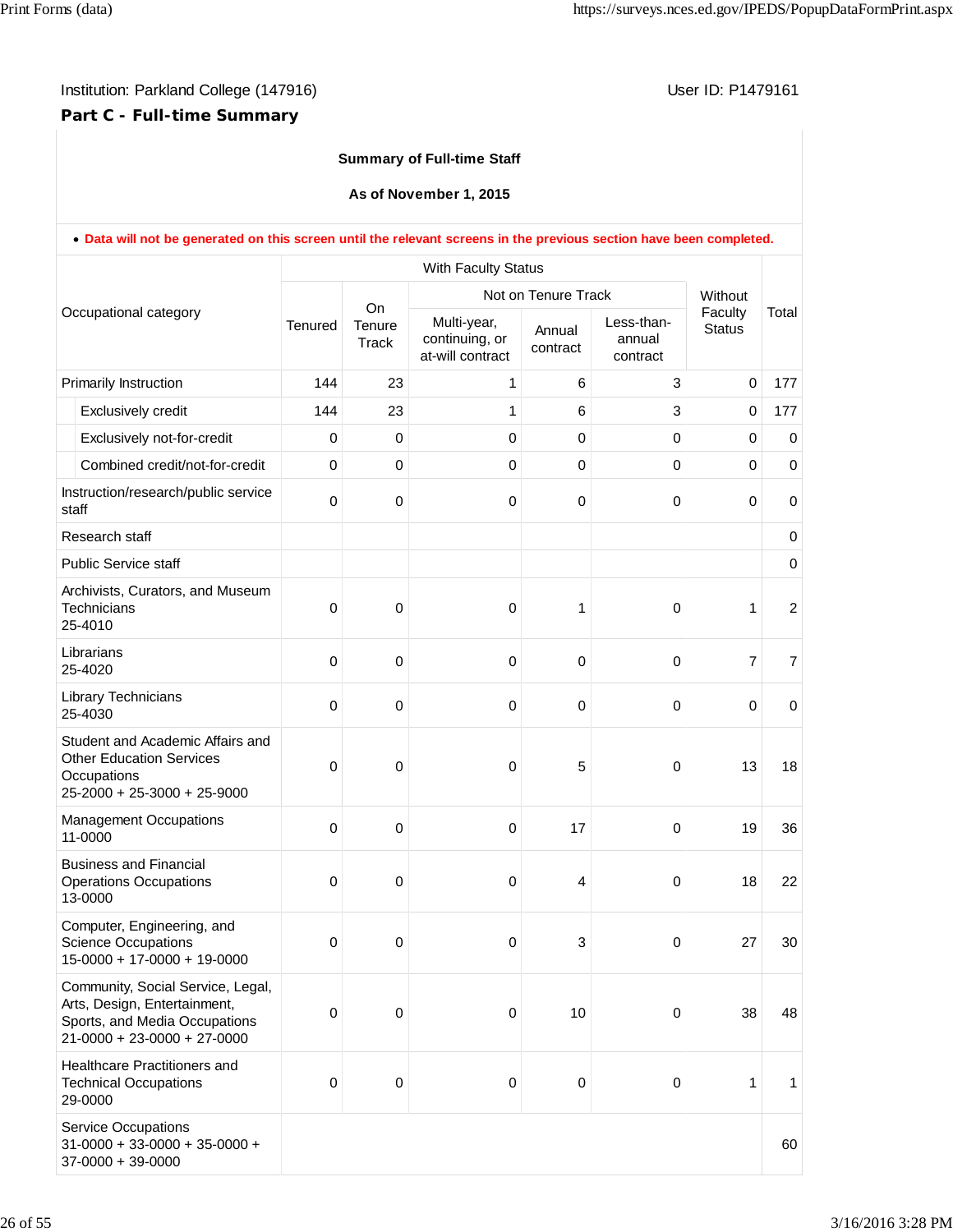| Sales and Related Occupations<br>41-0000                                                         | 16       |
|--------------------------------------------------------------------------------------------------|----------|
| Office and Administrative Support<br>Occupations<br>43-0000                                      | 66       |
| Natural Resources, Construction,<br>and Maintenance Occupations<br>$45-0000 + 47-0000 + 49-0000$ | $\Omega$ |
| Production, Transportation, and<br><b>Material Moving Occupations</b><br>$51-0000 + 53-0000$     | 0        |
| Total                                                                                            | 483      |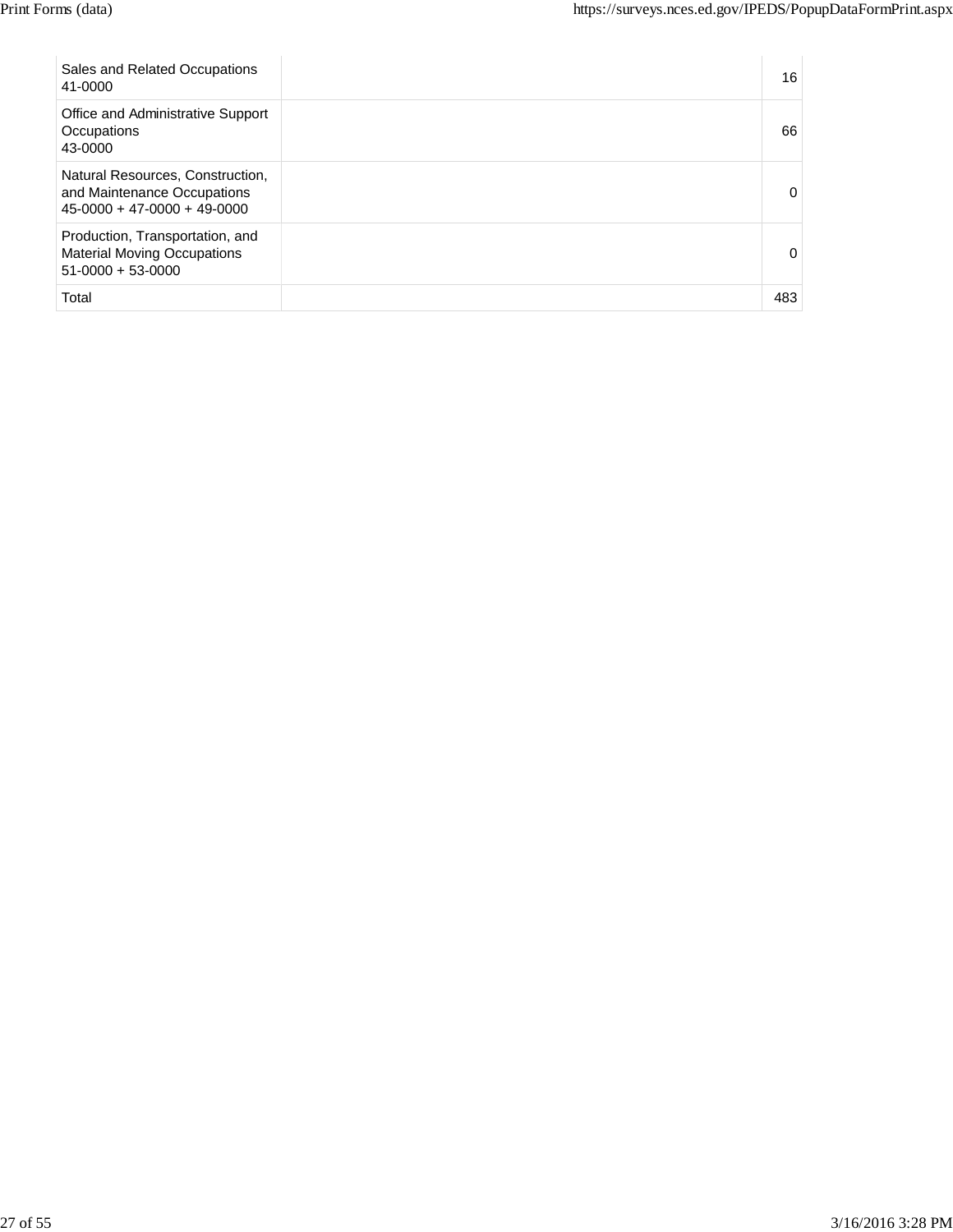## **Part G - Salaries Worksheet**

## **Number of Full-time Instructional Staff For Calculation of Total Number of Months**

## **Annual Salary, 2015-16**

- **Report the number of instructional staff based on the number of months to be worked**
- **Months reported should correspond with the number of months that staff worked (which may differ from the number of months over which they are paid)**
- **Include ONLY full-time instructional staff**
- **Include instructional staff** *with* **faculty status and** *without* **faculty status**
- **Include instructional staff regardless of tenure status**
- **Balance column should include instructional staff whose annual salary covers less than 9 months worked**

| Gender and              |              | ◙            | Months worked |                | <b>3</b> Total                   | ๏<br>Total          | <b>Total full-time</b>                | Ø<br>Balance (all                          |
|-------------------------|--------------|--------------|---------------|----------------|----------------------------------|---------------------|---------------------------------------|--------------------------------------------|
| academic<br>rank        | 12<br>months | 11<br>months | 10<br>months  | 9 months       | staff for<br>salary<br>reporting | number<br>of months | instructional<br>staff from Part<br>Α | other full-time<br>instructional<br>staff) |
| Men                     |              |              |               |                |                                  |                     |                                       |                                            |
| Professors              | $\mathbf 0$  | 0            | 0             | 29             | 29                               | 261                 |                                       |                                            |
| Associate<br>professors | $\mathbf 0$  | 0            | 0             | 36             | 36                               | 324                 |                                       |                                            |
| Assistant<br>professors | 0            | 0            | 0             | $\overline{7}$ | 7                                | 63                  |                                       |                                            |
| Instructors             | 0            | 0            | $\pmb{0}$     | 13             | 13                               | 117                 |                                       |                                            |
| Lecturers               | $\mathbf 0$  | $\mathsf 0$  | 0             | $\pmb{0}$      | 0                                | $\mathbf 0$         |                                       |                                            |
| No<br>academic<br>rank  | $\mathbf{1}$ | 0            | 0             | $\pmb{0}$      | $\mathbf{1}$                     | 12                  |                                       |                                            |
| <b>Total men</b>        | $\mathbf{1}$ | $\pmb{0}$    | 0             | 85             | 86                               | 777                 | 86                                    | 0                                          |
|                         |              |              |               |                |                                  |                     |                                       |                                            |

| Women                   |             |                     |             |             |              |                  |    |                  |
|-------------------------|-------------|---------------------|-------------|-------------|--------------|------------------|----|------------------|
| Professors              | $\mathbf 0$ | $\mathbf 0$         | $\mathbf 0$ | 20          | 20           | 180              |    |                  |
| Associate<br>professors | $\,0\,$     | $\mathbf 0$         | 0           | 55          | 55           | 495              |    |                  |
| Assistant<br>professors | $\mathbf 0$ | $\mathbf 0$         | $\mathbf 0$ | 3           | $\mathbf{3}$ | 27               |    |                  |
| Instructors             | $\mathbf 0$ | $\pmb{0}$           | $\mathsf 0$ | 12          | 12           | 108              |    |                  |
| Lecturers               | $\,0\,$     | $\mathbf 0$         | $\pmb{0}$   | $\mathsf 0$ | $\mathbf 0$  | $\mathbf 0$      |    |                  |
| No<br>academic<br>rank  | $\,0\,$     | $\mathsf{O}\xspace$ | $\mathbf 0$ | 1           |              | $\boldsymbol{9}$ |    |                  |
| <b>Total</b><br>women   | 0           | $\pmb{0}$           | $\mathbf 0$ | 91          | 91           | 819              | 91 | $\boldsymbol{0}$ |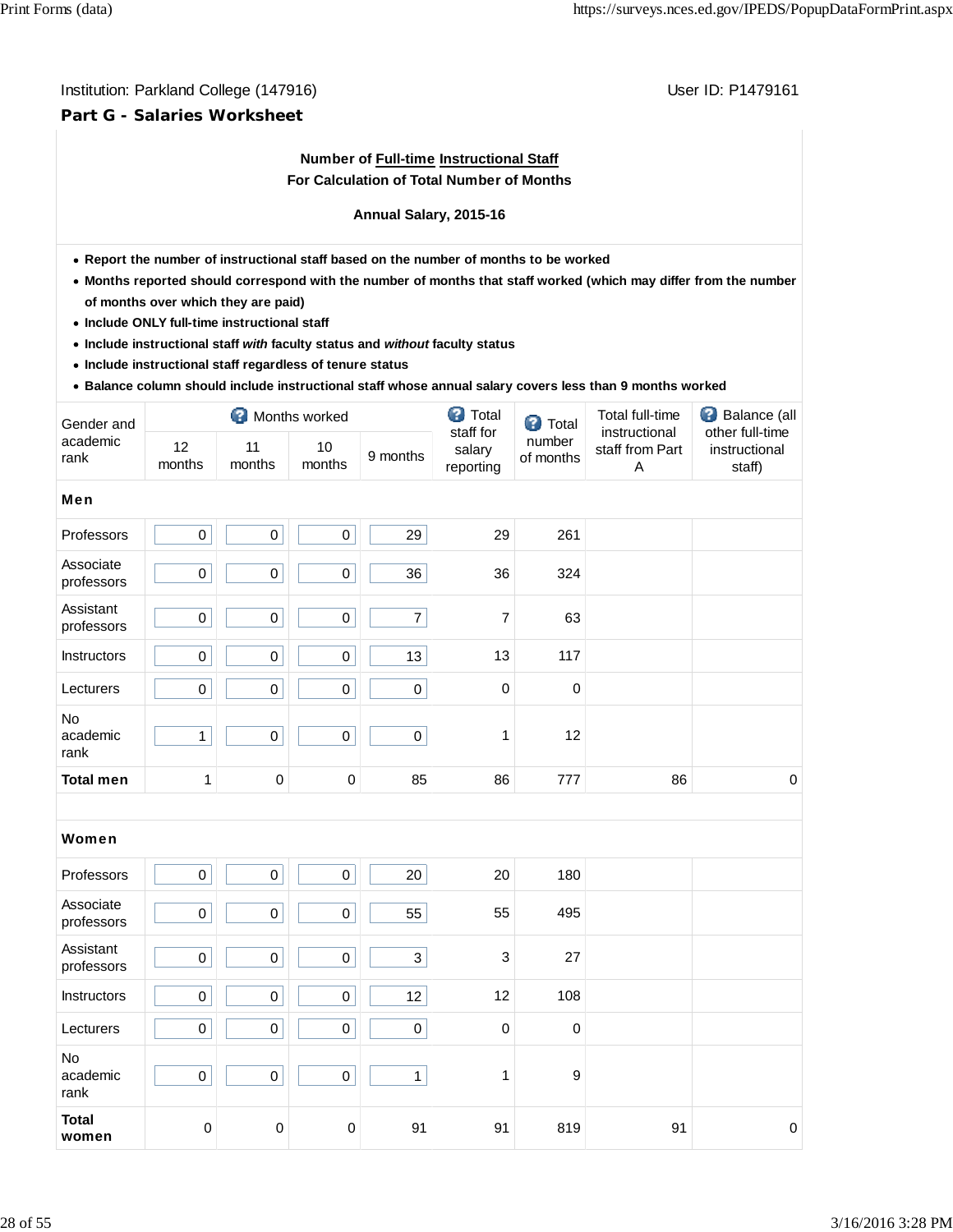$\overline{\phantom{a}}$ 

 $\overline{\phantom{a}}$ 

| Total (men<br>+ women) |  | 176 | 77 | .596 | $\overline{\phantom{a}}$ |  |
|------------------------|--|-----|----|------|--------------------------|--|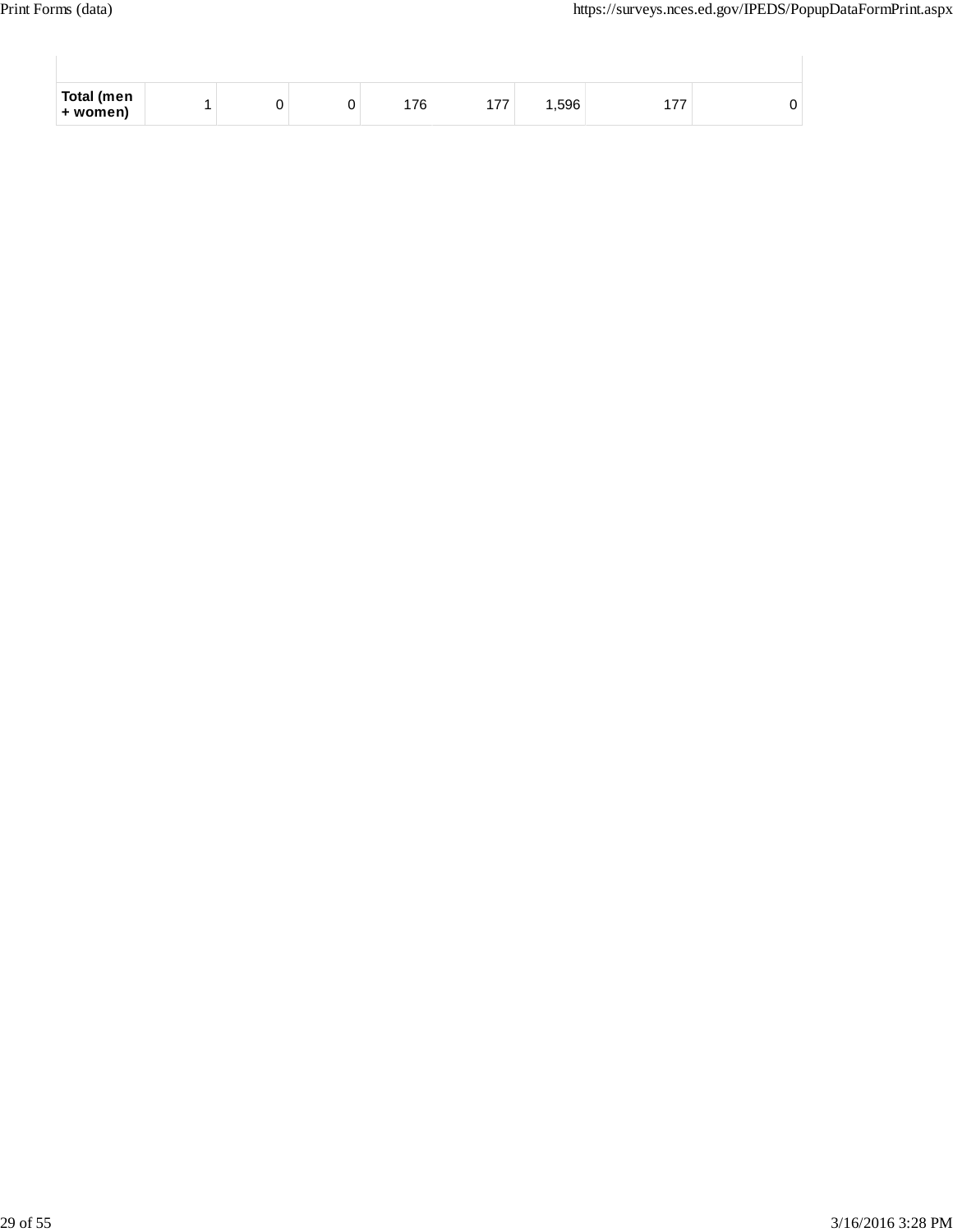Institution: Parkland College (147916) **Institution: Parkland College (147916)** Constantino College (147916)

## **Part G - Salary Outlays for Instructional Staff**

## **Salary Outlays for Full-time Instructional Staff**

**Annual Salary Outlays, 2015-16**

|                             | 10 months, and 9 months columns on the previous screen            |                                                         |                                | . Report the TOTAL ANNUAL salary outlays for the full-time instructional staff reported in the 12 months, 11 months, |
|-----------------------------|-------------------------------------------------------------------|---------------------------------------------------------|--------------------------------|----------------------------------------------------------------------------------------------------------------------|
| Gender and<br>academic rank | Total staff for salary<br>reporting<br>(from Part G,<br>screen 1) | Total number of<br>months<br>(from Part G,<br>screen 1) | Total annual<br>salary outlays | Weighted average<br>monthly salaries                                                                                 |
| Men                         |                                                                   |                                                         |                                |                                                                                                                      |
| Professors                  | 29                                                                | 261                                                     | 2,453,702                      | 9,401                                                                                                                |
| Associate professors        | 36                                                                | 324                                                     | 2,607,791                      | 8,049                                                                                                                |
| Assistant professors        | $\overline{7}$                                                    | 63                                                      | 460,547                        | 7,310                                                                                                                |
| <b>Instructors</b>          | 13                                                                | 117                                                     | 632,300                        | 5,404                                                                                                                |
| Lecturers                   | $\mathbf 0$                                                       | 0                                                       | $\pmb{0}$                      |                                                                                                                      |
| No academic rank            | 1                                                                 | 12                                                      | 67,769                         | 5,647                                                                                                                |
| <b>Total men</b>            | 86                                                                | 777                                                     | 6,222,109                      | 8,008                                                                                                                |
|                             |                                                                   |                                                         |                                |                                                                                                                      |
| Women                       |                                                                   |                                                         |                                |                                                                                                                      |
| Professors                  | 20                                                                | 180                                                     | 1,687,118                      | 9,373                                                                                                                |
| Associate professors        | 55                                                                | 495                                                     | 3,890,509                      | 7,860                                                                                                                |
| Assistant professors        | 3                                                                 | 27                                                      | 169,736                        | 6,287                                                                                                                |
| Instructors                 | 12                                                                | 108                                                     | 642,187                        | 5,946                                                                                                                |
| Lecturers                   | 0                                                                 | 0                                                       | $\pmb{0}$                      |                                                                                                                      |
| No academic rank            | 1                                                                 | 9                                                       | 47,239                         | 5,249                                                                                                                |
| <b>Total women</b>          | 91                                                                | 819                                                     | 6,436,789                      | 7,859                                                                                                                |
|                             |                                                                   |                                                         |                                |                                                                                                                      |
| Total (men +<br>women)      | 177                                                               | 1,596                                                   | 12,658,898                     | 7,932                                                                                                                |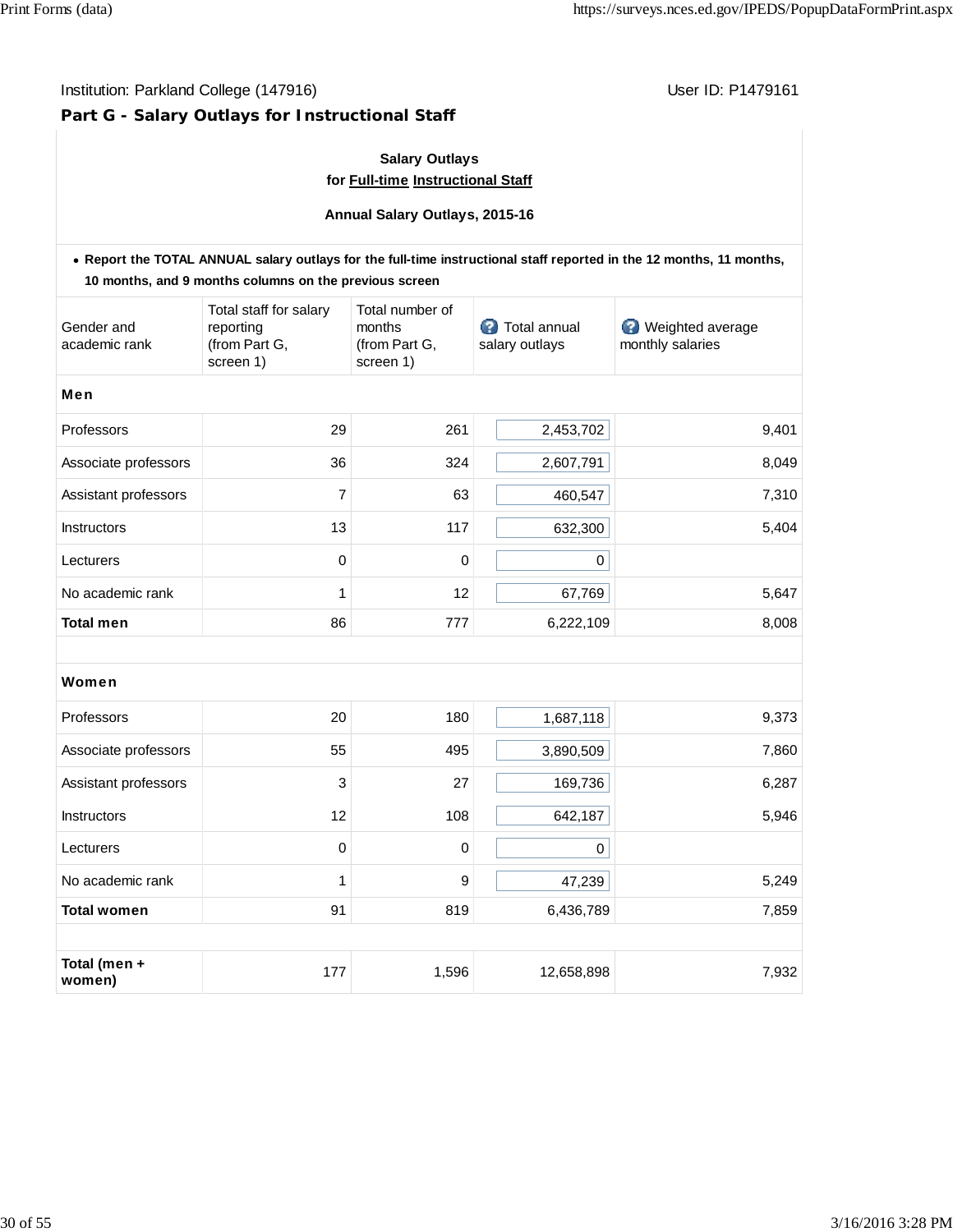## **Part G - Salary Outlays for Non-instructional Staff**

| <b>Salary Outlays</b><br>for Full-time Non-instructional Staff                                                                       |                                                                            |                                       |  |  |  |  |  |  |
|--------------------------------------------------------------------------------------------------------------------------------------|----------------------------------------------------------------------------|---------------------------------------|--|--|--|--|--|--|
| Annual Salary Outlays, 2015-16                                                                                                       |                                                                            |                                       |  |  |  |  |  |  |
| Occupational category                                                                                                                | Number of<br>full-time staff<br>(carried forward from<br>previous screens) | <b>Total annual salary</b><br>outlays |  |  |  |  |  |  |
| Research staff                                                                                                                       | 0                                                                          |                                       |  |  |  |  |  |  |
| <b>Public Service staff</b>                                                                                                          | 0                                                                          |                                       |  |  |  |  |  |  |
| Library and Student and Academic Affairs and Other<br><b>Education Services Occupations</b><br>25-4000 + 25-2000 + 25-3000 + 25-9000 | 27                                                                         | 1,429,438                             |  |  |  |  |  |  |
| <b>Management Occupations</b><br>11-0000                                                                                             | 36                                                                         | 3,635,944                             |  |  |  |  |  |  |
| <b>Business and Financial Operations Occupations</b><br>13-0000                                                                      | 22                                                                         | 1,212,378                             |  |  |  |  |  |  |
| Computer, Engineering, and Science Occupations<br>15-0000 + 17-0000 + 19-0000                                                        | 30                                                                         | 1,952,065                             |  |  |  |  |  |  |
| Community, Social Service, Legal, Arts, Design,<br>Entertainment, Sports, and Media Occupations<br>21-0000 + 23-0000 + 27-0000       | 48                                                                         | 3,002,611                             |  |  |  |  |  |  |
| <b>Healthcare Practitioners and Technical Occupations</b><br>29-0000                                                                 | 1                                                                          | 59,710                                |  |  |  |  |  |  |
| <b>Service Occupations</b><br>$31-0000 + 33-0000 + 35-0000 + 37-0000 + 39-0000$                                                      | 60                                                                         | 2,470,763                             |  |  |  |  |  |  |
| Sales and Related Occupations<br>41-0000                                                                                             | 16                                                                         | 677,065                               |  |  |  |  |  |  |
| Office and Administrative Support Occupations<br>43-0000                                                                             | 66                                                                         | 2,618,159                             |  |  |  |  |  |  |
| Natural Resources, Construction, and Maintenance<br>Occupations<br>45-0000 + 47-0000 + 49-0000                                       | 0                                                                          | 0                                     |  |  |  |  |  |  |
| Production, Transportation, and Material Moving Occupations<br>51-0000 + 53-0000                                                     | 0                                                                          | 0                                     |  |  |  |  |  |  |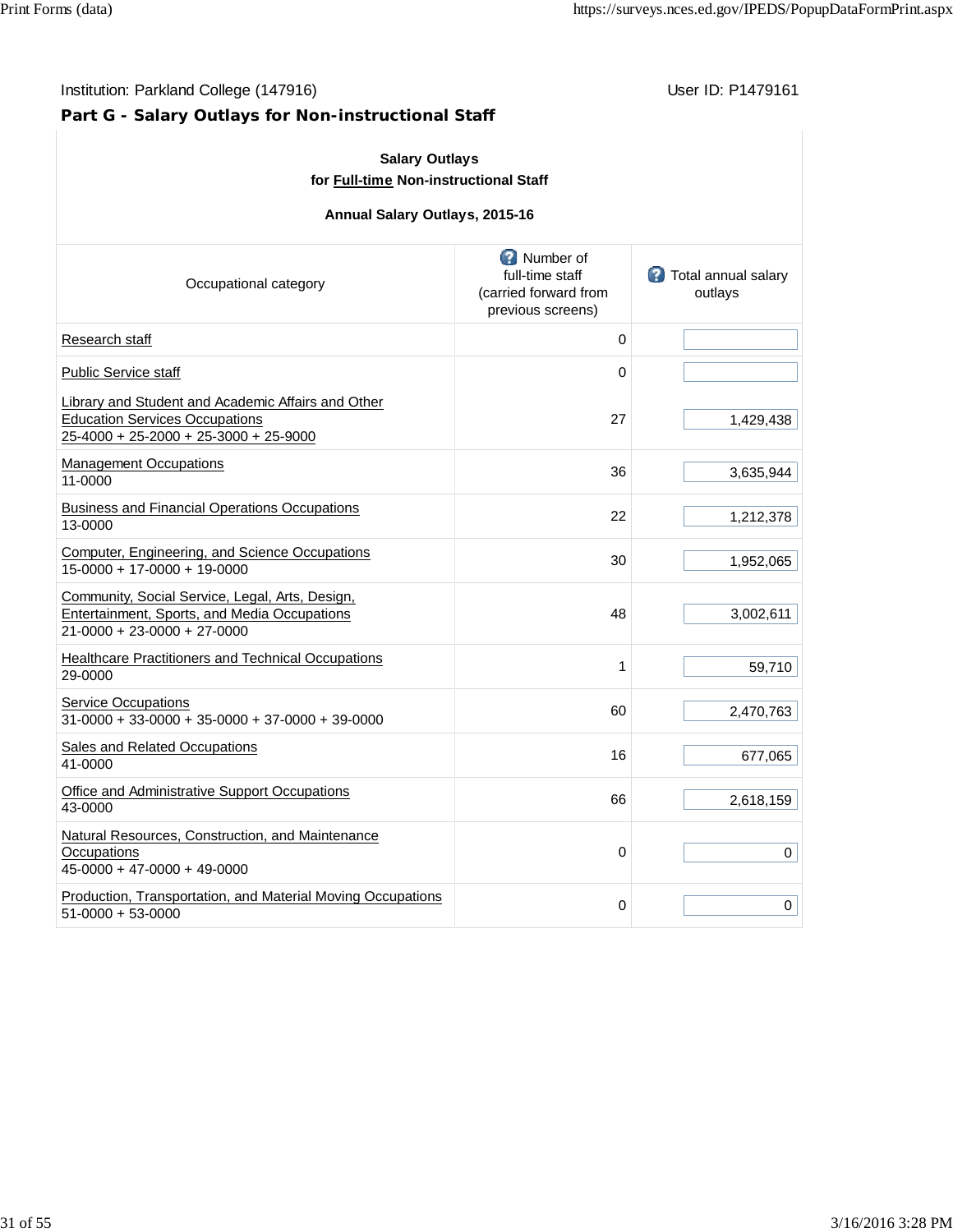## **Part D - Part-time Staff by Occupational Category**

## **Number of Part-time Staff by Occupational Category**

## **As of November 1, 2015**

**Report Hispanic/Latino individuals of any race as Hispanic/Latino**

**Report race for non-Hispanic/Latino individuals only**

#### Men

| Race/ethnicity                            | Instructional staff | Research staff | <b>Public Service staff</b> |
|-------------------------------------------|---------------------|----------------|-----------------------------|
| Nonresident alien                         |                     |                |                             |
| Hispanic/Latino                           | 5                   |                |                             |
| American Indian or Alaska Native          | 1                   |                |                             |
| Asian                                     | 4                   |                |                             |
| <b>Black or African American</b>          | 6                   |                |                             |
| Native Hawaiian or Other Pacific Islander |                     |                |                             |
| White                                     | 96                  |                |                             |
| Two or more races                         | 1                   |                |                             |
| Race and ethnicity unknown                | 13                  |                |                             |
| <b>Total men</b>                          | 126                 | 0              | 0                           |

| Race/ethnicity                            | Instructional staff | Research staff | <b>Public Service staff</b> |
|-------------------------------------------|---------------------|----------------|-----------------------------|
| Nonresident alien                         | 1                   |                |                             |
| Hispanic/Latino                           | 3                   |                |                             |
| American Indian or Alaska Native          |                     |                |                             |
| Asian                                     | 8                   |                |                             |
| <b>Black or African American</b>          | 3                   |                |                             |
| Native Hawaiian or Other Pacific Islander |                     |                |                             |
| White                                     | 142                 |                |                             |
| Two or more races                         |                     |                |                             |
| Race and ethnicity unknown                | 15                  |                |                             |
| <b>Total women</b>                        | 172                 | 0              | 0                           |
|                                           |                     |                |                             |
| Total (men+women)                         | 298                 | 0              | 0                           |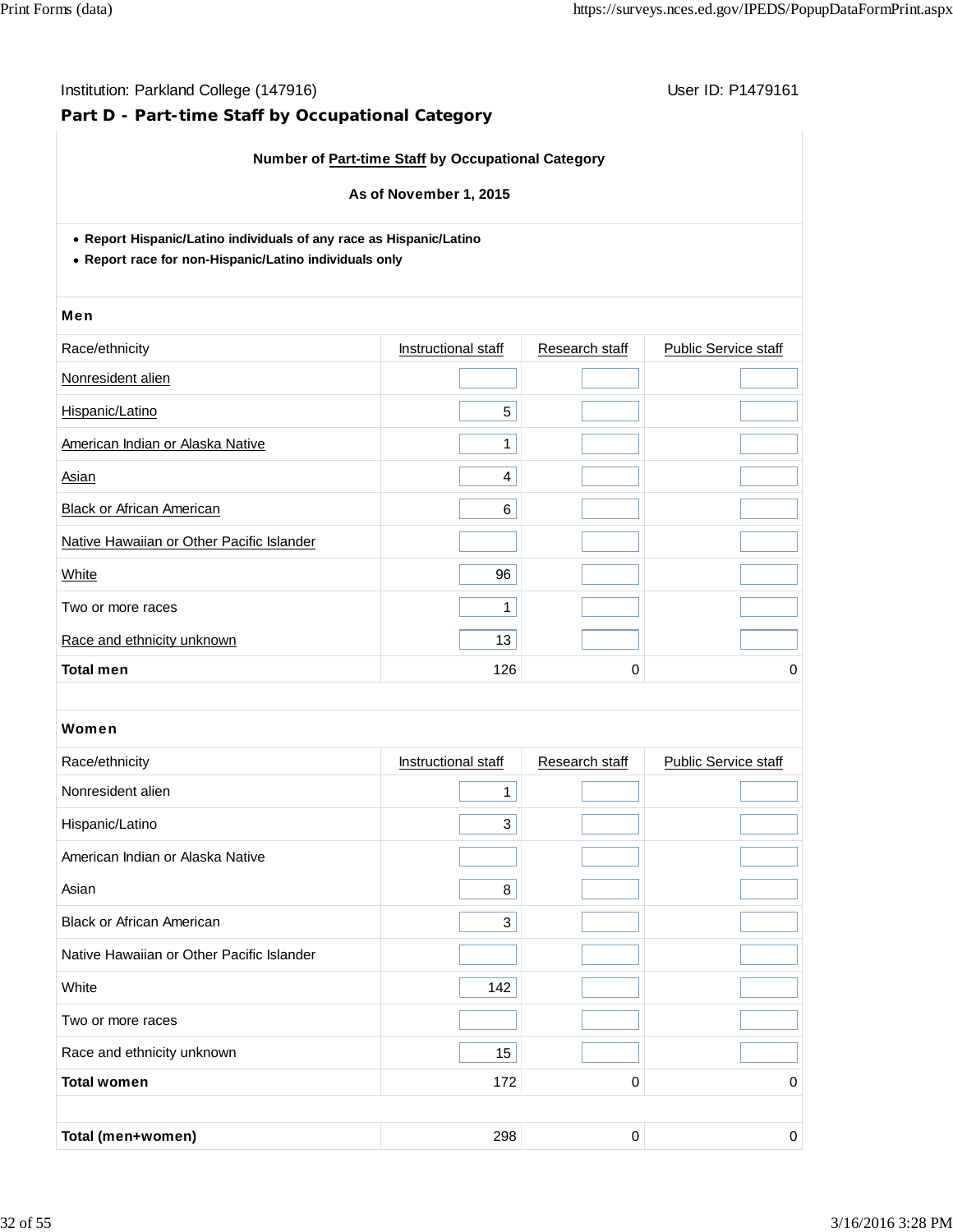Total from prior year **310**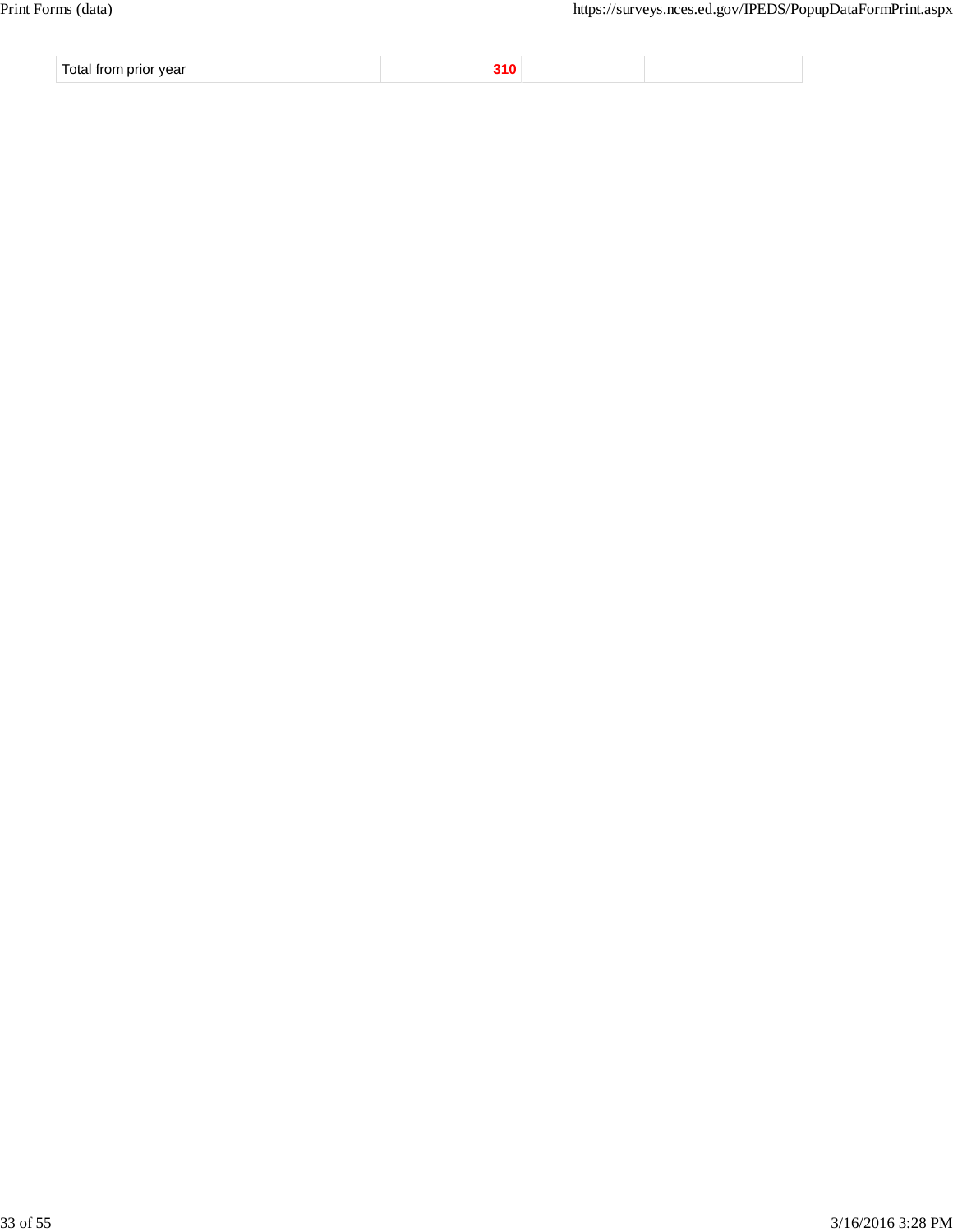## **Part D - Part-time Staff by Occupational Category**

## **Number of Part-time Staff by Occupational Category**

## **As of November 1, 2015**

- **Report Hispanic/Latino individuals of any race as Hispanic/Latino**
- **Report race for non-Hispanic/Latino individuals only**

#### Men

| Race/ethnicity                                         | Archivists,<br>Curators, and<br>Museum<br><b>Technicians</b><br>25-4010 | Librarians<br>25-4020 | Library<br>Technicians<br>25-4030 | Student and Academic<br>Affairs and Other<br><b>Education Services</b><br><b>Occupations</b><br>$25 - 2000 + 25 - 3000 +$<br>25-9000 | Library and Student and<br>Academic Affairs and<br><b>Other Education</b><br><b>Services Occupations</b> |
|--------------------------------------------------------|-------------------------------------------------------------------------|-----------------------|-----------------------------------|--------------------------------------------------------------------------------------------------------------------------------------|----------------------------------------------------------------------------------------------------------|
| Nonresident alien                                      |                                                                         |                       |                                   |                                                                                                                                      | 0                                                                                                        |
| Hispanic/Latino                                        |                                                                         |                       |                                   |                                                                                                                                      | 0                                                                                                        |
| American Indian or<br><b>Alaska Native</b>             |                                                                         |                       |                                   |                                                                                                                                      | $\mathbf 0$                                                                                              |
| Asian                                                  |                                                                         |                       |                                   |                                                                                                                                      | 0                                                                                                        |
| <b>Black or African</b><br>American                    |                                                                         |                       |                                   |                                                                                                                                      | $\mathbf 0$                                                                                              |
| Native Hawaiian or<br><b>Other Pacific</b><br>Islander |                                                                         |                       |                                   |                                                                                                                                      | $\mathbf 0$                                                                                              |
| White                                                  |                                                                         |                       |                                   |                                                                                                                                      | $\mathbf 0$                                                                                              |
| Two or more races                                      |                                                                         |                       |                                   |                                                                                                                                      | 0                                                                                                        |
| Race and ethnicity<br>unknown                          |                                                                         |                       |                                   |                                                                                                                                      | $\Omega$                                                                                                 |
| <b>Total men</b>                                       | 0                                                                       | 0                     | 0                                 | 0                                                                                                                                    | 0                                                                                                        |

| Race/ethnicity                      | Archivists,<br>Curators, and<br>Museum<br>Technicians<br>25-4010 | Librarians<br>25-4020 | Library<br>Technicians<br>25-4030 | Student and Academic<br>Affairs and Other<br><b>Education Services</b><br>Occupations<br>$25 - 2000 + 25 - 3000 +$<br>25-9000 | Library and Student and<br>Academic Affairs and<br><b>Other Education</b><br>Services Occupations |
|-------------------------------------|------------------------------------------------------------------|-----------------------|-----------------------------------|-------------------------------------------------------------------------------------------------------------------------------|---------------------------------------------------------------------------------------------------|
| Nonresident alien                   |                                                                  |                       |                                   |                                                                                                                               | 0                                                                                                 |
| Hispanic/Latino                     |                                                                  |                       |                                   |                                                                                                                               | 0                                                                                                 |
| American Indian or<br>Alaska Native |                                                                  |                       |                                   |                                                                                                                               | $\Omega$                                                                                          |
| Asian                               |                                                                  |                       |                                   |                                                                                                                               | 0                                                                                                 |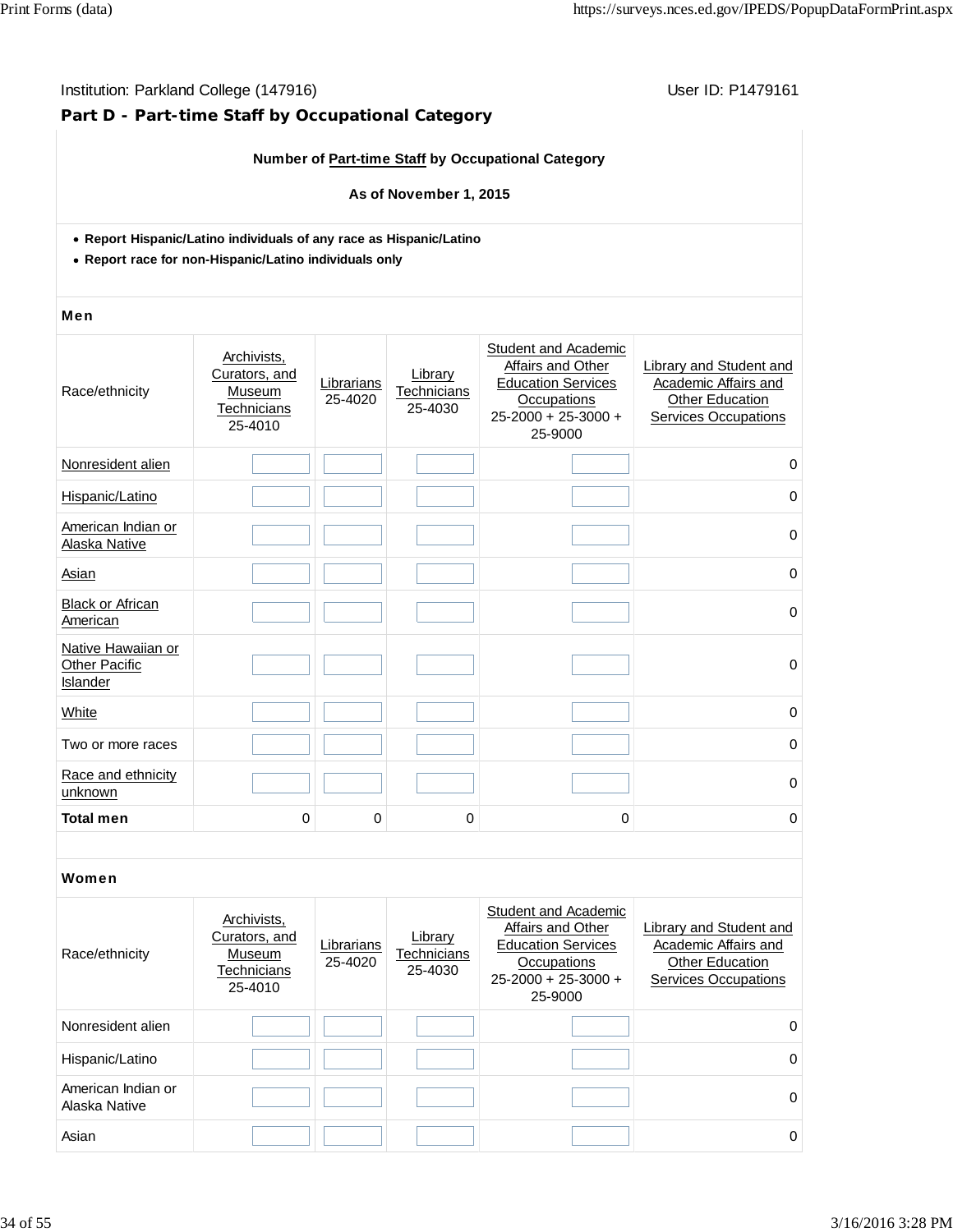| <b>Black or African</b><br>American                    |          |   |          |   | $\Omega$ |
|--------------------------------------------------------|----------|---|----------|---|----------|
| Native Hawaiian or<br><b>Other Pacific</b><br>Islander |          |   |          |   | 0        |
| White                                                  |          |   |          | 1 |          |
| Two or more races                                      |          |   |          |   | 0        |
| Race and ethnicity<br>unknown                          |          | 1 |          |   |          |
| <b>Total women</b>                                     | 0        | 1 | $\Omega$ | ۸ | 2        |
|                                                        |          |   |          |   |          |
| <b>Total</b><br>(men+women)                            | $\Omega$ | 1 | $\Omega$ |   | 2        |
| Total from prior year                                  |          |   |          | Δ | 5        |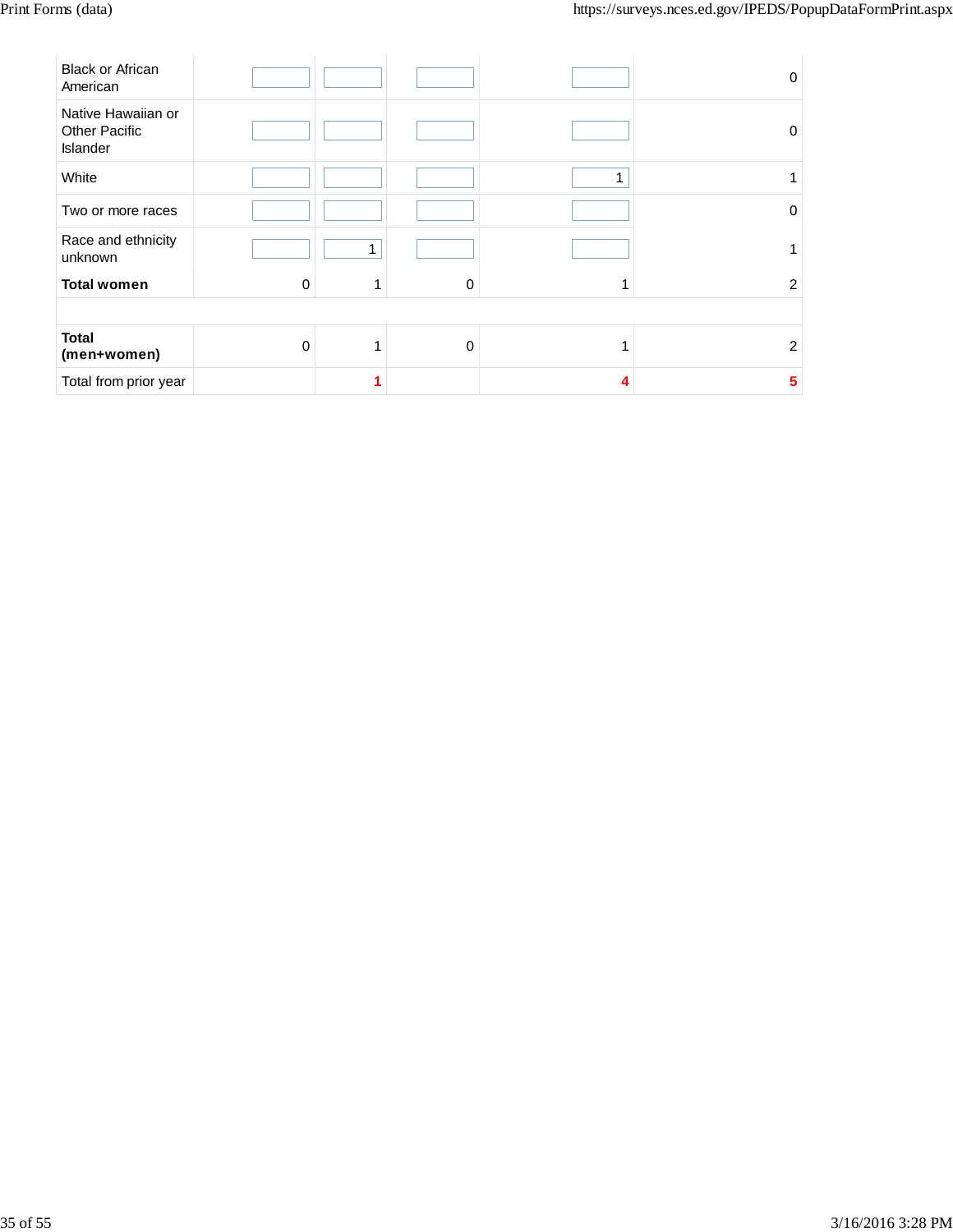## Institution: Parkland College (147916) **Institution: Parkland College (147916**)

## **Part D - Part-time Staff by Occupational Category**

## **Number of Part-time Staff**

**As of November 1, 2015**

- **Report Hispanic/Latino individuals of any race as Hispanic/Latino**
- **Report race for non-Hispanic/Latino individuals only**

#### Men

| Race/ethnicity                                  | Management<br>Occupations<br>11-0000 | <b>Business and</b><br>Financial<br>Operations<br>Occupations<br>13-0000 | Computer,<br>Engineering, and<br>Science<br>Occupations<br>$15 - 0000 +$<br>$17 - 0000 +$<br>19-0000 | Community, Social<br>Service, Legal, Arts,<br>Design, Entertainment,<br>Sports, and Media<br>Occupations<br>$21 - 0000 + 23 - 0000 +$<br>27-0000 | Healthcare<br>Practitioners and<br>Technical<br>Occupations<br>29-0000 |
|-------------------------------------------------|--------------------------------------|--------------------------------------------------------------------------|------------------------------------------------------------------------------------------------------|--------------------------------------------------------------------------------------------------------------------------------------------------|------------------------------------------------------------------------|
| Nonresident alien                               |                                      |                                                                          |                                                                                                      |                                                                                                                                                  |                                                                        |
| Hispanic/Latino                                 |                                      |                                                                          |                                                                                                      |                                                                                                                                                  |                                                                        |
| American Indian or<br>Alaska Native             |                                      |                                                                          |                                                                                                      |                                                                                                                                                  |                                                                        |
| Asian                                           |                                      |                                                                          |                                                                                                      |                                                                                                                                                  |                                                                        |
| <b>Black or African</b><br>American             |                                      |                                                                          |                                                                                                      | $\mathbf{1}$                                                                                                                                     |                                                                        |
| Native Hawaiian or<br>Other Pacific<br>Islander |                                      |                                                                          |                                                                                                      |                                                                                                                                                  |                                                                        |
| <b>White</b>                                    |                                      |                                                                          |                                                                                                      | 10                                                                                                                                               |                                                                        |
| Two or more races                               |                                      |                                                                          |                                                                                                      | $\overline{2}$                                                                                                                                   |                                                                        |
| Race and ethnicity<br>unknown                   |                                      |                                                                          |                                                                                                      | $\mathbf{1}$                                                                                                                                     |                                                                        |
| <b>Total men</b>                                | 0                                    | 0                                                                        | 0                                                                                                    | 14                                                                                                                                               | 0                                                                      |

| Race/ethnicity                      | Management<br>Occupations<br>11-0000 | <b>Business and</b><br>Financial<br>Operations<br>Occupations<br>13-0000 | Computer,<br>Engineering, and<br>Science<br>Occupations<br>$15-0000 +$<br>$17-0000 +$<br>19-0000 | Community, Social<br>Service, Legal, Arts,<br>Design, Entertainment,<br>Sports, and Media<br><b>Occupations</b><br>$21-0000 + 23-0000 +$<br>27-0000 | Healthcare<br>Practitioners and<br>Technical<br>Occupations<br>29-0000 |
|-------------------------------------|--------------------------------------|--------------------------------------------------------------------------|--------------------------------------------------------------------------------------------------|-----------------------------------------------------------------------------------------------------------------------------------------------------|------------------------------------------------------------------------|
| Nonresident alien                   |                                      |                                                                          |                                                                                                  |                                                                                                                                                     |                                                                        |
| Hispanic/Latino                     |                                      |                                                                          |                                                                                                  |                                                                                                                                                     |                                                                        |
| American Indian or<br>Alaska Native |                                      |                                                                          |                                                                                                  |                                                                                                                                                     |                                                                        |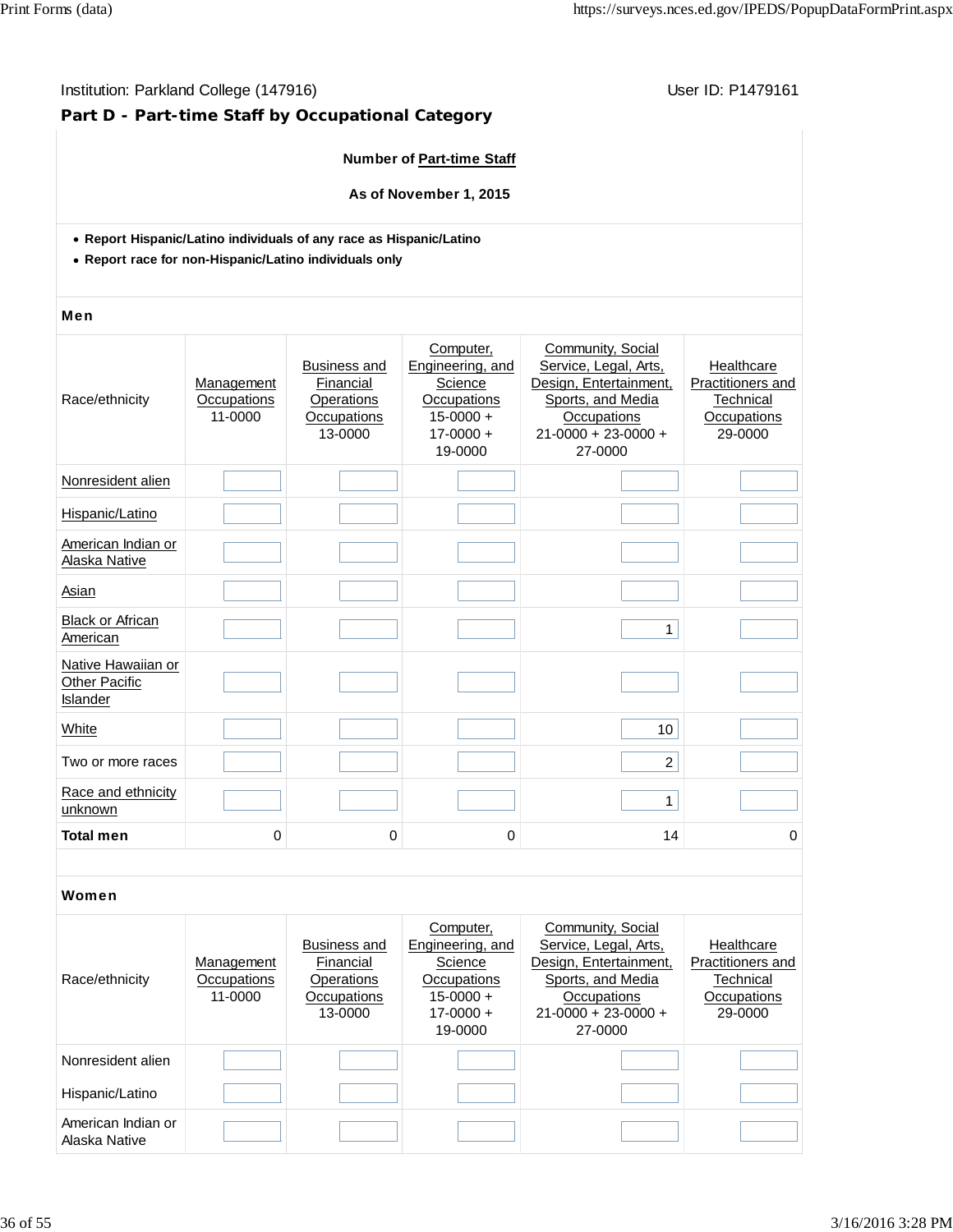| Asian                                                  |             |              |          |    |          |
|--------------------------------------------------------|-------------|--------------|----------|----|----------|
| <b>Black or African</b><br>American                    |             |              |          |    |          |
| Native Hawaiian or<br><b>Other Pacific</b><br>Islander |             |              |          |    |          |
| White                                                  |             |              |          | 3  |          |
| Two or more races                                      |             |              |          |    |          |
| Race and ethnicity<br>unknown                          |             |              |          |    |          |
| <b>Total women</b>                                     | $\mathbf 0$ | $\mathbf{0}$ | $\Omega$ | 3  | $\Omega$ |
|                                                        |             |              |          |    |          |
| <b>Total</b><br>(men+women)                            | $\mathbf 0$ | $\mathbf{0}$ | $\Omega$ | 17 | $\Omega$ |
| Total from prior<br>year                               |             |              |          | 25 |          |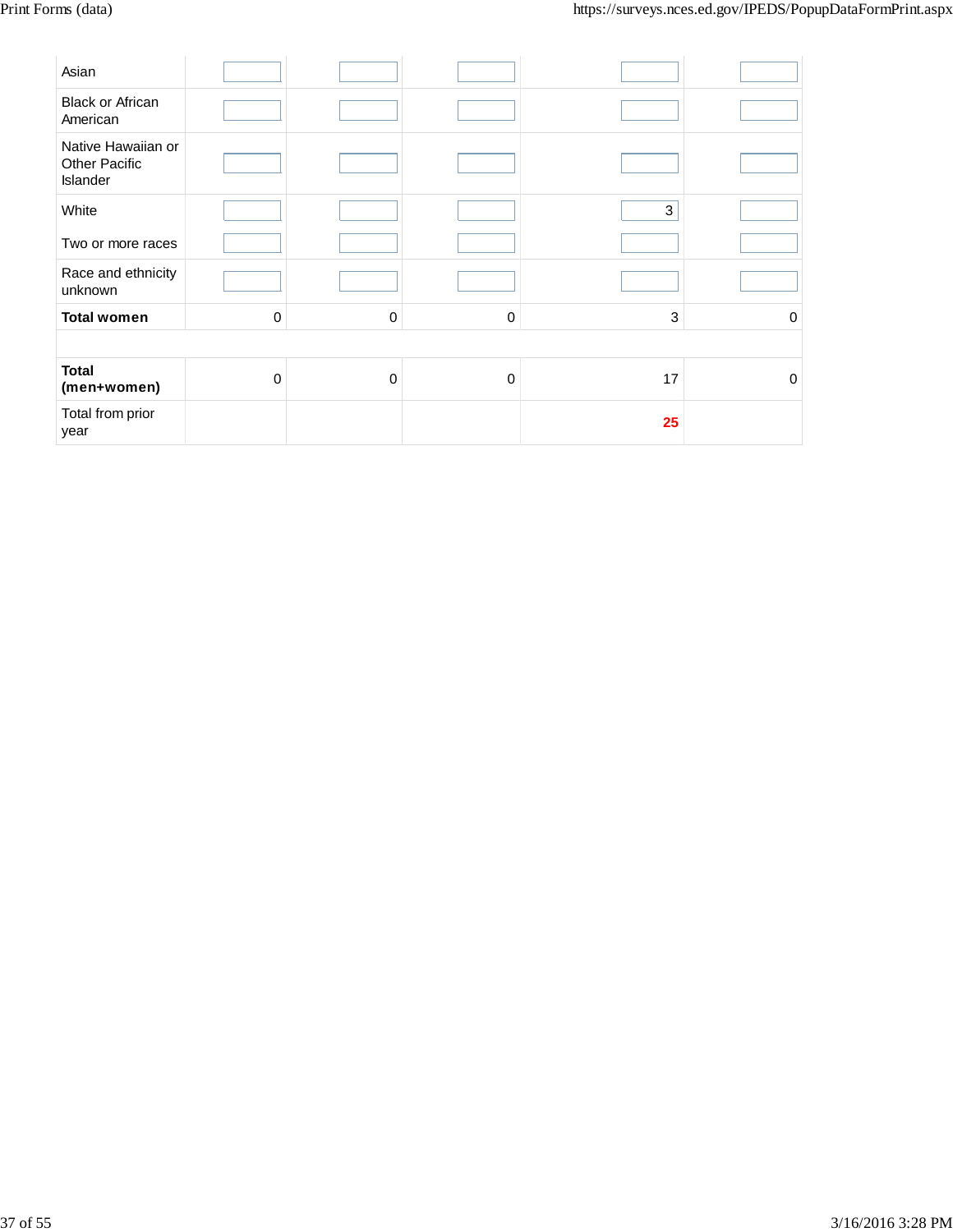## Institution: Parkland College (147916) **Institution: Parkland College (147916**)

## **Part D - Part-time Staff by Occupational Category**

## **Number of Part-time Staff**

**As of November 1, 2015**

- **Report Hispanic/Latino individuals of any race as Hispanic/Latino**
- **Report race for non-Hispanic/Latino individuals only**

#### Men

| Race/ethnicity                                  | Service<br>Occupations<br>$31 - 0000 +$<br>$33 - 0000 +$<br>$35 - 0000 +$<br>$37-0000 +$<br>39-0000 | Sales and<br>Related<br>Occupations<br>41-0000 | Office and<br>Administrative<br>Support<br>Occupations<br>43-0000 | Natural<br>Resources,<br>Construction,<br>and<br>Maintenance<br>Occupations<br>$45 - 0000 +$<br>$47 - 0000 +$<br>49-0000 | Production,<br>Transportation,<br>and Material<br>Moving<br>Occupations<br>$51-0000 +$<br>53-0000 | Grand<br>Total<br>(All<br>part-time<br>staff) |
|-------------------------------------------------|-----------------------------------------------------------------------------------------------------|------------------------------------------------|-------------------------------------------------------------------|--------------------------------------------------------------------------------------------------------------------------|---------------------------------------------------------------------------------------------------|-----------------------------------------------|
| Nonresident alien                               | $\mathbf 0$                                                                                         |                                                |                                                                   |                                                                                                                          |                                                                                                   | $\mathbf 0$                                   |
| Hispanic/Latino                                 |                                                                                                     |                                                |                                                                   |                                                                                                                          |                                                                                                   | 5                                             |
| American Indian<br>or Alaska Native             |                                                                                                     |                                                |                                                                   |                                                                                                                          |                                                                                                   | 1                                             |
| Asian                                           |                                                                                                     |                                                |                                                                   |                                                                                                                          |                                                                                                   | 4                                             |
| <b>Black or African</b><br>American             |                                                                                                     |                                                |                                                                   |                                                                                                                          |                                                                                                   | $\overline{7}$                                |
| Native Hawaiian<br>or Other Pacific<br>Islander |                                                                                                     |                                                |                                                                   |                                                                                                                          |                                                                                                   | $\mathbf 0$                                   |
| White                                           |                                                                                                     |                                                |                                                                   |                                                                                                                          |                                                                                                   | 106                                           |
| Two or more<br>races                            |                                                                                                     |                                                |                                                                   |                                                                                                                          |                                                                                                   | 3                                             |
| Race and<br>ethnicity<br>unknown                |                                                                                                     |                                                |                                                                   |                                                                                                                          |                                                                                                   | 14                                            |
| <b>Total men</b>                                | 0                                                                                                   | 0                                              | 0                                                                 | 0                                                                                                                        | 0                                                                                                 | 140                                           |
|                                                 |                                                                                                     |                                                |                                                                   |                                                                                                                          |                                                                                                   |                                               |

| Race/ethnicity    | Service<br>Occupations<br>$31 - 0000 +$<br>$33-0000 +$<br>$35 - 0000 +$<br>$37-0000 +$<br>39-0000 | Sales and<br>Related<br>Occupations<br>41-0000 | Office and<br>Administrative<br>Support<br>Occupations<br>43-0000 | Natural<br>Resources,<br>Construction,<br>and<br>Maintenance<br>Occupations<br>$45 - 0000 +$<br>$47 - 0000 +$<br>49-0000 | Production.<br>Transportation,<br>and Material<br>Moving<br>Occupations<br>$51-0000 +$<br>53-0000 | Grand<br>Total<br>(All<br>part-time<br>staff) |
|-------------------|---------------------------------------------------------------------------------------------------|------------------------------------------------|-------------------------------------------------------------------|--------------------------------------------------------------------------------------------------------------------------|---------------------------------------------------------------------------------------------------|-----------------------------------------------|
| Nonresident alien |                                                                                                   |                                                |                                                                   |                                                                                                                          |                                                                                                   | 1                                             |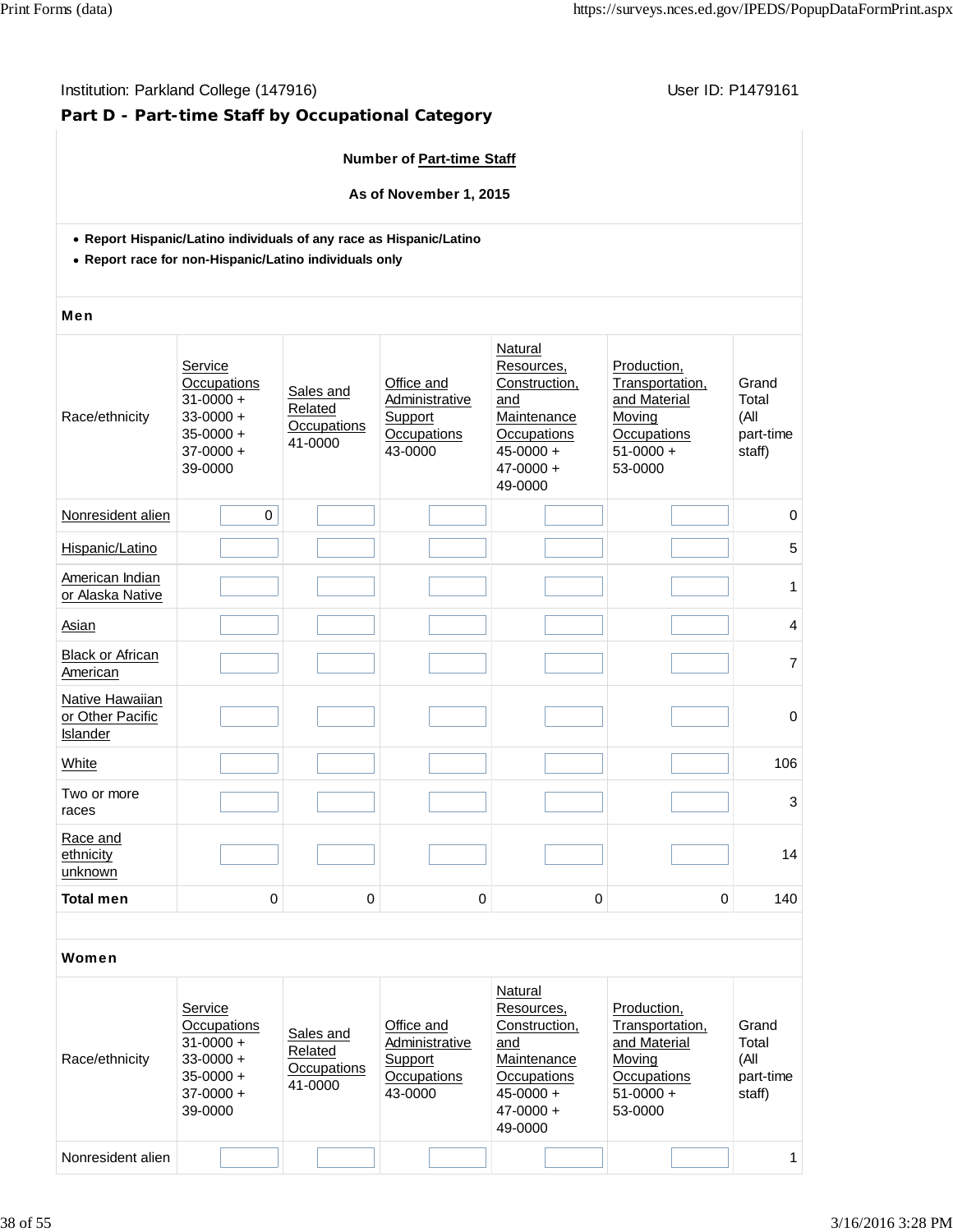| Hispanic/Latino                                 |             |             |                  |             |             | $\ensuremath{\mathsf{3}}$ |
|-------------------------------------------------|-------------|-------------|------------------|-------------|-------------|---------------------------|
| American Indian<br>or Alaska Native             |             |             |                  |             |             | $\pmb{0}$                 |
| Asian                                           |             |             |                  |             |             | $\,8\,$                   |
| Black or African<br>American                    |             |             |                  |             |             | $\ensuremath{\mathsf{3}}$ |
| Native Hawaiian<br>or Other Pacific<br>Islander |             |             |                  |             |             | $\pmb{0}$                 |
| White                                           |             |             |                  |             |             | 146                       |
| Two or more<br>races                            |             |             |                  |             |             | $\pmb{0}$                 |
| Race and<br>ethnicity<br>unknown                |             |             |                  |             |             | 16                        |
| <b>Total women</b>                              | $\pmb{0}$   | $\pmb{0}$   | $\pmb{0}$        | $\mathsf 0$ | $\mathbf 0$ | 177                       |
|                                                 |             |             |                  |             |             |                           |
| <b>Total</b><br>(men+women)                     | $\mathbf 0$ | $\mathbf 0$ | ۰<br>$\mathbf 0$ | $\mathsf 0$ | 0           | 317                       |
| Total from prior<br>year                        |             |             | 1                |             |             | 341                       |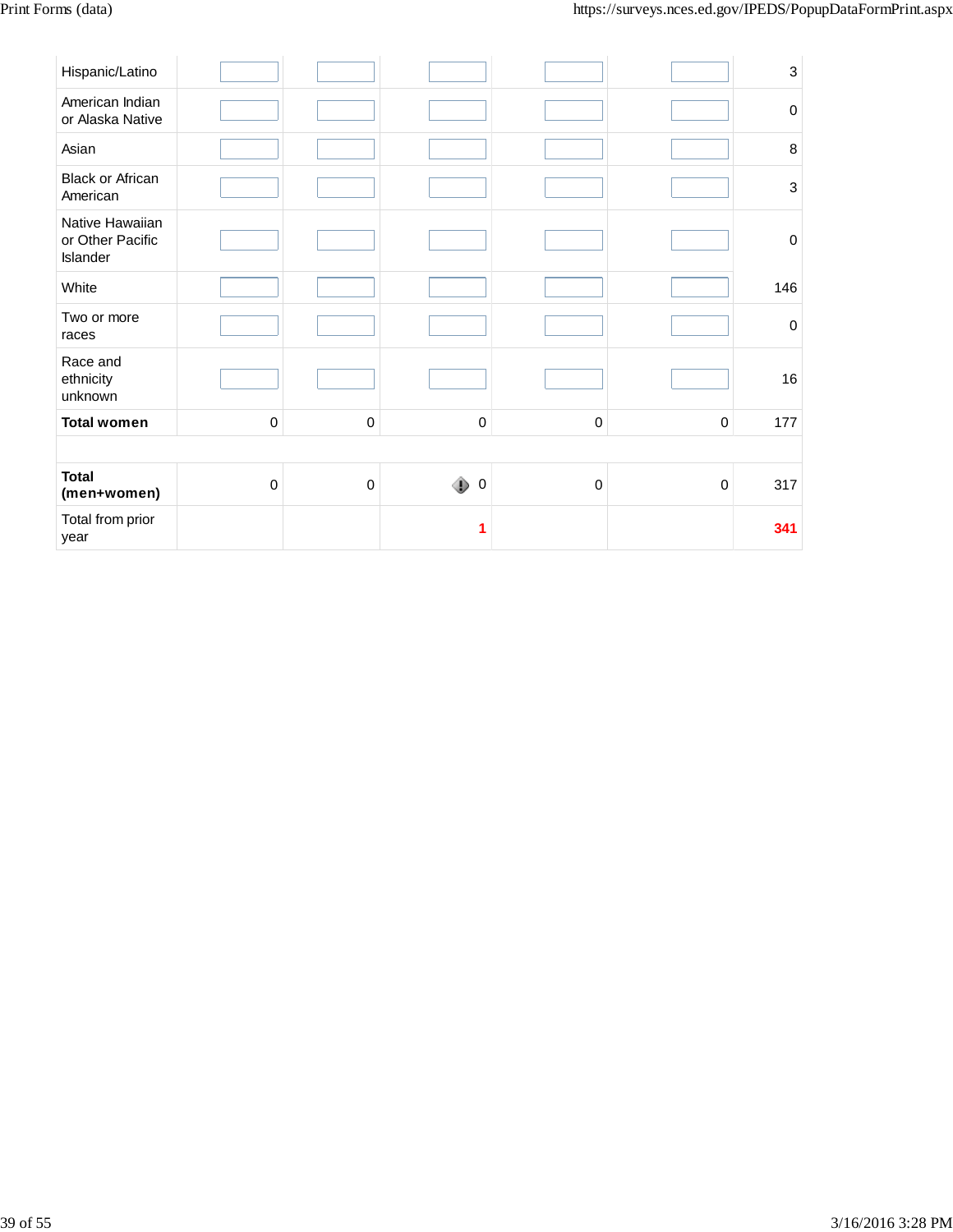## **Part E - Part-time Staff by Occupational Category and Tenure Status**

## **Number of Part-time Staff**

## **As of November 1, 2015**

| Occupational category |                                                                                                                                               |             |                    | With Faculty Status                               |                     |                                  |                          |             |
|-----------------------|-----------------------------------------------------------------------------------------------------------------------------------------------|-------------|--------------------|---------------------------------------------------|---------------------|----------------------------------|--------------------------|-------------|
|                       |                                                                                                                                               |             |                    |                                                   | Not on Tenure Track |                                  | Without                  |             |
|                       |                                                                                                                                               | Tenured     | On Tenure<br>Track | Multi-year,<br>continuing, or<br>at-will contract | Annual<br>contract  | Less-than-<br>annual<br>contract | Faculty<br><b>Status</b> | Total       |
|                       | <b>Primarily Instruction</b>                                                                                                                  | $\mathbf 0$ | $\mathbf 0$        | 0                                                 | 0                   | 298                              | $\mathbf 0$              | 298         |
|                       | €<br>Exclusively credit                                                                                                                       | 0           | $\mathsf 0$        | $\pmb{0}$                                         | 0                   | 298                              | 0                        | 298         |
|                       | Exclusively not-for-<br>credit                                                                                                                |             |                    |                                                   |                     |                                  |                          | $\pmb{0}$   |
|                       | Combined credit/not-<br>for-credit                                                                                                            |             |                    |                                                   |                     |                                  |                          | 0           |
|                       | Instruction/research/public<br>service staff                                                                                                  |             |                    |                                                   |                     |                                  |                          | 0           |
|                       | Research staff                                                                                                                                |             |                    |                                                   |                     |                                  |                          | $\pmb{0}$   |
|                       | <b>Public Service staff</b>                                                                                                                   |             |                    |                                                   |                     |                                  |                          | $\mathbf 0$ |
|                       | Archivists, Curators, and<br><b>Museum Technicians</b><br>25-4010                                                                             | $\pmb{0}$   | $\mathsf 0$        | $\mathsf 0$                                       | $\mathsf 0$         | $\mathbf 0$                      | 0                        | $\mathbf 0$ |
|                       | Librarians<br>25-4020                                                                                                                         | $\mathbf 0$ | $\mathbf 0$        | $\mathbf 0$                                       | 0                   | $\mathbf 0$                      | $\mathbf{1}$             | 1           |
|                       | <b>Library Technicians</b><br>25-4030                                                                                                         | $\mathsf 0$ | 0                  | $\pmb{0}$                                         | $\mathbf 0$         | 0                                | $\mathbf 0$              | 0           |
|                       | Student and Academic<br><b>Affairs and Other Education</b><br><b>Services Occupations</b><br>$25-2000 + 25-3000 + 25-9000$                    | $\pmb{0}$   | $\mathsf 0$        | $\mathsf 0$                                       | $\mathbf 0$         | $\mathbf 0$                      | $\mathbf{1}$             | 1           |
|                       | <b>Management Occupations</b><br>11-0000                                                                                                      | $\mathbf 0$ | $\mathbf 0$        | $\pmb{0}$                                         | $\mathbf 0$         | 0                                | $\Omega$                 | 0           |
|                       | <b>Business and Financial</b><br><b>Operations Occupations</b><br>13-0000                                                                     | $\mathbf 0$ | $\Omega$           | $\mathbf 0$                                       | $\pmb{0}$           | $\Omega$                         | 0                        | 0           |
|                       | Computer, Engineering, and<br><b>Science Occupations</b><br>$15-0000 + 17-0000 + 19-0000$                                                     | $\mathbf 0$ | $\mathbf 0$        | $\pmb{0}$                                         | $\mathbf 0$         | 0                                | 0                        | 0           |
|                       | Community, Social Service,<br>Legal, Arts, Design,<br>Entertainment, Sports, and<br><b>Media Occupations</b><br>$21-0000 + 23-0000 + 27-0000$ | $\mathbf 0$ | $\mathbf 0$        | $\pmb{0}$                                         | 0                   | 0                                | 17                       | 17          |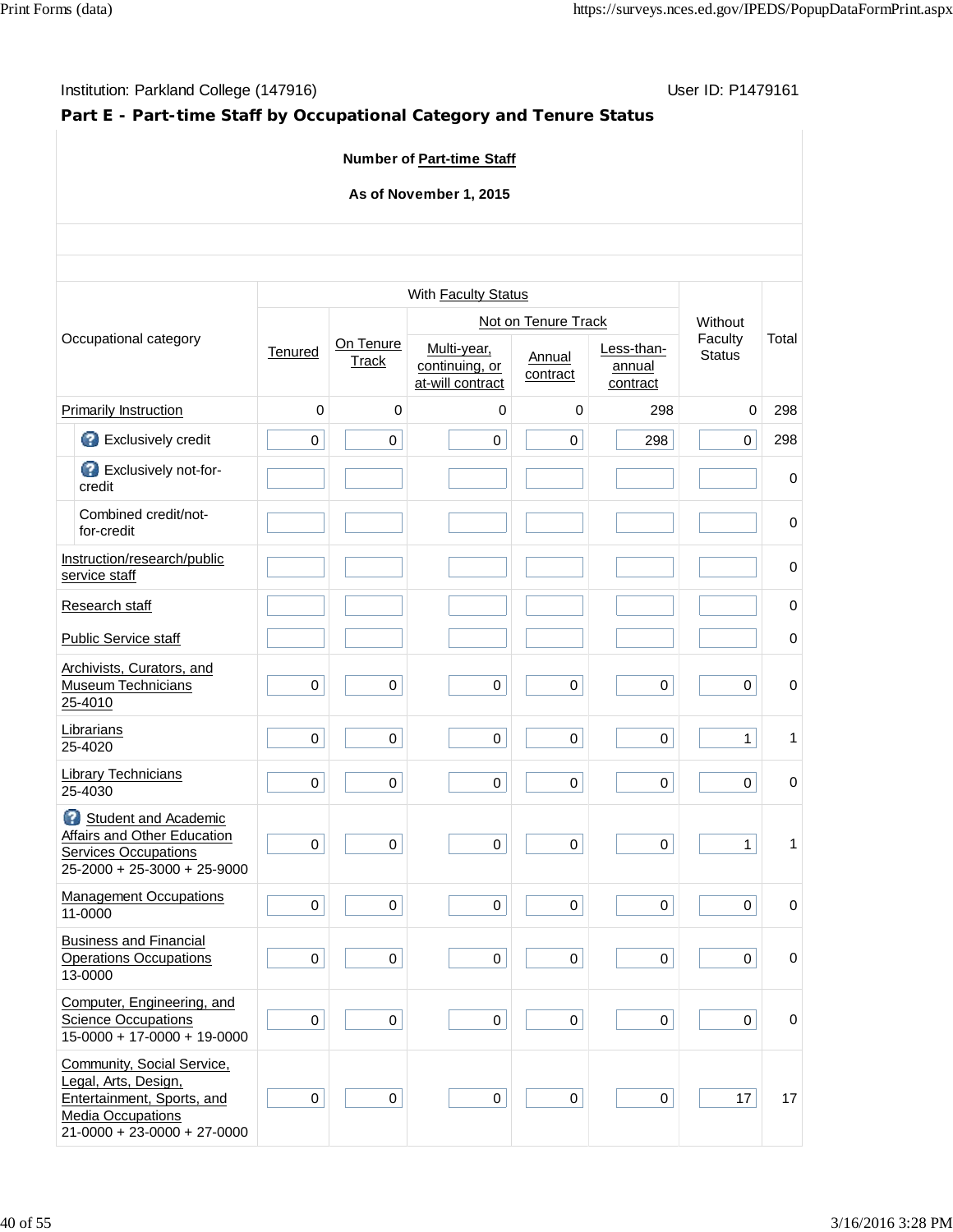| Healthcare Practitioners and<br><b>Technical Occupations</b><br>29-0000 |  |  |     |    |     |
|-------------------------------------------------------------------------|--|--|-----|----|-----|
| Total                                                                   |  |  | 298 | 19 | 317 |
| Total from prior year                                                   |  |  | 310 |    | 340 |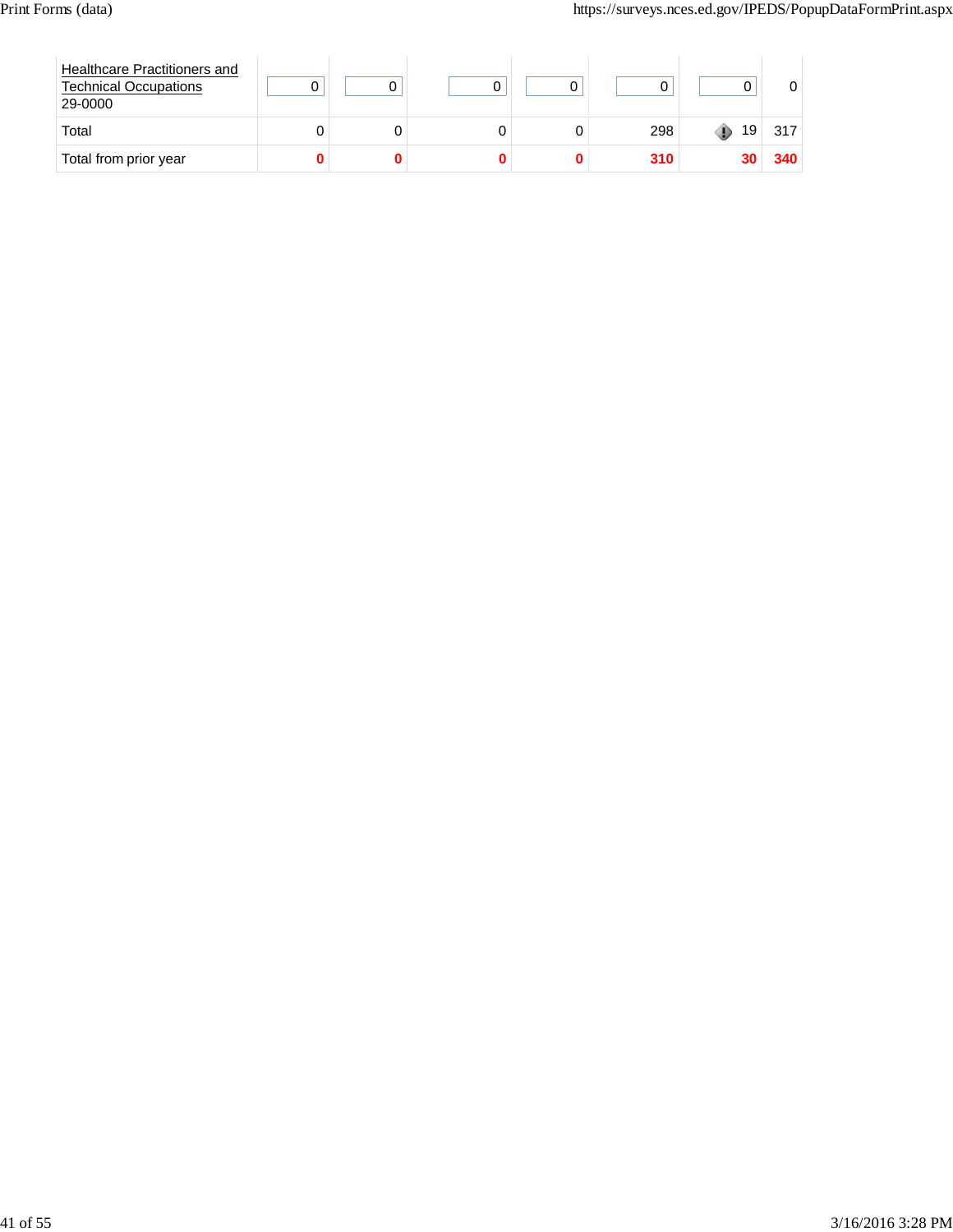## **Part F - Part-time Summary**

|  |  | <b>Summary of Part-time Staff</b> |  |
|--|--|-----------------------------------|--|
|--|--|-----------------------------------|--|

## **As of November 1, 2015**

|                                                                                                                                     |         |                 | With Faculty Status                               |                     |                                  |                                                                                                                           |             |
|-------------------------------------------------------------------------------------------------------------------------------------|---------|-----------------|---------------------------------------------------|---------------------|----------------------------------|---------------------------------------------------------------------------------------------------------------------------|-------------|
|                                                                                                                                     |         | On              |                                                   | Not on Tenure Track |                                  | Without                                                                                                                   |             |
| Occupational category                                                                                                               | Tenured | Tenure<br>Track | Multi-year,<br>continuing, or<br>at-will contract | Annual<br>contract  | Less-than-<br>annual<br>contract | Faculty<br><b>Status</b><br>0<br>$\mathbf 0$<br>$\mathbf 0$<br>1<br>$\mathbf 0$<br>1<br>0<br>$\pmb{0}$<br>$\pmb{0}$<br>17 | Total       |
| Primarily Instruction                                                                                                               | 0       | $\mathbf 0$     | 0                                                 | 0                   | 298                              |                                                                                                                           | 298         |
| Exclusively credit                                                                                                                  | 0       | $\mathbf 0$     | 0                                                 | 0                   | 298                              |                                                                                                                           | 298         |
| Exclusively not-for-credit                                                                                                          |         |                 |                                                   |                     |                                  |                                                                                                                           | 0           |
| Combined credit/not-for-credit                                                                                                      |         |                 |                                                   |                     |                                  |                                                                                                                           | $\mathbf 0$ |
| Instruction/research/public service<br>staff                                                                                        |         |                 |                                                   |                     |                                  |                                                                                                                           | $\mathbf 0$ |
| Research staff                                                                                                                      |         |                 |                                                   |                     |                                  |                                                                                                                           | 0           |
| Public Service staff                                                                                                                |         |                 |                                                   |                     |                                  |                                                                                                                           | 0           |
| Archivists, Curators, and Museum<br><b>Technicians</b><br>25-4010                                                                   | 0       | 0               | 0                                                 | $\mathbf 0$         | 0                                |                                                                                                                           | 0           |
| Librarians<br>25-4020                                                                                                               | 0       | $\mathbf 0$     | 0                                                 | $\mathbf 0$         | $\mathbf 0$                      |                                                                                                                           | 1           |
| Library Technicians<br>25-4030                                                                                                      | 0       | $\mathbf 0$     | 0                                                 | $\mathbf 0$         | 0                                |                                                                                                                           | $\mathbf 0$ |
| Student and Academic Affairs and<br><b>Other Education Services</b><br>Occupations<br>25-2000 + 25-3000 + 25-9000                   | 0       | 0               | 0                                                 | 0                   | 0                                |                                                                                                                           | 1           |
| <b>Management Occupations</b><br>11-0000                                                                                            | 0       | $\mathbf 0$     | 0                                                 | 0                   | 0                                |                                                                                                                           | 0           |
| <b>Business and Financial</b><br><b>Operations Occupations</b><br>13-0000                                                           | 0       | $\pmb{0}$       | 0                                                 | 0                   | 0                                |                                                                                                                           | 0           |
| Computer, Engineering, and<br><b>Science Occupations</b><br>$15-0000 + 17-0000 + 19-0000$                                           | 0       | $\mathbf 0$     | 0                                                 | 0                   | $\mathbf 0$                      |                                                                                                                           | 0           |
| Community, Social Service, Legal,<br>Arts, Design, Entertainment,<br>Sports, and Media Occupations<br>$21-0000 + 23-0000 + 27-0000$ | 0       | $\pmb{0}$       | 0                                                 | $\pmb{0}$           | $\,0\,$                          |                                                                                                                           | 17          |
| Healthcare Practitioners and<br><b>Technical Occupations</b><br>29-0000                                                             | 0       | $\pmb{0}$       | 0                                                 | 0                   | $\,0\,$                          | $\mathbf 0$                                                                                                               | 0           |
| Service Occupations<br>$31 - 0000 + 33 - 0000 + 35 - 0000 +$<br>$37-0000 + 39-0000$                                                 |         |                 |                                                   |                     |                                  |                                                                                                                           | 0           |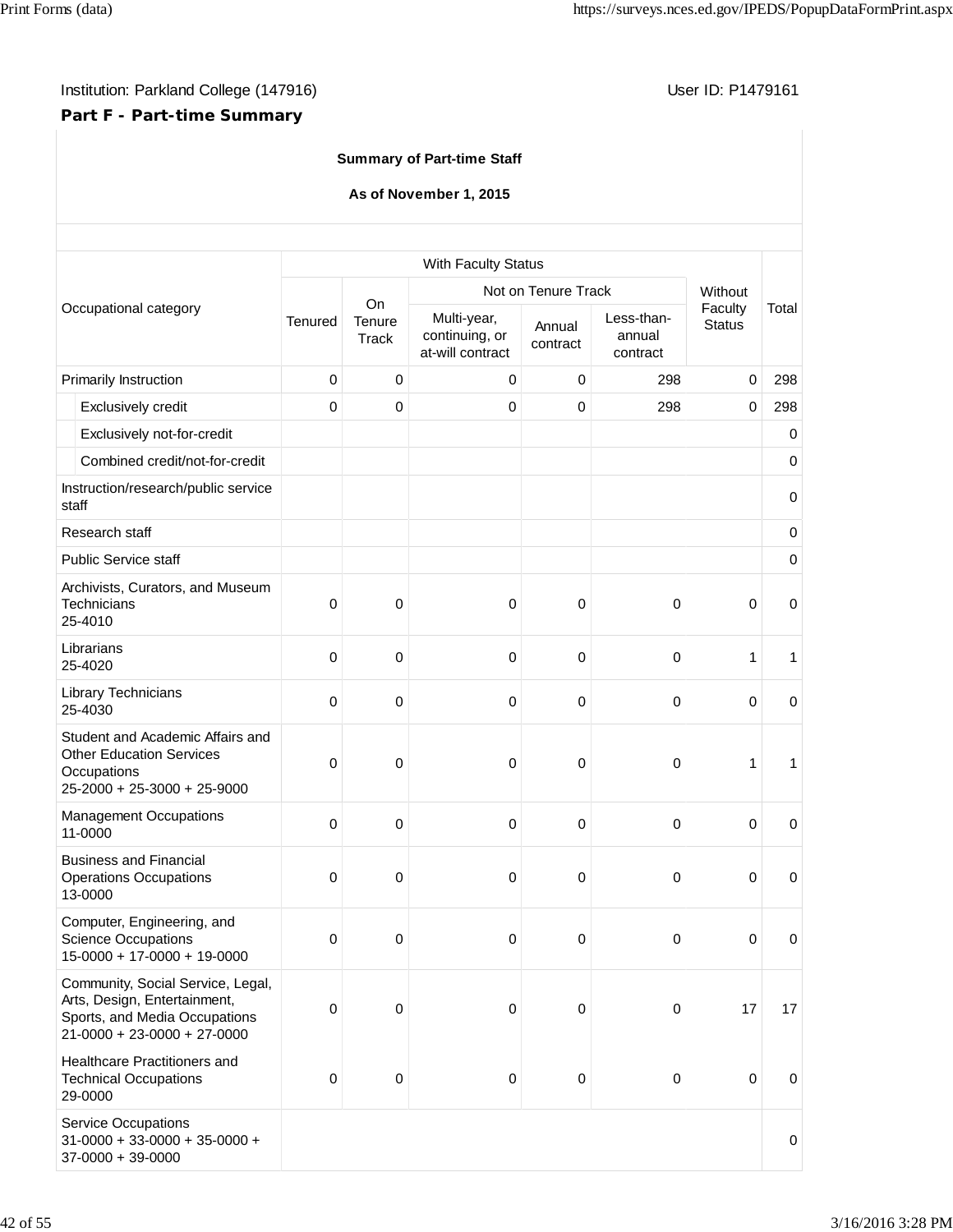| Sales and Related Occupations<br>41-0000                                                         | 0   |
|--------------------------------------------------------------------------------------------------|-----|
| Office and Administrative Support<br>Occupations<br>43-0000                                      | 0   |
| Natural Resources, Construction,<br>and Maintenance Occupations<br>$45-0000 + 47-0000 + 49-0000$ | 0   |
| Production, Transportation, and<br><b>Material Moving Occupations</b><br>$51-0000 + 53-0000$     | 0   |
| Total                                                                                            | 317 |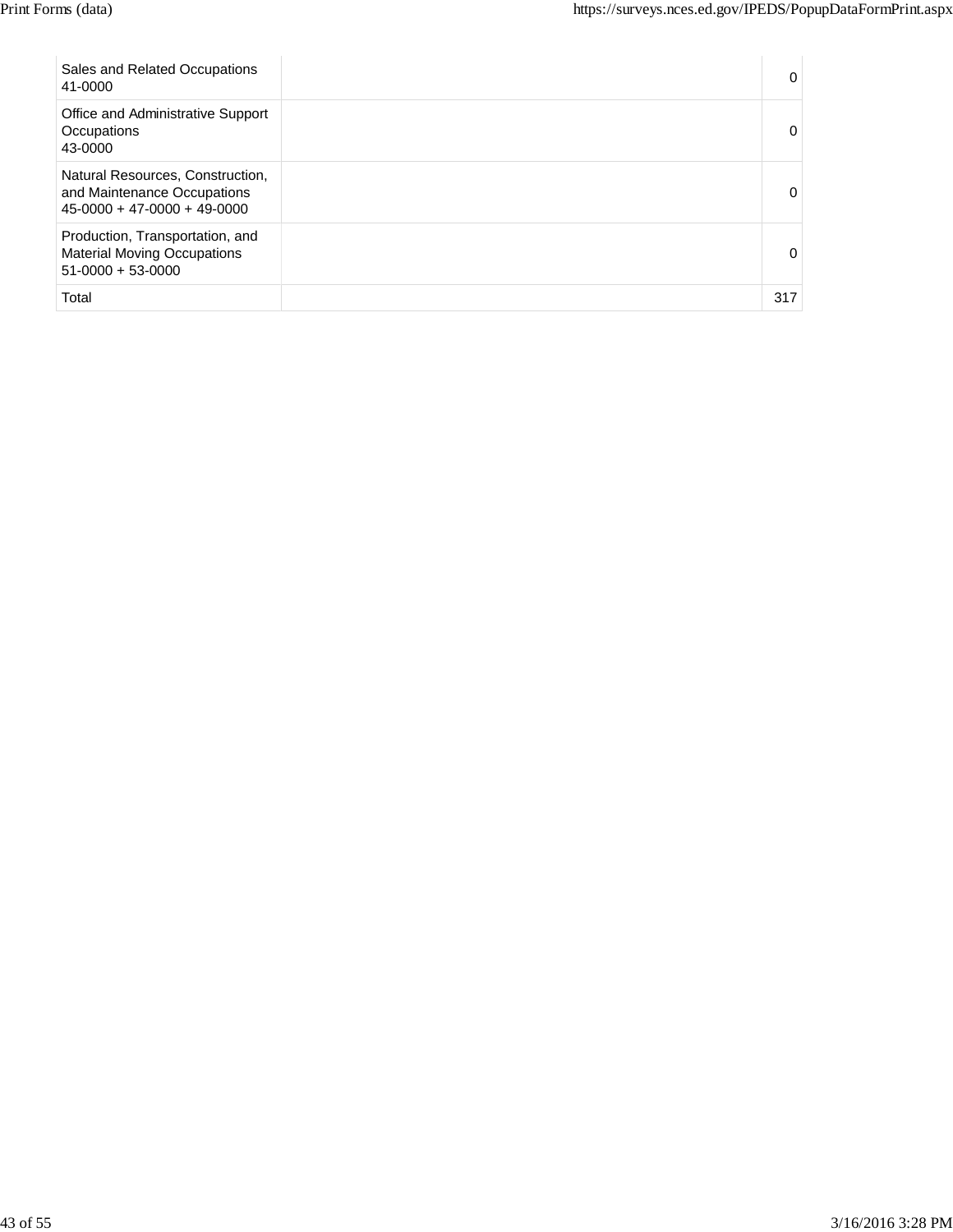## **Part H - New Hires, Full-time Instructional Staff by Tenure Status**

**Number of Newly Hired Full-time Permanent Instructional Staff**

**(Hired full-time between July 1 and October 31, 2015 and still on the payroll of the institution as of November 1, 2015)**

- **Report Hispanic/Latino individuals of any race as Hispanic/Latino**
- **Report race for non-Hispanic/Latino individuals only**
- **Include Primarily Instruction and Instruction Combined with Research and Public Service**

#### Men

|                                                     |                                      | With <b>Faculty Status</b>                        |                    |                                  |                          |         |             |  |  |  |
|-----------------------------------------------------|--------------------------------------|---------------------------------------------------|--------------------|----------------------------------|--------------------------|---------|-------------|--|--|--|
|                                                     |                                      |                                                   |                    | Not on Tenure Track              |                          | Without |             |  |  |  |
| Race/ethnicity                                      | On Tenure<br>Tenured<br><b>Track</b> | Multi-year,<br>continuing, or<br>at-will contract | Annual<br>contract | Less-than-<br>annual<br>contract | Faculty<br><b>Status</b> | Total   |             |  |  |  |
| Nonresident alien                                   |                                      |                                                   |                    |                                  |                          |         | $\mathbf 0$ |  |  |  |
| Hispanic/Latino                                     |                                      |                                                   |                    |                                  |                          |         | 0           |  |  |  |
| American Indian or<br>Alaska Native                 |                                      |                                                   |                    |                                  |                          |         | $\pmb{0}$   |  |  |  |
| <b>Asian</b>                                        |                                      |                                                   |                    |                                  |                          |         | 0           |  |  |  |
| <b>Black or African</b><br>American                 |                                      |                                                   |                    |                                  |                          |         | $\mathbf 0$ |  |  |  |
| Native Hawaiian or<br><b>Other Pacific Islander</b> |                                      |                                                   |                    |                                  |                          |         | $\mathbf 0$ |  |  |  |
| White                                               |                                      |                                                   |                    |                                  |                          |         | 0           |  |  |  |
| Two or more races                                   |                                      |                                                   |                    |                                  |                          |         | $\mathbf 0$ |  |  |  |
| Race and ethnicity<br>unknown                       |                                      |                                                   |                    |                                  |                          |         | $\mathbf 0$ |  |  |  |
| <b>Total men</b>                                    | 0                                    | 0                                                 | 0                  | 0                                | 0                        | 0       | 0           |  |  |  |

| Race/ethnicity                      |         | With Faculty Status |                                                   |                    |                                  |                          |          |  |  |
|-------------------------------------|---------|---------------------|---------------------------------------------------|--------------------|----------------------------------|--------------------------|----------|--|--|
|                                     | Tenured |                     | Not on Tenure Track                               | Without            |                                  |                          |          |  |  |
|                                     |         | On Tenure<br>Track  | Multi-year,<br>continuing, or<br>at-will contract | Annual<br>contract | Less-than-<br>annual<br>contract | Faculty<br><b>Status</b> | Total    |  |  |
| Nonresident alien                   |         |                     |                                                   |                    |                                  |                          | 0        |  |  |
| Hispanic/Latino                     |         |                     |                                                   |                    |                                  |                          | $\Omega$ |  |  |
| American Indian or<br>Alaska Native |         |                     |                                                   |                    |                                  |                          | $\Omega$ |  |  |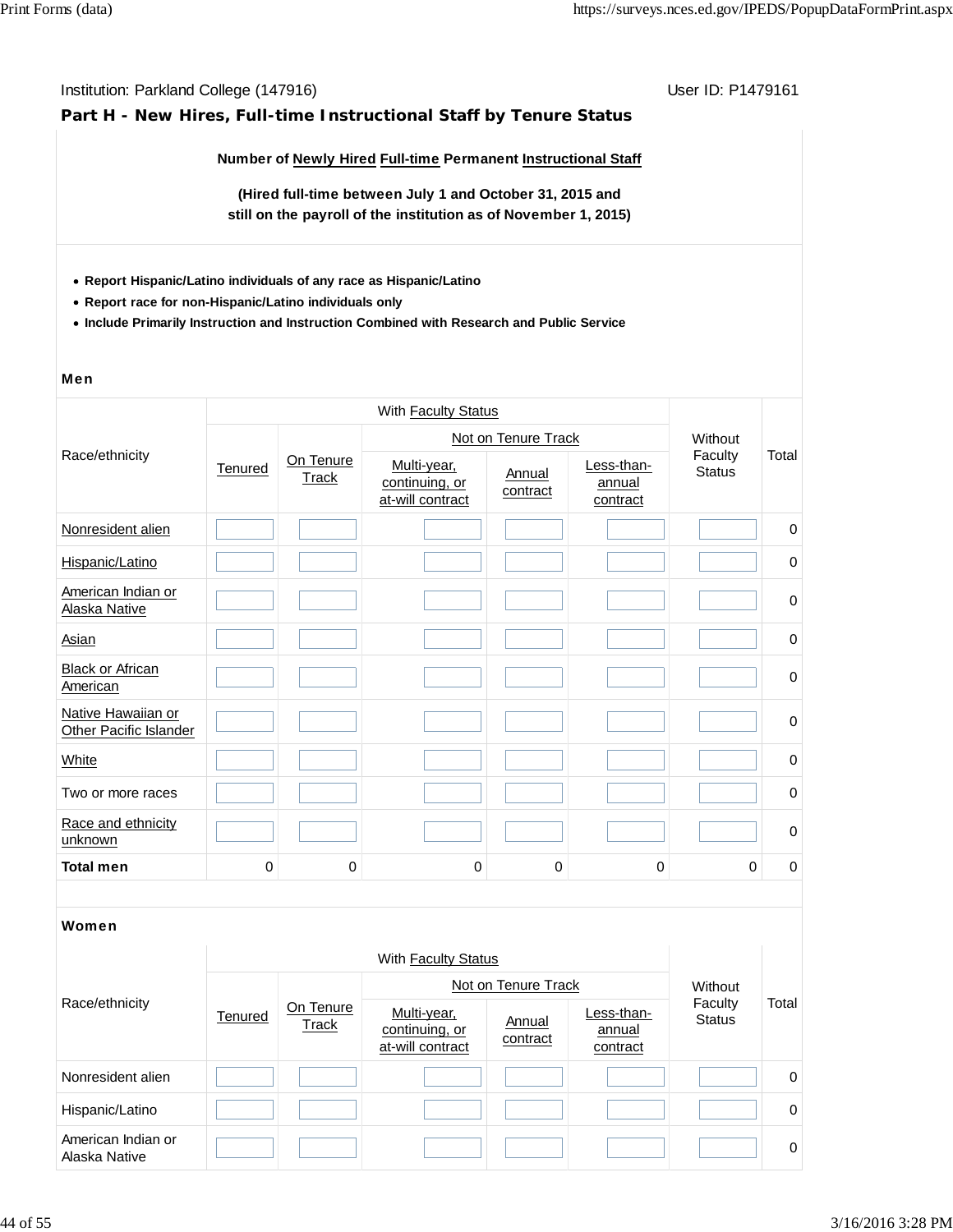| Asian                                        |          | 0        |   |   |          |          | 0           |
|----------------------------------------------|----------|----------|---|---|----------|----------|-------------|
| <b>Black or African</b><br>American          |          |          |   |   |          |          | $\mathbf 0$ |
| Native Hawaiian or<br>Other Pacific Islander |          |          |   |   |          |          | $\mathbf 0$ |
| White                                        |          |          |   |   |          |          | 0           |
| Two or more races                            |          |          |   |   |          |          | $\Omega$    |
| Race and ethnicity<br>unknown                |          |          |   |   |          |          | $\mathbf 0$ |
| <b>Total women</b>                           | $\Omega$ | $\Omega$ | 0 | 0 | $\Omega$ | $\Omega$ | $\Omega$    |
|                                              |          |          |   |   |          |          |             |
| Total (men+women)                            | $\Omega$ | 0        | 0 | 0 | 0        | 0        | 0           |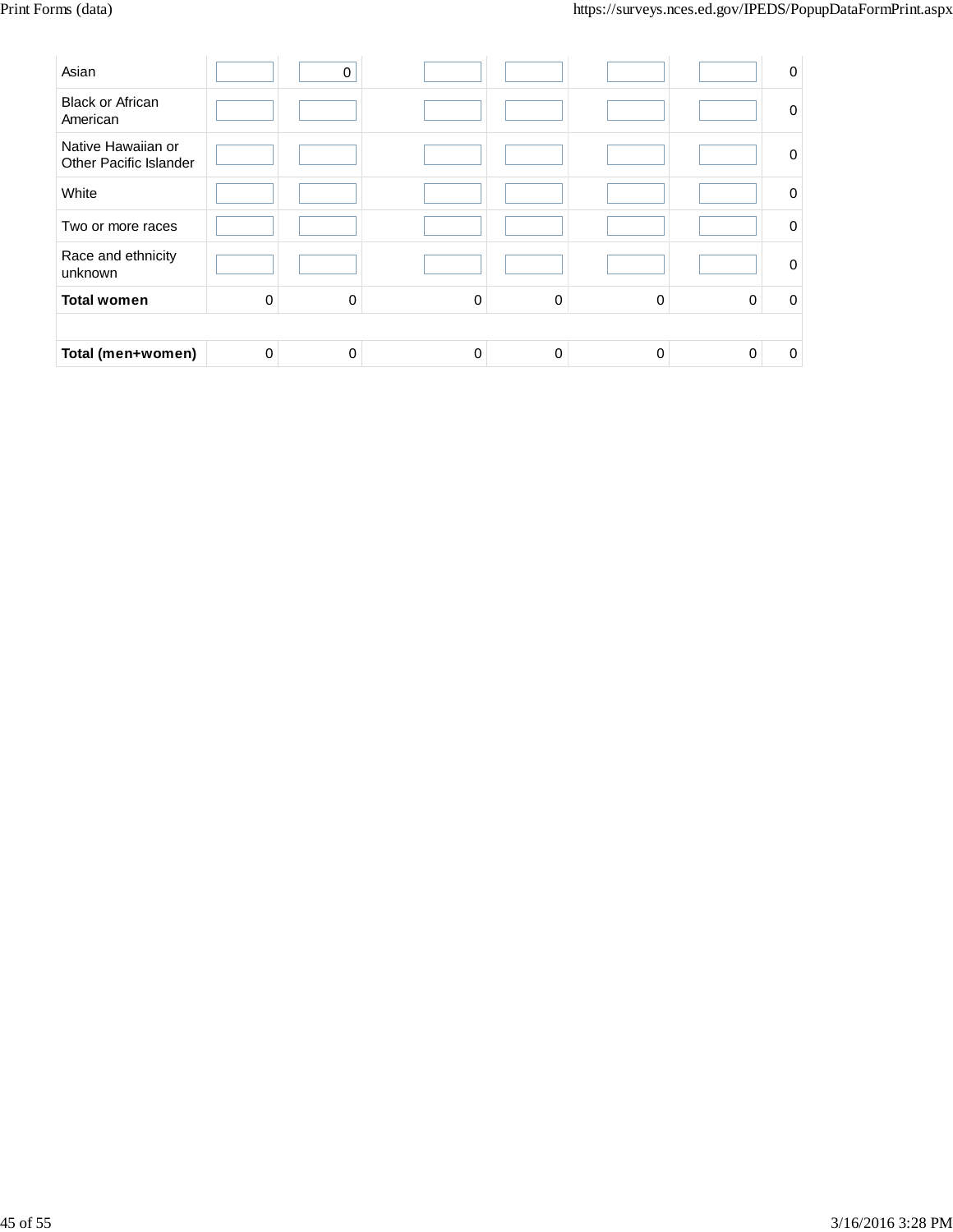## Institution: Parkland College (147916) November 2012 12: P1479161 **Part H - New Hires, Full-time Staff by Occupational Category Number of Newly Hired Full-time Staff (Hired full-time between July 1 and October 31, 2015 and still on the payroll of the institution as of November 1, 2015) Report Hispanic/Latino individuals of any race as Hispanic/Latino Report race for non-Hispanic/Latino individuals only** Men Race/ethnicity **Instructional Staff** (from Part H, screen 1) **Research** staff **Public** Service staff Library and Student and Academic Affairs and Other Education Services Occupations 25-4000 + 25-2000 + 25-3000 + 25-9000 Nonresident alien 0 Hispanic/Latino 0 American Indian or Alaska Native<sup>0</sup> Asian 0 Black or African American **Dividends** 0 Native Hawaiian or Other Pacific Islander **Different Contract Contract Contract Contract Contract Contract Contract Contract Contract Contract Contract Contract Contract Contract Contract Contract Contract Contract Contract Contract Contract Contr**  $\begin{array}{cccccccccccccc} \text{White} & & & & & & 0 & & & & \end{array}$ Two or more races and the control of the control of the control of the control of the control of the control of the control of the control of the control of the control of the control of the control of the control of the c Race and ethnicity  $\frac{R \cdot \text{ac}}{\text{unknown}}$  0 **Total men** 0 0 0 1 Women Race/ethnicity **Instructional Staff** (from Part H, screen 1) **Research** staff **Public** Service staff Library and Student and Academic Affairs and Other Education Services Occupations 25-4000 + 25-2000 + 25-3000 + 25-9000 Nonresident alien 0 Hispanic/Latino 0 American Indian or Alaska American indian of Alaska<br>Native 0 Asian 0 Black or African American **0** 0 Native Hawaiian or Other Pacific Islander 0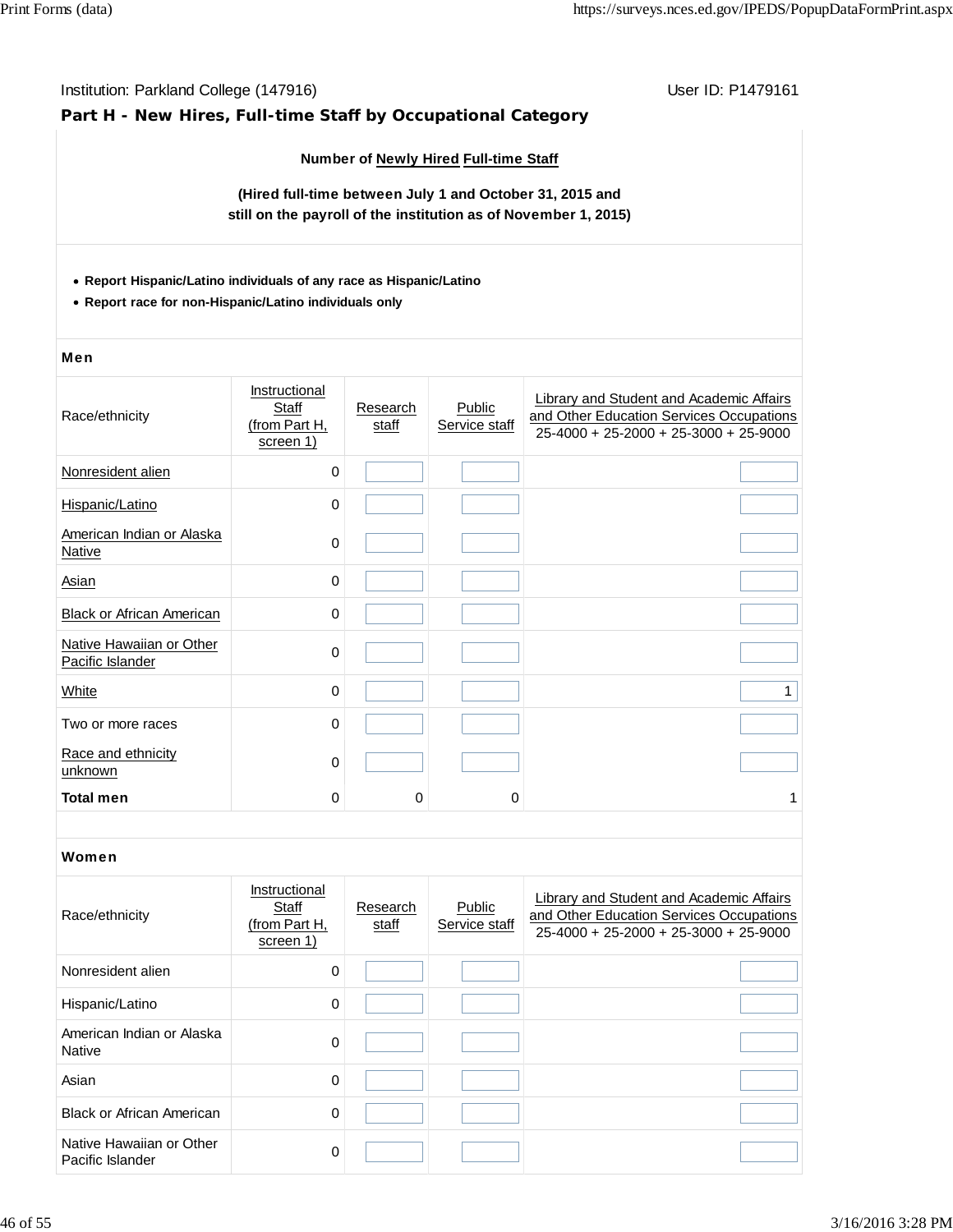| White                         |   |  |
|-------------------------------|---|--|
| Two or more races             |   |  |
| Race and ethnicity<br>unknown |   |  |
| <b>Total women</b>            | 0 |  |
|                               |   |  |
| Total (men+women)             |   |  |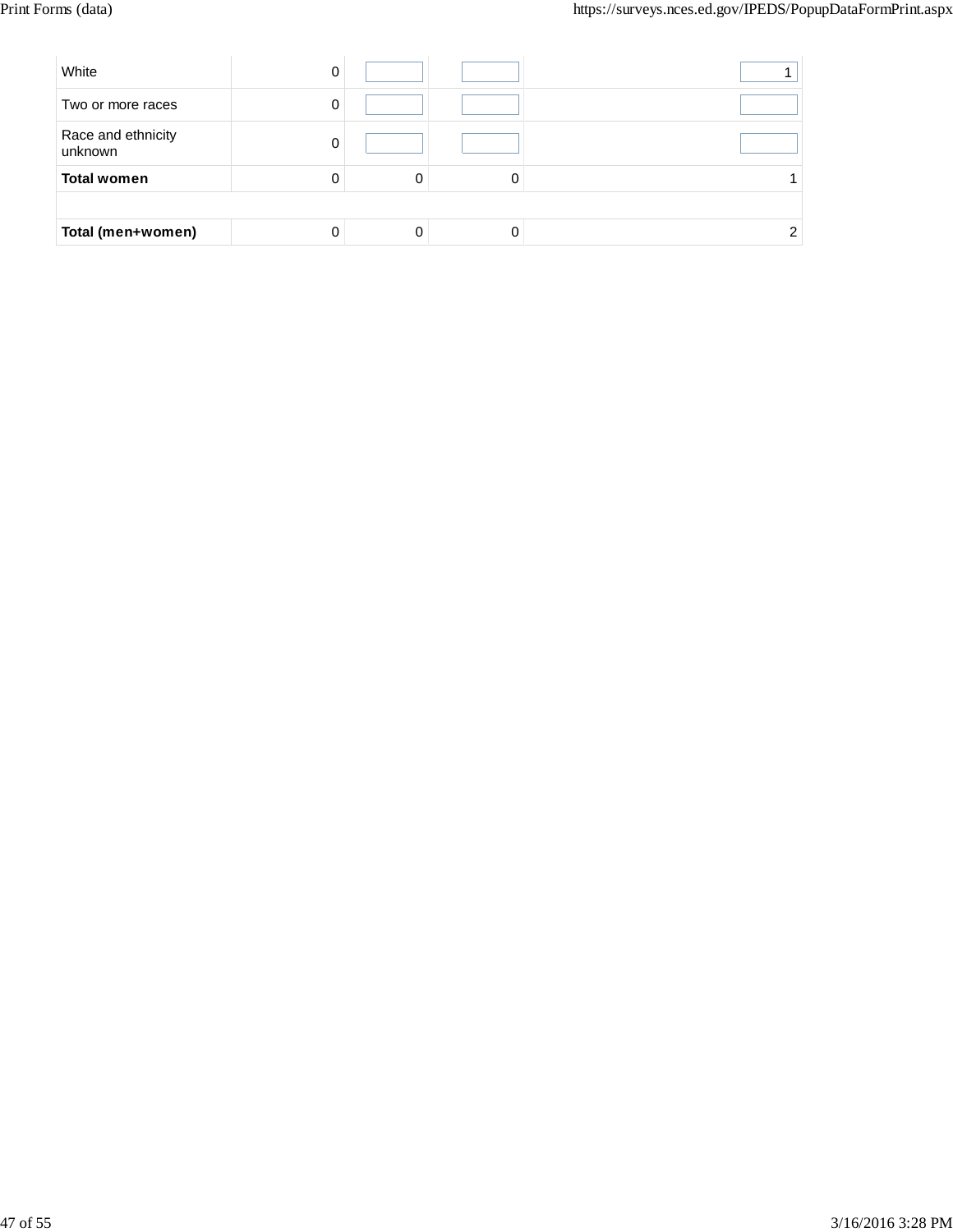## **Part H - New Hires, Full-time Staff by Occupational Category**

## **Number of Newly Hired Full-time Staff**

**(Hired full-time between July 1 and October 31, 2015 and still on the payroll of the institution as of November 1, 2015)**

## **Report Hispanic/Latino individuals of any race as Hispanic/Latino**

**Report race for non-Hispanic/Latino individuals only**

#### Men

| Race/ethnicity                                         | <b>Management</b><br>Occupations<br>11-0000 | <b>Business and</b><br>Financial<br>Operations<br>Occupations<br>13-0000 | Computer,<br>Engineering, and<br>Science<br>Occupations<br>$15 - 0000 +$<br>$17 - 0000 +$<br>19-0000 | Community, Social<br>Service, Legal, Arts,<br>Design, Entertainment,<br>Sports, and Media<br>Occupations<br>$21 - 0000 + 23 - 0000 +$<br>27-0000 | Healthcare<br>Practitioners and<br>Technical<br>Occupations<br>29-0000 |
|--------------------------------------------------------|---------------------------------------------|--------------------------------------------------------------------------|------------------------------------------------------------------------------------------------------|--------------------------------------------------------------------------------------------------------------------------------------------------|------------------------------------------------------------------------|
| Nonresident alien                                      |                                             |                                                                          |                                                                                                      |                                                                                                                                                  |                                                                        |
| Hispanic/Latino                                        |                                             |                                                                          |                                                                                                      |                                                                                                                                                  |                                                                        |
| American Indian or<br>Alaska Native                    |                                             |                                                                          |                                                                                                      |                                                                                                                                                  |                                                                        |
| Asian                                                  |                                             |                                                                          |                                                                                                      |                                                                                                                                                  |                                                                        |
| <b>Black or African</b><br>American                    |                                             | 1                                                                        |                                                                                                      |                                                                                                                                                  |                                                                        |
| Native Hawaiian or<br><b>Other Pacific</b><br>Islander |                                             |                                                                          |                                                                                                      |                                                                                                                                                  |                                                                        |
| White                                                  |                                             |                                                                          |                                                                                                      |                                                                                                                                                  |                                                                        |
| Two or more races                                      |                                             |                                                                          |                                                                                                      |                                                                                                                                                  |                                                                        |
| Race and ethnicity<br>unknown                          |                                             |                                                                          |                                                                                                      |                                                                                                                                                  |                                                                        |
| <b>Total men</b>                                       | 0                                           | 1                                                                        | 0                                                                                                    | 0                                                                                                                                                | 0                                                                      |
|                                                        |                                             |                                                                          |                                                                                                      |                                                                                                                                                  |                                                                        |
| ,,,,                                                   |                                             |                                                                          |                                                                                                      |                                                                                                                                                  |                                                                        |

| Race/ethnicity                      | Management<br>Occupations<br>11-0000 | Business and<br>Financial<br>Operations<br>Occupations<br>13-0000 | Computer,<br>Engineering, and<br>Science<br>Occupations<br>$15-0000 +$<br>$17 - 0000 +$<br>19-0000 | Community, Social<br>Service, Legal, Arts,<br>Design, Entertainment,<br>Sports, and Media<br>Occupations<br>$21 - 0000 + 23 - 0000 +$<br>27-0000 | Healthcare<br>Practitioners and<br>Technical<br>Occupations<br>29-0000 |
|-------------------------------------|--------------------------------------|-------------------------------------------------------------------|----------------------------------------------------------------------------------------------------|--------------------------------------------------------------------------------------------------------------------------------------------------|------------------------------------------------------------------------|
| Nonresident alien                   |                                      |                                                                   |                                                                                                    |                                                                                                                                                  |                                                                        |
| Hispanic/Latino                     |                                      |                                                                   |                                                                                                    |                                                                                                                                                  |                                                                        |
| American Indian or<br>Alaska Native |                                      |                                                                   |                                                                                                    |                                                                                                                                                  |                                                                        |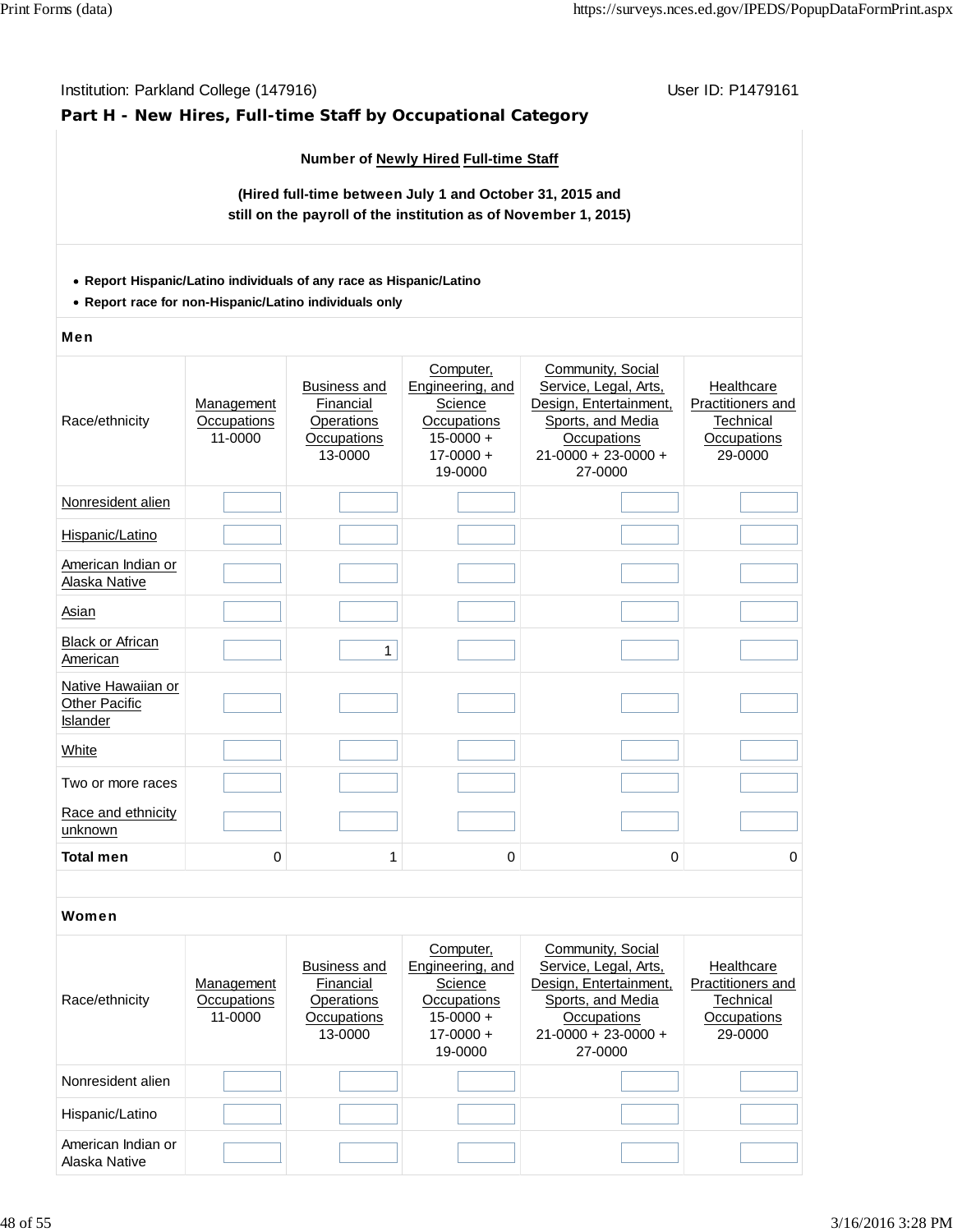| Asian                                                  |             |   |              |   |          |
|--------------------------------------------------------|-------------|---|--------------|---|----------|
| <b>Black or African</b><br>American                    |             |   |              |   |          |
| Native Hawaiian or<br><b>Other Pacific</b><br>Islander |             |   |              |   |          |
| White                                                  |             | 1 | $\mathbf{1}$ |   |          |
| Two or more races                                      |             |   |              |   |          |
| Race and ethnicity<br>unknown                          |             |   |              |   |          |
| <b>Total women</b>                                     | $\mathbf 0$ | 1 | ٠            | 0 | $\Omega$ |
|                                                        |             |   |              |   |          |
| <b>Total</b><br>(men+women)                            | 0           | 2 |              | 0 | $\Omega$ |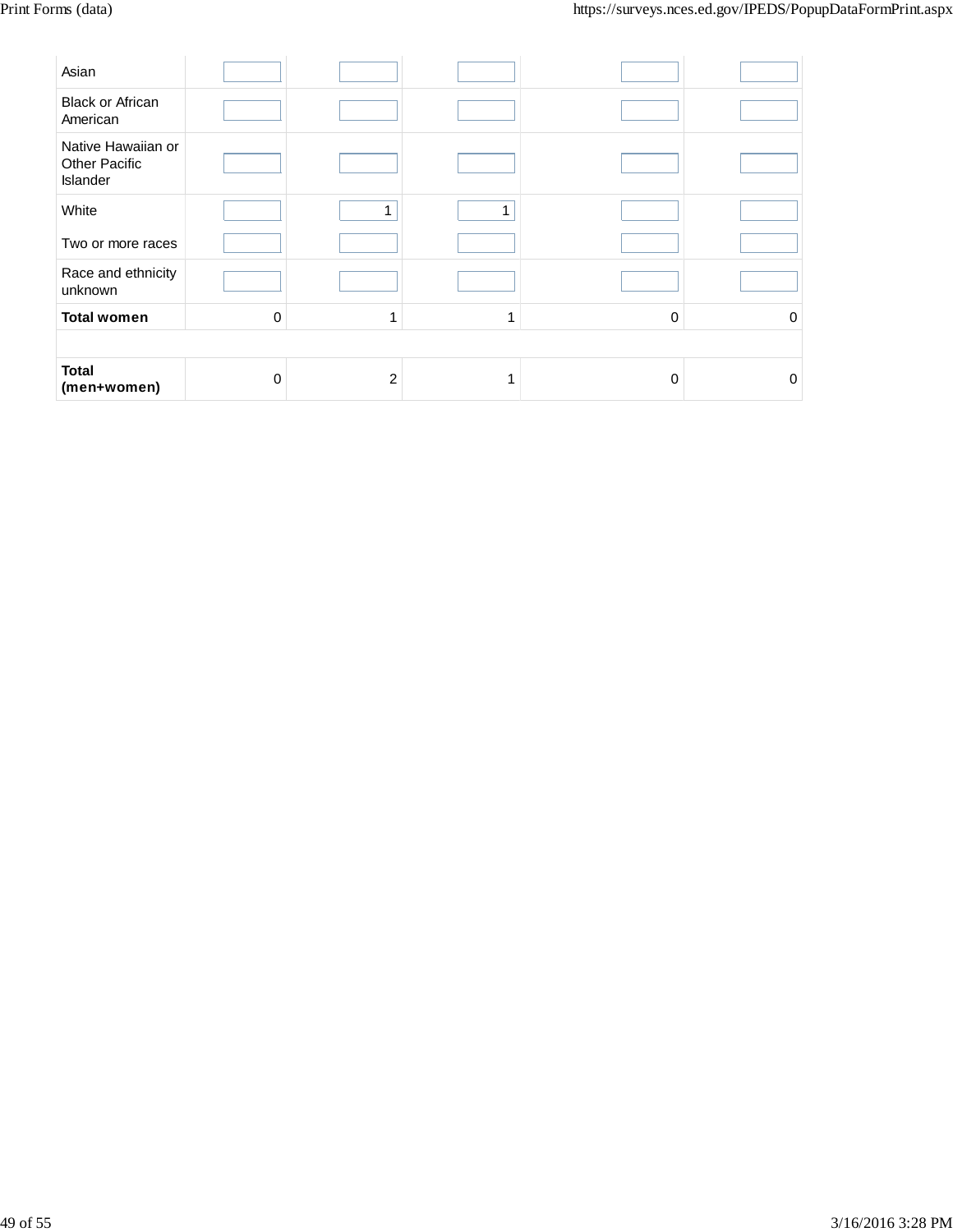## **Part H - New Hires, Full-time Staff by Occupational Category**

## **Number of Newly Hired Full-time Staff**

**(Hired full-time between July 1 and October 31, 2015 and still on the payroll of the institution as of November 1, 2015)**

## **Report Hispanic/Latino individuals of any race as Hispanic/Latino**

**Report race for non-Hispanic/Latino individuals only**

## Men

| Race/ethnicity                                  | Service<br>Occupations<br>$31 - 0000 +$<br>$33 - 0000 +$<br>$35 - 0000 +$<br>$37 - 0000 +$<br>39-0000 | Sales and<br>Related<br>Occupations<br>41-0000 | Office and<br>Administrative<br>Support<br>Occupations<br>43-0000 | Natural<br>Resources,<br>Construction,<br>and<br>Maintenance<br>Occupations<br>$45 - 0000 +$<br>$47 - 0000 +$<br>49-0000 | Production,<br>Transportation,<br>and Material<br>Moving<br>Occupations<br>$51-0000 +$<br>53-0000 | Grand<br><b>Total</b><br>(All<br>full-time<br>new<br>hires) |
|-------------------------------------------------|-------------------------------------------------------------------------------------------------------|------------------------------------------------|-------------------------------------------------------------------|--------------------------------------------------------------------------------------------------------------------------|---------------------------------------------------------------------------------------------------|-------------------------------------------------------------|
| Nonresident alien                               | $\mathbf 0$                                                                                           |                                                |                                                                   |                                                                                                                          |                                                                                                   | 0                                                           |
| Hispanic/Latino                                 |                                                                                                       |                                                |                                                                   |                                                                                                                          |                                                                                                   | $\mathbf 0$                                                 |
| American Indian<br>or Alaska Native             |                                                                                                       |                                                |                                                                   |                                                                                                                          |                                                                                                   | 0                                                           |
| Asian                                           |                                                                                                       |                                                |                                                                   |                                                                                                                          |                                                                                                   | 0                                                           |
| <b>Black or African</b><br>American             |                                                                                                       |                                                |                                                                   |                                                                                                                          |                                                                                                   | 1                                                           |
| Native Hawaiian<br>or Other Pacific<br>Islander |                                                                                                       |                                                |                                                                   |                                                                                                                          |                                                                                                   | $\mathbf 0$                                                 |
| White                                           |                                                                                                       |                                                |                                                                   |                                                                                                                          |                                                                                                   | $\mathbf{1}$                                                |
| Two or more<br>races                            |                                                                                                       |                                                |                                                                   |                                                                                                                          |                                                                                                   | $\pmb{0}$                                                   |
| Race and<br>ethnicity<br>unknown                |                                                                                                       |                                                |                                                                   |                                                                                                                          |                                                                                                   | $\pmb{0}$                                                   |
| <b>Total men</b>                                | $\mathbf 0$                                                                                           | 0                                              | 0                                                                 | 0                                                                                                                        | $\mathbf 0$                                                                                       | $\overline{c}$                                              |
| Women                                           |                                                                                                       |                                                |                                                                   |                                                                                                                          |                                                                                                   |                                                             |

| Race/ethnicity | Service<br>Occupations<br>$31 - 0000 +$<br>$33 - 0000 +$<br>$35 - 0000 +$<br>$37-0000 +$<br>39-0000 | Sales and<br>Related<br>Occupations<br>41-0000 | Office and<br>Administrative<br>Support<br>Occupations<br>43-0000 | Natural<br>Resources.<br>Construction,<br>and<br>Maintenance<br>Occupations<br>$45 - 0000 +$<br>$47 - 0000 +$ | Production,<br>Transportation,<br>and Material<br>Moving<br>Occupations<br>$51-0000 +$<br>53-0000 | Grand<br><b>Total</b><br>(All<br>full-time<br>new<br>hires) |
|----------------|-----------------------------------------------------------------------------------------------------|------------------------------------------------|-------------------------------------------------------------------|---------------------------------------------------------------------------------------------------------------|---------------------------------------------------------------------------------------------------|-------------------------------------------------------------|
|----------------|-----------------------------------------------------------------------------------------------------|------------------------------------------------|-------------------------------------------------------------------|---------------------------------------------------------------------------------------------------------------|---------------------------------------------------------------------------------------------------|-------------------------------------------------------------|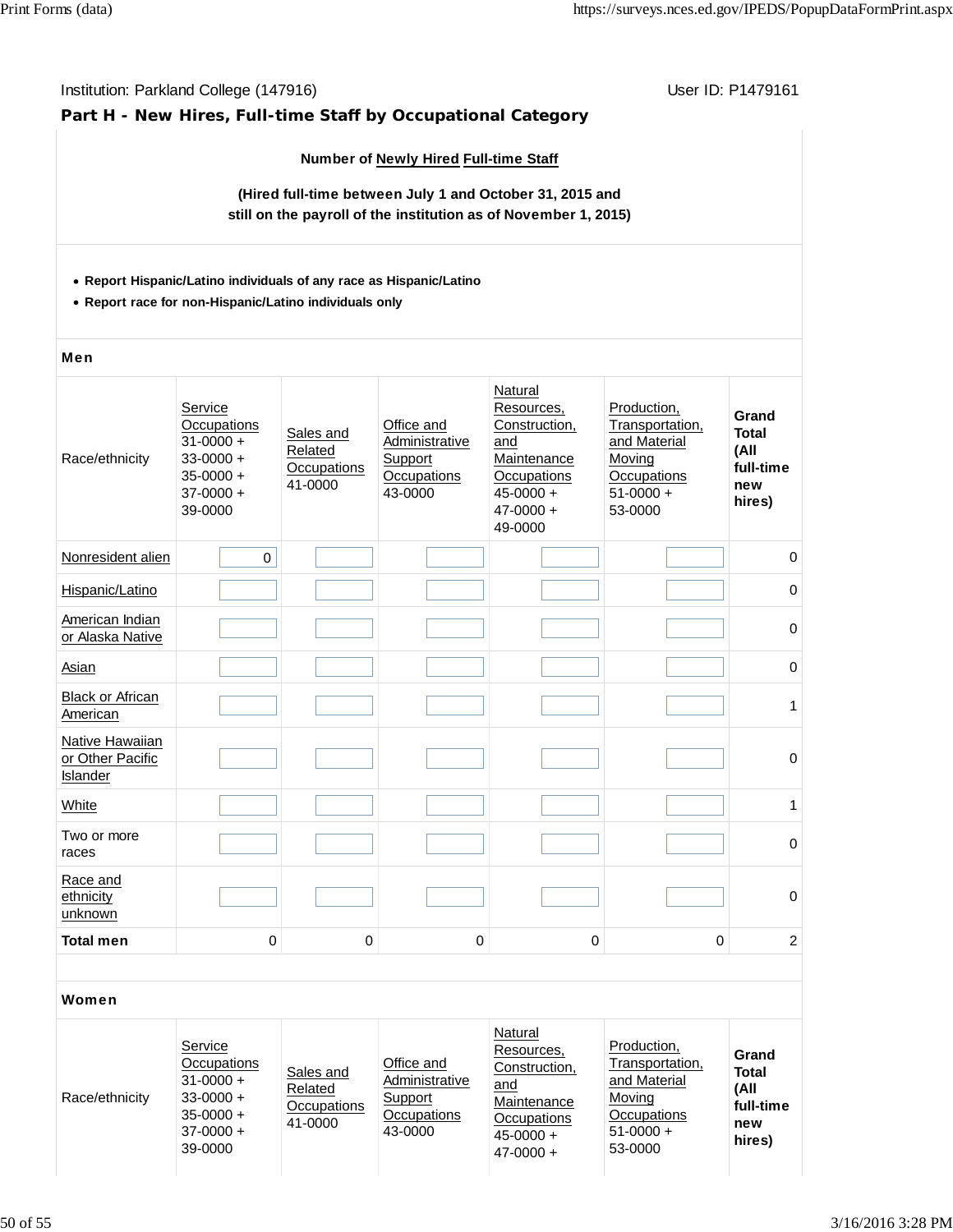|                                                 |             |             |             | 49-0000     |                  |                  |
|-------------------------------------------------|-------------|-------------|-------------|-------------|------------------|------------------|
| Nonresident alien                               |             |             |             |             |                  | $\pmb{0}$        |
| Hispanic/Latino                                 |             |             |             |             |                  | $\boldsymbol{0}$ |
| American Indian<br>or Alaska Native             |             |             |             |             |                  | $\mathbf 0$      |
| Asian                                           |             |             |             |             |                  | $\mathbf 0$      |
| <b>Black or African</b><br>American             |             |             |             |             |                  | $\boldsymbol{0}$ |
| Native Hawaiian<br>or Other Pacific<br>Islander |             |             |             |             |                  | $\boldsymbol{0}$ |
| White                                           |             |             |             |             |                  | $\mathbf{3}$     |
| Two or more<br>races                            |             |             |             |             |                  | $\boldsymbol{0}$ |
| Race and<br>ethnicity<br>unknown                |             |             |             |             |                  | $\boldsymbol{0}$ |
| <b>Total women</b>                              | $\mathbf 0$ | $\mathbf 0$ | $\mathbf 0$ | $\mathbf 0$ | $\mathbf 0$      | $\mathbf{3}$     |
|                                                 |             |             |             |             |                  |                  |
| <b>Total</b><br>(men+women)                     | 0           | $\mathbf 0$ | 0           | 0           | $\boldsymbol{0}$ | $\mathbf 5$      |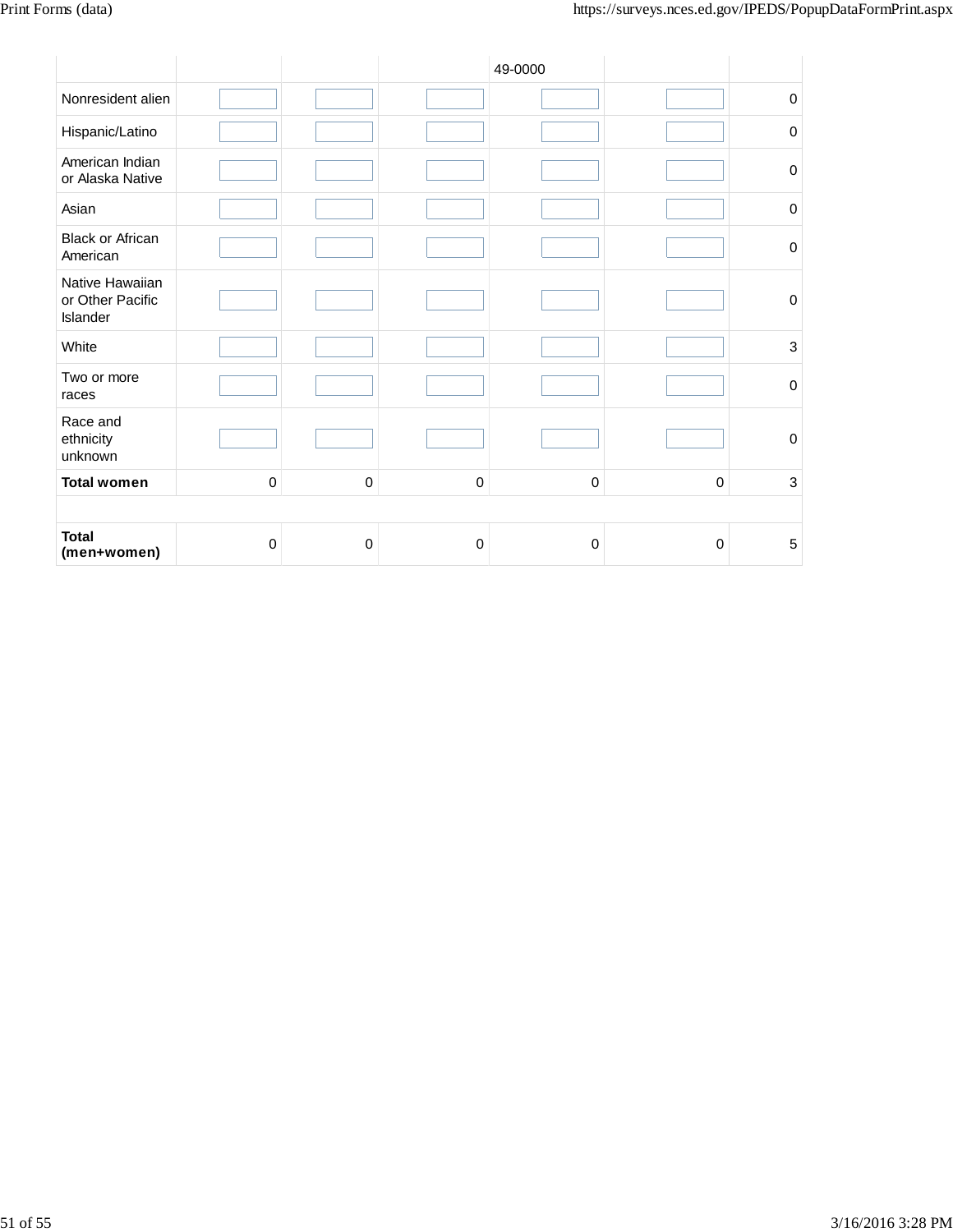Institution: Parkland College (147916) **User ID: P1479161** User ID: P1479161

## **Human Resources Survey Evaluation**

**Were any staff members difficult to categorize? If so, please explain in the box below.**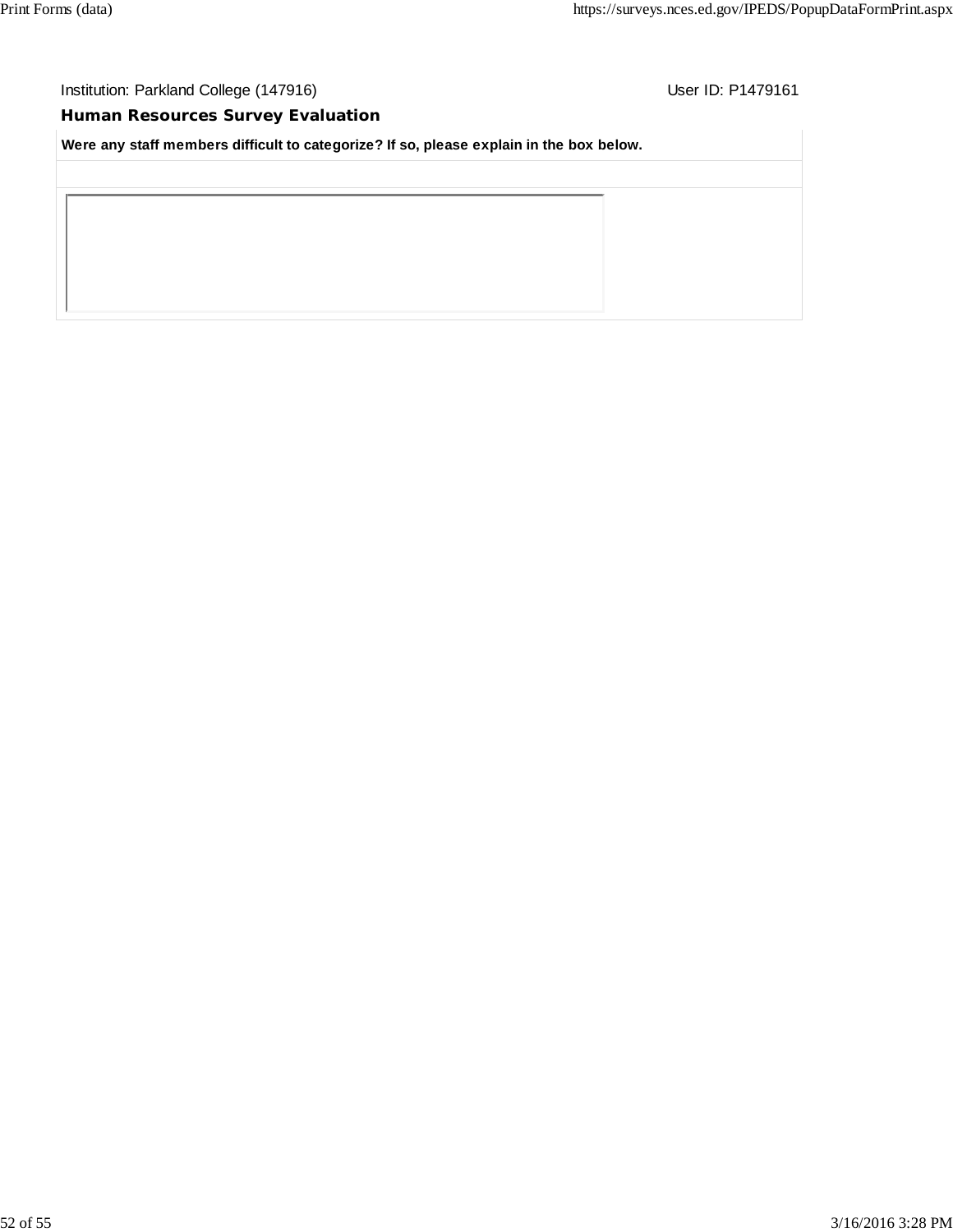Institution: Parkland College (147916) **Distribution: Parkland College (1479161** College College College College College College College College College College College College College College College College College Colle

## **Summary**

## **Human Resources Component Summary**

IPEDS collects important information regarding your institution. All data reported in IPEDS survey components become available in the IPEDS Data Center and appear as aggregated data in various Department of Education reports. Additionally, some of the reported data appears specifically for your institution through the College Navigator website and is included in your institution's Data Feedback Report (DFR). The purpose of this summary is to provide you an opportunity to view some of the data that, when accepted through the IPEDS quality control process, will appear on the College Navigator website and/or your DFR. College Navigator is updated approximately three months after the data collection period closes and Data Feedback Reports will be available through the **Data Center** and sent to your institution's CEO in November 2016.

Please review your data for accuracy. If you have questions about the data displayed below after reviewing the data reported on the survey screens, please contact the IPEDS Help Desk at: 1-877-225-25681-877-225-2568 FREE FREE or ipedshelp@rti.org.

| Number of staff by employment status and occupational category:<br><b>Fall 2015</b>                         |                              |                              |                |  |  |  |
|-------------------------------------------------------------------------------------------------------------|------------------------------|------------------------------|----------------|--|--|--|
| Occupational category                                                                                       |                              | <b>Reported values</b>       |                |  |  |  |
|                                                                                                             | Number of<br>full-time staff | Number of<br>part-time staff |                |  |  |  |
| <b>Total number of staff</b>                                                                                | 483                          | 317                          | 589            |  |  |  |
| <b>Instructional Staff</b>                                                                                  | 177                          | 298                          | 276            |  |  |  |
| Primary Instruction                                                                                         | 177                          | 298                          | 276            |  |  |  |
| Exclusively credit                                                                                          | 177                          | 298                          | 276            |  |  |  |
| Exclusively not-for-credit                                                                                  | $\mathbf 0$                  | $\mathbf 0$                  | 0              |  |  |  |
| Combined credit/not-for-credit                                                                              | $\mathsf{O}$                 | $\circ$                      | 0              |  |  |  |
| Instruction/research/public service                                                                         | $\mathbf 0$                  | 0                            | 0              |  |  |  |
| <b>Research Staff</b>                                                                                       | $\circ$                      | 0                            | 0              |  |  |  |
| <b>Public Service Staff</b>                                                                                 | $\mathbf 0$                  | $\mathsf{O}$                 | 0              |  |  |  |
| Library and Student and Academic Affairs and Other Education<br>Services Occupations SOC                    | 27                           | $\overline{2}$               | 28             |  |  |  |
| Librarians, Curators, and Archivists<br>SOC 25-4000                                                         | 9                            | $\mathbf{1}$                 | 9              |  |  |  |
| Archivists, Curators, and Museum Technicians<br>SOC 25-4010                                                 | $\overline{2}$               | $\circ$                      | $\overline{2}$ |  |  |  |
| Librarians<br>SOC 25-4020                                                                                   | $\overline{7}$               | 1                            | $\overline{7}$ |  |  |  |
| Library Technicians<br>SOC 25-4030                                                                          | $\circ$                      | $\Omega$                     | $\mathbf 0$    |  |  |  |
| Student and Academic Affairs and Other Education Services<br>Occupations<br>SOC 25-2000 + 25-3000 + 25-9000 | 18                           | 1                            | 18             |  |  |  |
| Management Occupations<br>SOC 11-0000                                                                       | 36                           | $\circ$                      | 36             |  |  |  |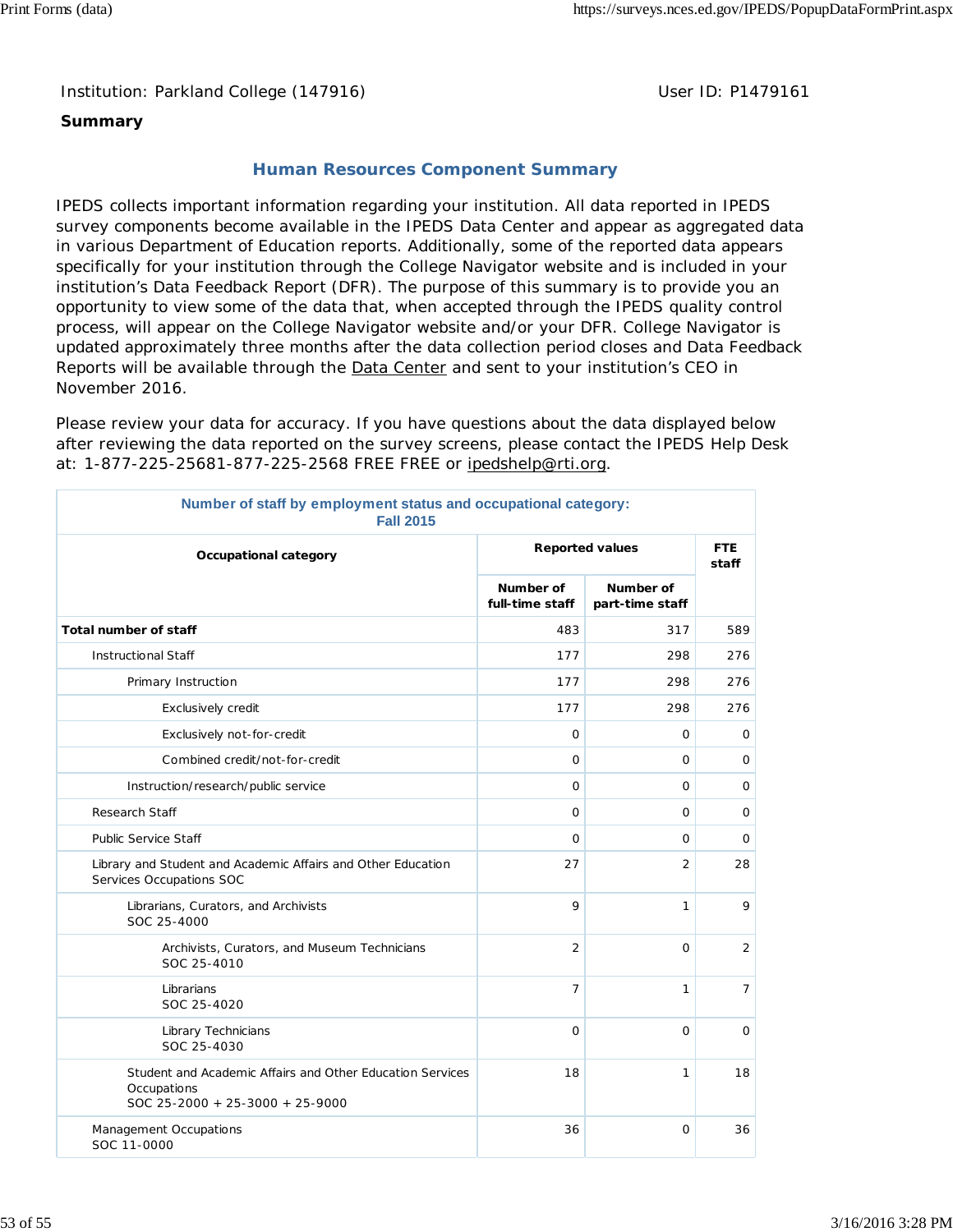| Business and Financial Operations Occupations<br>SOC 13-0000                                                                      | 22 | $\Omega$ | 22       |
|-----------------------------------------------------------------------------------------------------------------------------------|----|----------|----------|
| Computer, Engineering, and Science Occupations<br>$SOC 15-0000 + 17-0000 + 19-0000$                                               | 30 | $\Omega$ | 30       |
| Community, Social Service, Legal, Arts, Design, Entertainment,<br>Sports and Media Occupations<br>SOC 21-0000 + 23-0000 + 27-0000 | 48 | 17       | 54       |
| Healthcare Practitioners and Technical Occupations<br>SOC 29-0000                                                                 | 1  | $\Omega$ |          |
| Service Occupations<br>$SOC$ 31-0000 + 33-0000 + 35-0000 + 37-0000 + 39-0000                                                      | 60 | $\Omega$ | 60       |
| Sales and Related Occupations<br>SOC 41-0000                                                                                      | 16 | $\Omega$ | 16       |
| Office and Administrative Support Occupations<br>SOC 43-0000                                                                      | 66 | $\Omega$ | 66       |
| Natural Resources, Construction, and Maintenance Occupations<br>$SOC$ 45-0000 + 47-0000 + 49-0000                                 | O  | $\Omega$ | $\Omega$ |
| Production, Transportation, and Material Moving Occupations<br>$SOC 51-0000 + 53-0000$                                            | O  | $\Omega$ | $\Omega$ |

NOTE: Full-time-equivalent (FTE) staff is calculated by summing the total number of full-time staff and adding one-third of the total number of part-time staff. Graduate assistants are not included in the above figures. Many of the FTE figures may be included in the DFR.

| Salaries of full-time instructional staff by contract length and academic rank: |
|---------------------------------------------------------------------------------|
| Academic year 2015-16                                                           |

| Academic<br>rank              | <b>Months Covered by Annual Salary</b> |              |              |          | <b>Total Staff</b>      | <b>Total</b>               |                          | Weighted                                     |
|-------------------------------|----------------------------------------|--------------|--------------|----------|-------------------------|----------------------------|--------------------------|----------------------------------------------|
|                               | 12<br>months                           | 11<br>months | 10<br>months | 9 months | for Salary<br>reporting | Number of<br><b>Months</b> | <b>Salary</b><br>Outlays | Average<br><b>Monthly</b><br><b>Salaries</b> |
| <b>All Ranks</b>              | 1                                      |              |              | 176      | 177                     | 1,596                      | \$12,658,898             | \$7,932                                      |
| Professor                     |                                        |              |              | 49       | 49                      | 441                        | \$4,140,820              | \$9,390                                      |
| Associate<br>professor        |                                        |              |              | 91       | 91                      | 819                        | \$6,498,300              | \$7,934                                      |
| Assistant<br>professor        |                                        |              |              | 10       | 10                      | 90                         | \$630,283                | \$7,003                                      |
| Instructor                    |                                        |              |              | 25       | 25                      | 225                        | \$1,274,487              | \$5,664                                      |
| Lecturer                      |                                        |              |              |          |                         |                            |                          |                                              |
| <b>No</b><br>academic<br>rank | 1                                      |              |              | 1        | $\overline{2}$          | 21                         | \$115,008                | \$5,477                                      |

NOTE: The above data are based on the Salary Outlays part of the IPEDS HR component. The Weighted average monthly salaries of full-time instructional staff by academic rank are calculated by adding the salary outlays reported for Men plus Women by academic rank, then dividing the sum by the "Total Number of Months" for Men plus Women by academic rank. Salaries of full-time instructional staff paid less than 9 months per year are not collected. Also, salaries of medical school staff are not collected. The weighted average monthly salaries may be included in the DFR.